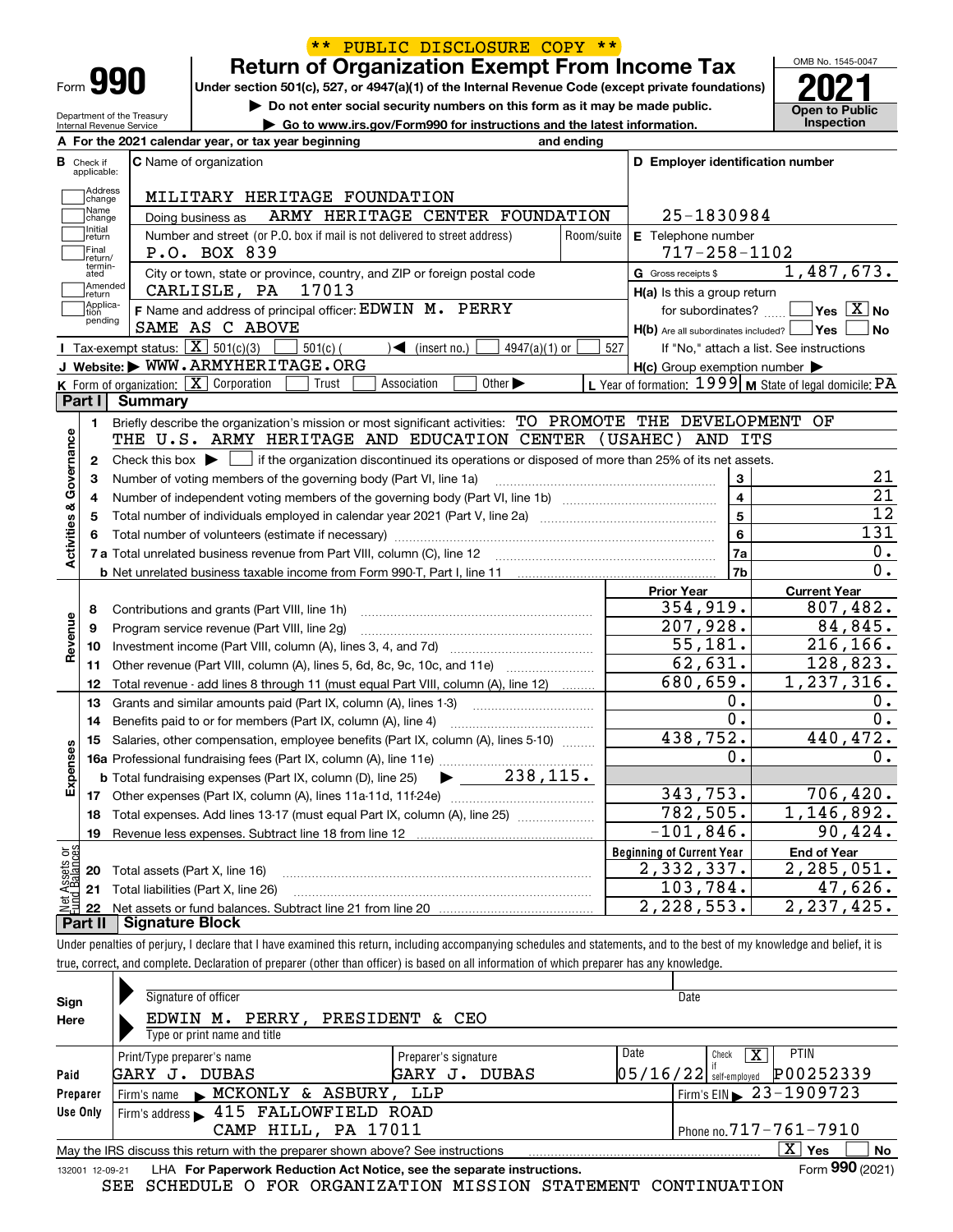|              | MILITARY HERITAGE FOUNDATION<br>Form 990 (2021)                                                                                              | 25-1830984           | Page 2                  |
|--------------|----------------------------------------------------------------------------------------------------------------------------------------------|----------------------|-------------------------|
|              | <b>Statement of Program Service Accomplishments</b><br>Part III                                                                              |                      |                         |
|              | Check if Schedule O contains a response or note to any line in this Part III                                                                 |                      | $\overline{\mathbf{x}}$ |
| 1            | Briefly describe the organization's mission:<br>TO PROMOTE THE DEVELOPMENT OF THE U.S. ARMY HERITAGE AND EDUCATION                           |                      |                         |
|              | (USAHEC) AND ITS PROGRAMS AND TO SUSTAIN AND ENHANCE<br><b>CENTER</b>                                                                        | THE                  |                         |
|              | CENTER'S AND THE FOUNDATION'S ABILITY TO INFORM AND EDUCATE THE                                                                              |                      |                         |
|              | AMERICAN PUBLIC ON THE CONTRIBUTIONS OF SOLDIERS AND THE U.S. ARMY TO                                                                        |                      |                         |
| $\mathbf{2}$ | Did the organization undertake any significant program services during the year which were not listed on the                                 |                      |                         |
|              | prior Form 990 or 990-EZ?                                                                                                                    |                      | $Yes \ \boxed{X}$ No    |
|              | If "Yes," describe these new services on Schedule O.                                                                                         |                      |                         |
| З.           | Did the organization cease conducting, or make significant changes in how it conducts, any program services?                                 |                      | $ Yes X $ No            |
|              | If "Yes," describe these changes on Schedule O.                                                                                              |                      |                         |
| 4            | Describe the organization's program service accomplishments for each of its three largest program services, as measured by expenses.         |                      |                         |
|              | Section 501(c)(3) and 501(c)(4) organizations are required to report the amount of grants and allocations to others, the total expenses, and |                      |                         |
| 4a           | revenue, if any, for each program service reported.<br>$396,671$ $\cdot$ including grants of \$<br>(Expenses \$<br>(Code:                    | ) (Revenue \$        |                         |
|              | SUPPORT TO THE U.S. ARMY.                                                                                                                    |                      |                         |
|              | THE ARMY HERITAGE CENTER FOUNDATION CONTINUED ITS EFFORTS                                                                                    | 2021<br>IN<br>TО     |                         |
|              | SUPPORT THE U.S. ARMY BY ADVANCING THE DEVELOPMENT OF THE U.S. ARMY                                                                          |                      |                         |
|              | HERITAGE AND EDUCATION CENTER (USAHEC); PROMOTING THE CENTER AS A MAJOR                                                                      |                      |                         |
|              | RESEARCH CENTER; AND ENHANCING ITS COLLECTIONS, PROGRAMS, AND OUTREACH.                                                                      |                      |                         |
|              | THE FOUNDATION EXPENDED \$221,953 TO SUPPORT THESE OBJECTIVES.<br>IN 2021,                                                                   |                      |                         |
|              |                                                                                                                                              |                      |                         |
|              | THE CAPITAL CAMPAIGN THAT WILL SUPPORT THE FUTURE EXPANSION OF THE HALL                                                                      |                      |                         |
|              | OF THE AMERICAN SOLDIER - A 30,000 SQUARE FOOT, \$14 MILLION EXPANSION,                                                                      |                      |                         |
|              | CONTINUED WITH LIMITATIONS DUE TO COVID.<br>DONORS'                                                                                          | COVID- RELATED       |                         |
|              | CONCERNS AND TRAVEL RESTRICTIONS LIMITED OUTREACH AND IN PERSON                                                                              |                      |                         |
| 4b           | $126$ , $755$ . including grants of \$<br>(Expenses \$<br>(Code:                                                                             | $\angle$ (Revenue \$ | $\sqrt{64,117}$ .       |
|              | EDUCATIONAL PROGRAMS                                                                                                                         |                      |                         |
|              | THE FOUNDATION'S EDUCATION PROGRAMS CONTINUED TO PROMOTE THE USE OF                                                                          |                      |                         |
|              | USAHEC'S COLLECTIONS, THE STUDY OF HISTORY, AND OUTREACH TO STUDENTS,                                                                        |                      |                         |
|              | TEACHERS, AND MEMBERS OF THE PUBLIC ON A LOCAL, REGIONAL, AND NATIONAL<br>THE FOUNDATION EXPENDED \$126,755 ON THESE INITIATIVES.<br>BASIS.  |                      |                         |
|              |                                                                                                                                              |                      |                         |
|              | FOR 2021,<br>THE FOUNDATION AGAIN MANAGED THE NATIONAL HISTORY DAY IN                                                                        |                      |                         |
|              | PENNSYLVANIA (NHD IN PA) PROGRAM AS AN ONLINE EVENT DUE TO COVID                                                                             |                      |                         |
|              | FOUNDATION STAFF WORKING WITH OUR PARTNERS<br>RELATED CONCERNS.                                                                              |                      |                         |
|              | FACILITATED REGIONAL CONTESTS AND PLANNED AND EXECUTED THE STATE                                                                             |                      |                         |
|              | CONTEST AS A VIRTUAL PROGRAM.<br>THE VIRTUAL CONTEST AT THE STATE LEVEL                                                                      |                      |                         |
|              | SUPPORTED 527 STUDENTS AND STUDENT TEAMS AND RESULTED IN 56 ATTENDING                                                                        |                      |                         |
|              | $(105, 113 \cdot$ including grants of \$<br>4c (Code: __<br><b>MUSEUM STORE</b>                                                              | ) (Revenue \$        | 74,966.                 |
|              | IN 2021, THE MUSEUM STORE CONTINUED TO FACE CHALLENGES DUE TO COVID                                                                          |                      |                         |
|              | THE STORE LOST \$30,147 IN CY21.<br>RELATED RESTRICTIONS.                                                                                    |                      |                         |
|              |                                                                                                                                              |                      |                         |
|              |                                                                                                                                              |                      |                         |
|              |                                                                                                                                              |                      |                         |
|              |                                                                                                                                              |                      |                         |
|              |                                                                                                                                              |                      |                         |
|              |                                                                                                                                              |                      |                         |
|              |                                                                                                                                              |                      |                         |
|              |                                                                                                                                              |                      |                         |
|              | 4d Other program services (Describe on Schedule O.)                                                                                          |                      |                         |
|              | 135, 467. including grants of \$<br>(Expenses \$<br>) (Revenue \$                                                                            | 20,728.              |                         |
|              | 764,006.<br>4e Total program service expenses                                                                                                |                      |                         |
|              |                                                                                                                                              |                      | Form 990 (2021)         |
|              | SEE SCHEDULE O FOR CONTINUATION(S)<br>132002 12-09-21                                                                                        |                      |                         |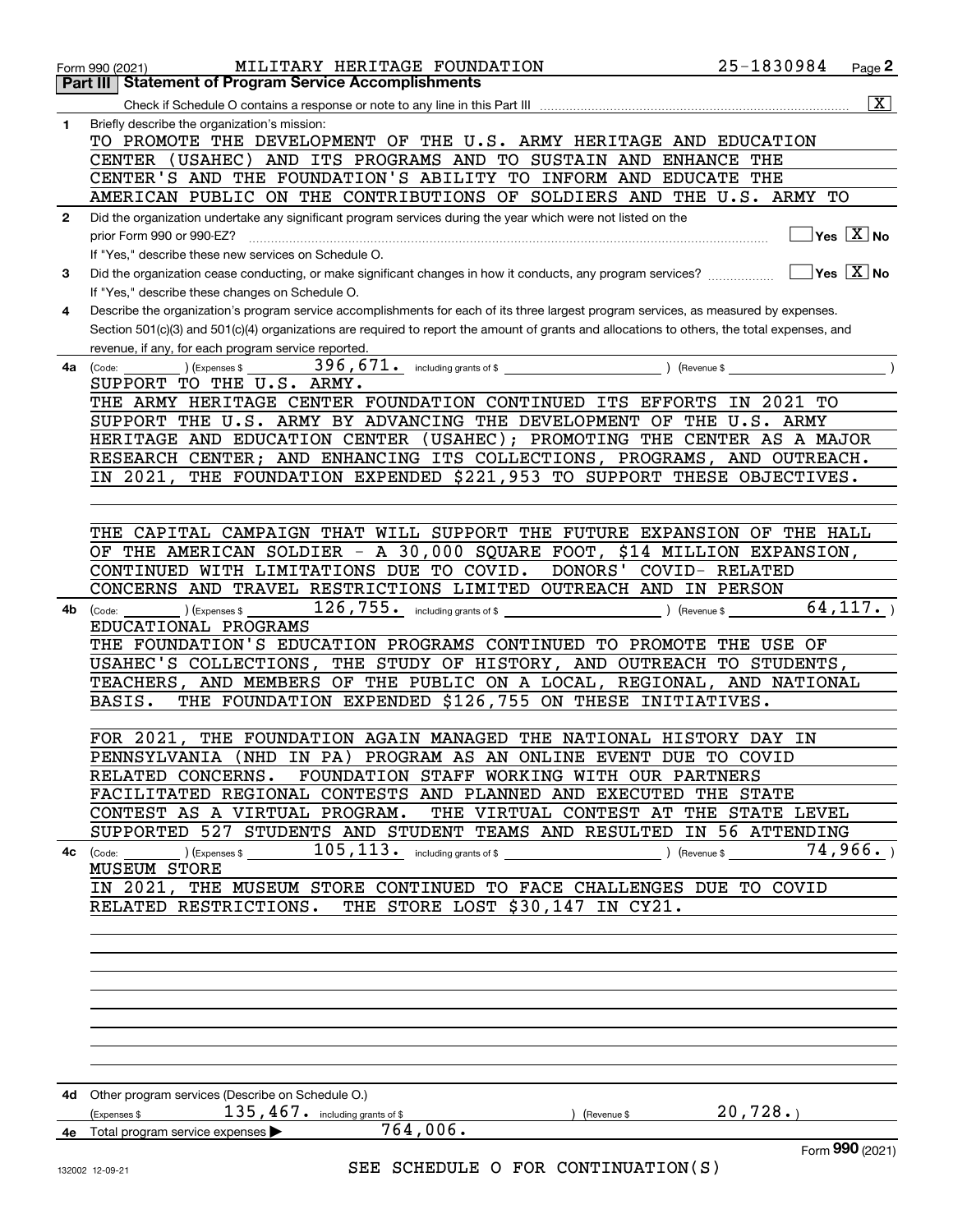|  | Form 990 (2021) |
|--|-----------------|

# Form 990 (2021) MILITARY HERITAGE FOUNDATION 25-1830984 <sub>Page</sub> 3<br>**Part IV | Checklist of Required Schedules**

|     |                                                                                                                                       |                 | Yes | No     |
|-----|---------------------------------------------------------------------------------------------------------------------------------------|-----------------|-----|--------|
| 1.  | Is the organization described in section $501(c)(3)$ or $4947(a)(1)$ (other than a private foundation)?                               |                 |     |        |
|     |                                                                                                                                       | 1               | x   |        |
| 2   |                                                                                                                                       | $\mathbf{2}$    | X   |        |
| 3   | Did the organization engage in direct or indirect political campaign activities on behalf of or in opposition to candidates for       |                 |     |        |
|     |                                                                                                                                       | 3               |     | X.     |
| 4   | Section 501(c)(3) organizations. Did the organization engage in lobbying activities, or have a section 501(h) election in effect      |                 |     |        |
|     |                                                                                                                                       | 4               |     | X.     |
| 5   | Is the organization a section 501(c)(4), 501(c)(5), or 501(c)(6) organization that receives membership dues, assessments, or          |                 |     |        |
|     |                                                                                                                                       | 5               |     | X.     |
| 6   | Did the organization maintain any donor advised funds or any similar funds or accounts for which donors have the right to             |                 |     |        |
|     | provide advice on the distribution or investment of amounts in such funds or accounts? If "Yes," complete Schedule D, Part I          | 6               | X.  |        |
| 7   | Did the organization receive or hold a conservation easement, including easements to preserve open space,                             |                 |     |        |
|     |                                                                                                                                       | $\overline{7}$  |     | х      |
| 8   | Did the organization maintain collections of works of art, historical treasures, or other similar assets? If "Yes," complete          |                 |     |        |
|     |                                                                                                                                       | 8               | х   |        |
| 9   | Did the organization report an amount in Part X, line 21, for escrow or custodial account liability, serve as a custodian for         |                 |     |        |
|     | amounts not listed in Part X; or provide credit counseling, debt management, credit repair, or debt negotiation services?             |                 |     |        |
|     |                                                                                                                                       | 9               |     | х      |
| 10  | Did the organization, directly or through a related organization, hold assets in donor-restricted endowments                          |                 |     |        |
|     |                                                                                                                                       | 10              | х   |        |
| 11  | If the organization's answer to any of the following questions is "Yes," then complete Schedule D, Parts VI, VII, VIII, IX, or X,     |                 |     |        |
|     | as applicable.                                                                                                                        |                 |     |        |
|     | a Did the organization report an amount for land, buildings, and equipment in Part X, line 10? If "Yes," complete Schedule D,         |                 |     |        |
|     |                                                                                                                                       | 11a             | х   |        |
|     | <b>b</b> Did the organization report an amount for investments - other securities in Part X, line 12, that is 5% or more of its total |                 |     |        |
|     |                                                                                                                                       | 11 <sub>b</sub> |     | x      |
|     | c Did the organization report an amount for investments - program related in Part X, line 13, that is 5% or more of its total         |                 |     |        |
|     |                                                                                                                                       | 11c             |     | X      |
|     | d Did the organization report an amount for other assets in Part X, line 15, that is 5% or more of its total assets reported in       |                 |     |        |
|     |                                                                                                                                       | 11d             |     | x<br>X |
|     | e Did the organization report an amount for other liabilities in Part X, line 25? If "Yes," complete Schedule D, Part X               | <b>11e</b>      |     |        |
| f   | Did the organization's separate or consolidated financial statements for the tax year include a footnote that addresses               |                 |     |        |
|     | the organization's liability for uncertain tax positions under FIN 48 (ASC 740)? If "Yes," complete Schedule D, Part X                | 11f             | x   |        |
|     | 12a Did the organization obtain separate, independent audited financial statements for the tax year? If "Yes," complete               |                 | x   |        |
|     |                                                                                                                                       | 12a             |     |        |
|     | <b>b</b> Was the organization included in consolidated, independent audited financial statements for the tax year?                    |                 |     |        |
|     | If "Yes," and if the organization answered "No" to line 12a, then completing Schedule D, Parts XI and XII is optional                 | 12 <sub>b</sub> |     | X      |
| 13  |                                                                                                                                       | 13              |     | x      |
| 14a | Did the organization maintain an office, employees, or agents outside of the United States?                                           | 14a             |     |        |
| b   | Did the organization have aggregate revenues or expenses of more than \$10,000 from grantmaking, fundraising, business,               |                 |     |        |
|     | investment, and program service activities outside the United States, or aggregate foreign investments valued at \$100,000            | 14b             |     | x      |
| 15  | Did the organization report on Part IX, column (A), line 3, more than \$5,000 of grants or other assistance to or for any             |                 |     |        |
|     |                                                                                                                                       | 15              |     | x      |
| 16  | Did the organization report on Part IX, column (A), line 3, more than \$5,000 of aggregate grants or other assistance to              |                 |     |        |
|     |                                                                                                                                       | 16              |     | x      |
| 17  | Did the organization report a total of more than \$15,000 of expenses for professional fundraising services on Part IX,               |                 |     |        |
|     |                                                                                                                                       | 17              |     | x      |
| 18  | Did the organization report more than \$15,000 total of fundraising event gross income and contributions on Part VIII, lines          |                 |     |        |
|     |                                                                                                                                       | 18              | х   |        |
| 19  | Did the organization report more than \$15,000 of gross income from gaming activities on Part VIII, line 9a? If "Yes."                |                 |     |        |
|     |                                                                                                                                       | 19              |     | X      |
| 20a |                                                                                                                                       | 20a             |     | x      |
|     | b If "Yes" to line 20a, did the organization attach a copy of its audited financial statements to this return?                        | 20 <sub>b</sub> |     |        |
| 21  | Did the organization report more than \$5,000 of grants or other assistance to any domestic organization or                           |                 |     |        |
|     |                                                                                                                                       | 21              |     | x      |

Form (2021) **990**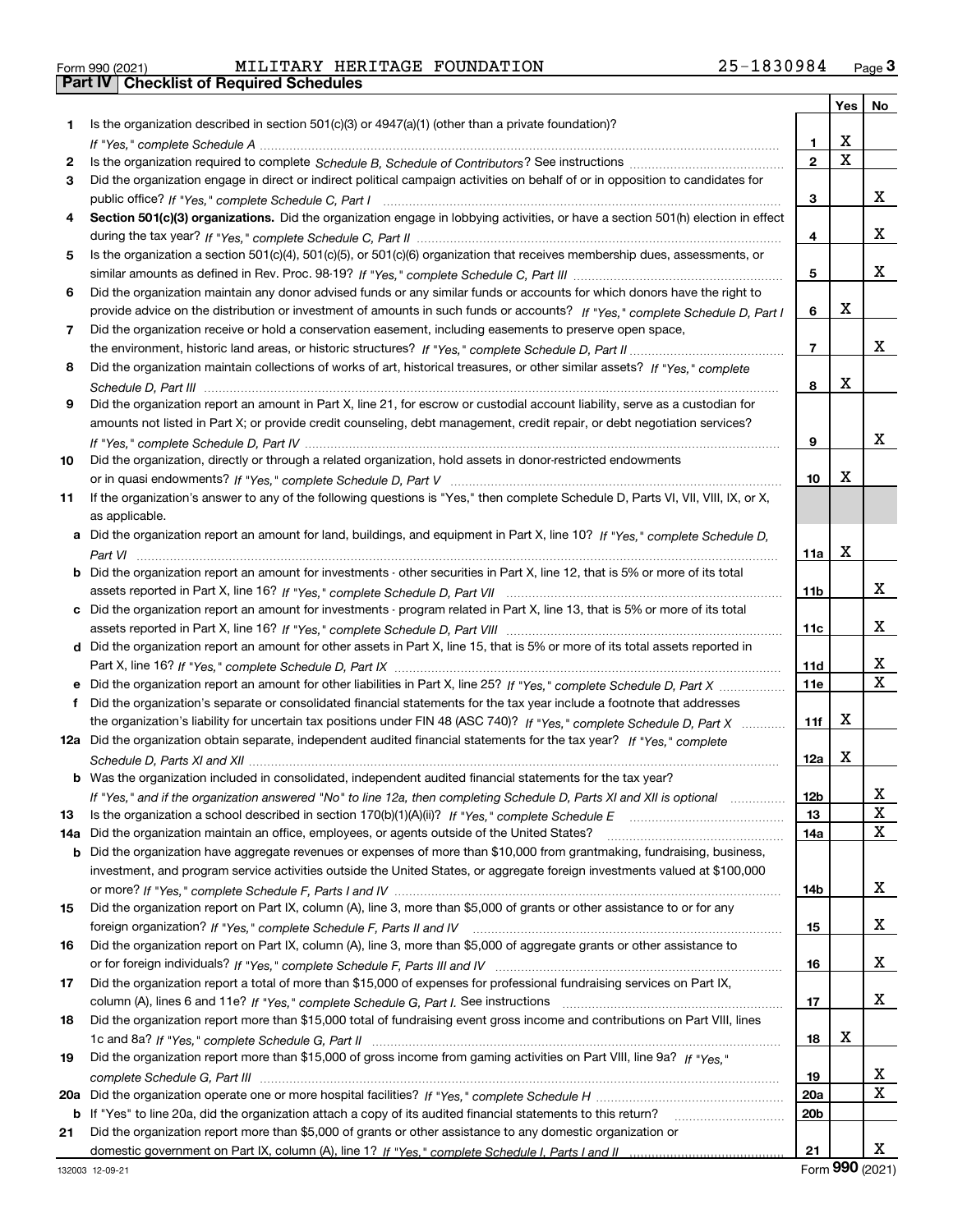|  | Form 990 (2021) |
|--|-----------------|
|  |                 |

# Form 990 (2021) MILITARY HERITAGE FOUNDATION 25-1830984 <sub>Page</sub> 4<br>**Part IV | Checklist of Required Schedules** <sub>(continued)</sub>

*(continued)*

|               |                                                                                                                                    |                        | Yes | No |
|---------------|------------------------------------------------------------------------------------------------------------------------------------|------------------------|-----|----|
| 22            | Did the organization report more than \$5,000 of grants or other assistance to or for domestic individuals on                      |                        |     |    |
|               |                                                                                                                                    | 22                     |     | х  |
| 23            | Did the organization answer "Yes" to Part VII, Section A, line 3, 4, or 5, about compensation of the organization's current        |                        |     |    |
|               | and former officers, directors, trustees, key employees, and highest compensated employees? If "Yes," complete                     |                        |     |    |
|               |                                                                                                                                    | 23                     |     | х  |
|               | 24a Did the organization have a tax-exempt bond issue with an outstanding principal amount of more than \$100,000 as of the        |                        |     |    |
|               | last day of the year, that was issued after December 31, 2002? If "Yes," answer lines 24b through 24d and complete                 |                        |     |    |
|               |                                                                                                                                    | 24a                    |     | х  |
|               | b Did the organization invest any proceeds of tax-exempt bonds beyond a temporary period exception?                                | 24 <sub>b</sub>        |     |    |
|               | c Did the organization maintain an escrow account other than a refunding escrow at any time during the year to defease             |                        |     |    |
|               |                                                                                                                                    | 24c                    |     |    |
|               |                                                                                                                                    | 24d                    |     |    |
|               | 25a Section 501(c)(3), 501(c)(4), and 501(c)(29) organizations. Did the organization engage in an excess benefit                   |                        |     |    |
|               |                                                                                                                                    | 25a                    |     | х  |
|               | b Is the organization aware that it engaged in an excess benefit transaction with a disqualified person in a prior year, and       |                        |     |    |
|               | that the transaction has not been reported on any of the organization's prior Forms 990 or 990-EZ? If "Yes." complete              |                        |     |    |
|               | Schedule L, Part I                                                                                                                 | 25 <sub>b</sub>        |     | х  |
| 26            | Did the organization report any amount on Part X, line 5 or 22, for receivables from or payables to any current                    |                        |     |    |
|               | or former officer, director, trustee, key employee, creator or founder, substantial contributor, or 35%                            |                        |     |    |
|               | controlled entity or family member of any of these persons? If "Yes," complete Schedule L, Part II                                 | 26                     |     | х  |
| 27            | Did the organization provide a grant or other assistance to any current or former officer, director, trustee, key employee,        |                        |     |    |
|               | creator or founder, substantial contributor or employee thereof, a grant selection committee member, or to a 35% controlled        |                        |     |    |
|               | entity (including an employee thereof) or family member of any of these persons? If "Yes," complete Schedule L, Part III           | 27                     |     | x  |
| 28            | Was the organization a party to a business transaction with one of the following parties (see the Schedule L, Part IV,             |                        |     |    |
|               | instructions for applicable filing thresholds, conditions, and exceptions):                                                        |                        |     |    |
|               | a A current or former officer, director, trustee, key employee, creator or founder, or substantial contributor? If                 |                        |     | x  |
|               |                                                                                                                                    | 28a<br>28 <sub>b</sub> |     | X  |
|               | c A 35% controlled entity of one or more individuals and/or organizations described in line 28a or 28b? If                         |                        |     |    |
|               |                                                                                                                                    | 28c                    |     | х  |
| 29            |                                                                                                                                    | 29                     | х   |    |
| 30            | Did the organization receive contributions of art, historical treasures, or other similar assets, or qualified conservation        |                        |     |    |
|               |                                                                                                                                    | 30                     | x   |    |
| 31            | Did the organization liquidate, terminate, or dissolve and cease operations? If "Yes," complete Schedule N, Part I                 | 31                     |     | x  |
| 32            | Did the organization sell, exchange, dispose of, or transfer more than 25% of its net assets? If "Yes," complete                   |                        |     |    |
|               |                                                                                                                                    | 32                     |     | x  |
| 33            | Did the organization own 100% of an entity disregarded as separate from the organization under Regulations                         |                        |     |    |
|               |                                                                                                                                    | 33                     |     | X  |
| 34            | Was the organization related to any tax-exempt or taxable entity? If "Yes," complete Schedule R, Part II, III, or IV, and          |                        |     |    |
|               |                                                                                                                                    | 34                     |     | x  |
|               | 35a Did the organization have a controlled entity within the meaning of section 512(b)(13)?                                        | 35a                    |     | x  |
|               | <b>b</b> If "Yes" to line 35a, did the organization receive any payment from or engage in any transaction with a controlled entity |                        |     |    |
|               |                                                                                                                                    | 35 <sub>b</sub>        |     |    |
| 36            | Section 501(c)(3) organizations. Did the organization make any transfers to an exempt non-charitable related organization?         |                        |     |    |
|               |                                                                                                                                    | 36                     |     | x  |
| 37            | Did the organization conduct more than 5% of its activities through an entity that is not a related organization                   |                        |     |    |
|               |                                                                                                                                    | 37                     |     | x  |
| 38            | Did the organization complete Schedule O and provide explanations on Schedule O for Part VI, lines 11b and 19?                     |                        |     |    |
|               | Note: All Form 990 filers are required to complete Schedule O                                                                      | 38                     | х   |    |
| <b>Part V</b> | <b>Statements Regarding Other IRS Filings and Tax Compliance</b>                                                                   |                        |     |    |
|               | Check if Schedule O contains a response or note to any line in this Part V                                                         |                        |     |    |
|               |                                                                                                                                    |                        | Yes | No |
|               | 17<br>1a Enter the number reported in box 3 of Form 1096. Enter -0- if not applicable<br>1a                                        |                        |     |    |
| b             | 0<br>Enter the number of Forms W-2G included on line 1a. Enter -0- if not applicable <i>manumumum</i><br>1b                        |                        |     |    |
|               | Did the organization comply with backup withholding rules for reportable payments to vendors and reportable gaming                 |                        |     |    |
|               |                                                                                                                                    | 1c                     | х   |    |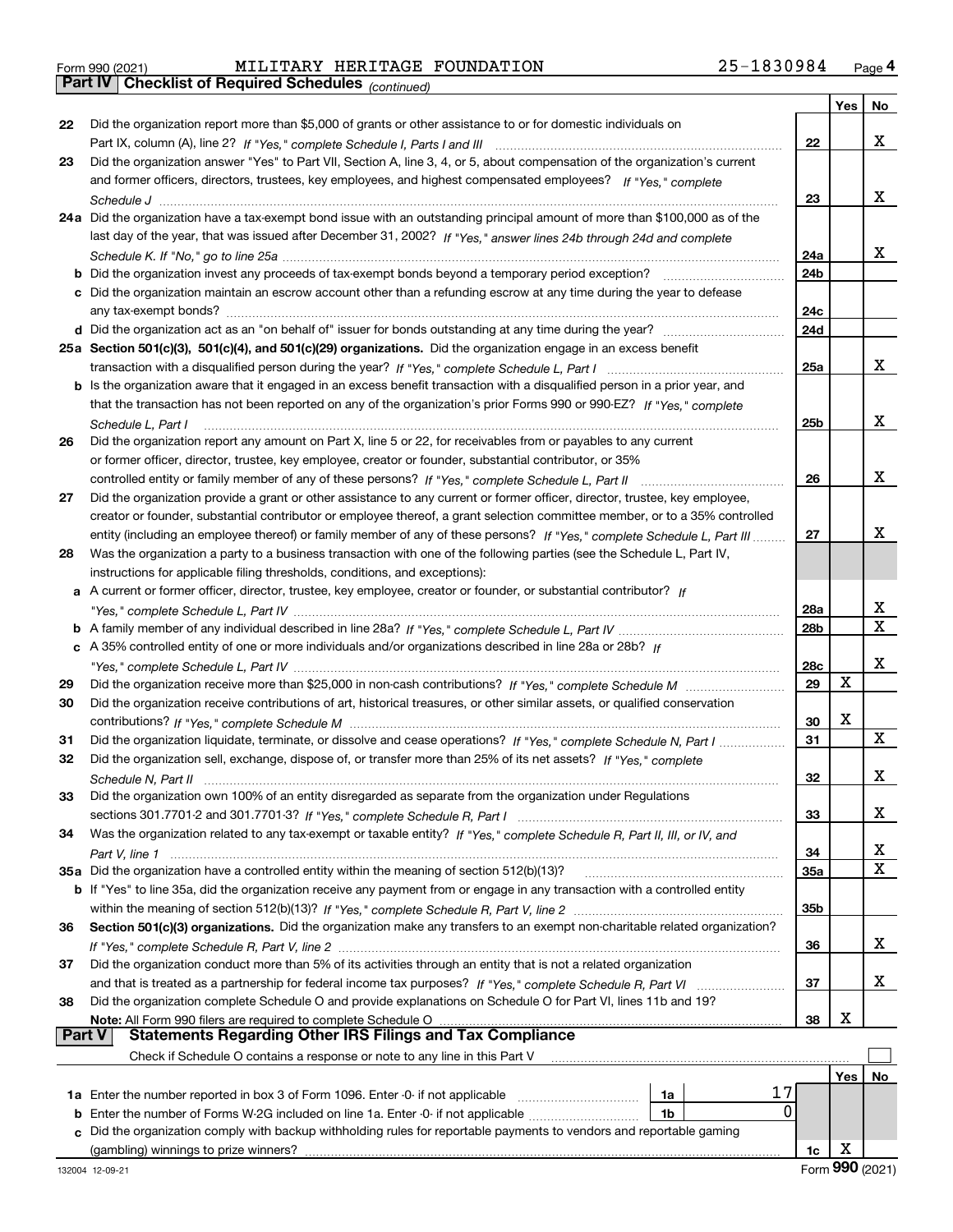|        | 25-1830984<br>MILITARY HERITAGE FOUNDATION<br>Form 990 (2021)                                                                                                                                                                         |                |     | $_{\text{Page}}$ 5 |
|--------|---------------------------------------------------------------------------------------------------------------------------------------------------------------------------------------------------------------------------------------|----------------|-----|--------------------|
| Part V | Statements Regarding Other IRS Filings and Tax Compliance (continued)                                                                                                                                                                 |                |     |                    |
|        |                                                                                                                                                                                                                                       |                | Yes | No                 |
|        | 2a Enter the number of employees reported on Form W-3, Transmittal of Wage and Tax Statements,                                                                                                                                        |                |     |                    |
|        | 12<br>filed for the calendar year ending with or within the year covered by this return<br>2a                                                                                                                                         |                |     |                    |
|        |                                                                                                                                                                                                                                       | 2 <sub>b</sub> | х   |                    |
|        |                                                                                                                                                                                                                                       |                |     |                    |
| За     | Did the organization have unrelated business gross income of \$1,000 or more during the year?                                                                                                                                         | 3a             |     | х                  |
| b      |                                                                                                                                                                                                                                       | 3 <sub>b</sub> |     |                    |
|        | 4a At any time during the calendar year, did the organization have an interest in, or a signature or other authority over, a                                                                                                          |                |     |                    |
|        |                                                                                                                                                                                                                                       |                |     | x                  |
|        |                                                                                                                                                                                                                                       | 4a             |     |                    |
|        | <b>b</b> If "Yes," enter the name of the foreign country $\blacktriangleright$                                                                                                                                                        |                |     |                    |
|        | See instructions for filing requirements for FinCEN Form 114, Report of Foreign Bank and Financial Accounts (FBAR).                                                                                                                   |                |     |                    |
| 5a     | Was the organization a party to a prohibited tax shelter transaction at any time during the tax year?                                                                                                                                 | 5a             |     | х                  |
| b      |                                                                                                                                                                                                                                       | 5 <sub>b</sub> |     | X                  |
| с      |                                                                                                                                                                                                                                       | 5c             |     |                    |
|        | 6a Does the organization have annual gross receipts that are normally greater than \$100,000, and did the organization solicit                                                                                                        |                |     |                    |
|        |                                                                                                                                                                                                                                       | 6a             |     | x                  |
|        | b If "Yes," did the organization include with every solicitation an express statement that such contributions or gifts                                                                                                                |                |     |                    |
|        | were not tax deductible?                                                                                                                                                                                                              | 6b             |     |                    |
| 7      | Organizations that may receive deductible contributions under section 170(c).                                                                                                                                                         |                |     |                    |
| a      | Did the organization receive a payment in excess of \$75 made partly as a contribution and partly for goods and services provided to the payor?                                                                                       | 7a             | x   |                    |
| b      | If "Yes," did the organization notify the donor of the value of the goods or services provided?                                                                                                                                       | 7b             | X   |                    |
|        | Did the organization sell, exchange, or otherwise dispose of tangible personal property for which it was required                                                                                                                     |                |     |                    |
|        |                                                                                                                                                                                                                                       | 7c             |     | x                  |
| d      | 7d<br>If "Yes," indicate the number of Forms 8282 filed during the year manufactured in the numerous control of Forms and The New York and The New York and The New York and The New York and The New York and The New York and The   |                |     |                    |
| е      | Did the organization receive any funds, directly or indirectly, to pay premiums on a personal benefit contract?                                                                                                                       | 7e             |     | х                  |
| f      | Did the organization, during the year, pay premiums, directly or indirectly, on a personal benefit contract?                                                                                                                          | 7f             |     | X                  |
| g      | If the organization received a contribution of qualified intellectual property, did the organization file Form 8899 as required?                                                                                                      | 7g             |     |                    |
| h      | If the organization received a contribution of cars, boats, airplanes, or other vehicles, did the organization file a Form 1098-C?                                                                                                    | 7h             |     |                    |
| 8      | Sponsoring organizations maintaining donor advised funds. Did a donor advised fund maintained by the                                                                                                                                  |                |     |                    |
|        | sponsoring organization have excess business holdings at any time during the year?                                                                                                                                                    | 8              |     |                    |
| 9      | Sponsoring organizations maintaining donor advised funds.                                                                                                                                                                             |                |     |                    |
| a      | Did the sponsoring organization make any taxable distributions under section 4966?                                                                                                                                                    | 9а             |     |                    |
| b      | Did the sponsoring organization make a distribution to a donor, donor advisor, or related person?                                                                                                                                     | 9b             |     |                    |
| 10     | Section 501(c)(7) organizations. Enter:                                                                                                                                                                                               |                |     |                    |
|        | 10a<br>a Initiation fees and capital contributions included on Part VIII, line 12 [111] [11] [12] [11] [12] [11] [12] [11] [12] [11] [12] [11] [12] [11] [12] [11] [12] [11] [12] [11] [12] [11] [12] [11] [12] [11] [12] [11] [12] [ |                |     |                    |
|        | 10b<br>Gross receipts, included on Form 990, Part VIII, line 12, for public use of club facilities                                                                                                                                    |                |     |                    |
| 11     | Section 501(c)(12) organizations. Enter:                                                                                                                                                                                              |                |     |                    |
| а      | 11a<br>Gross income from members or shareholders                                                                                                                                                                                      |                |     |                    |
|        | Gross income from other sources. (Do not net amounts due or paid to other sources against                                                                                                                                             |                |     |                    |
| b      | 11 <sub>b</sub>                                                                                                                                                                                                                       |                |     |                    |
|        | amounts due or received from them.)<br>12a Section 4947(a)(1) non-exempt charitable trusts. Is the organization filing Form 990 in lieu of Form 1041?                                                                                 |                |     |                    |
|        |                                                                                                                                                                                                                                       | <b>12a</b>     |     |                    |
|        | <b>b</b> If "Yes," enter the amount of tax-exempt interest received or accrued during the year<br>12 <sub>b</sub>                                                                                                                     |                |     |                    |
| 13     | Section 501(c)(29) qualified nonprofit health insurance issuers.                                                                                                                                                                      |                |     |                    |
|        | a Is the organization licensed to issue qualified health plans in more than one state?                                                                                                                                                | 13a            |     |                    |
|        | Note: See the instructions for additional information the organization must report on Schedule O.                                                                                                                                     |                |     |                    |
|        | <b>b</b> Enter the amount of reserves the organization is required to maintain by the states in which the                                                                                                                             |                |     |                    |
|        | 13 <sub>b</sub>                                                                                                                                                                                                                       |                |     |                    |
| c      | 13 <sub>c</sub>                                                                                                                                                                                                                       |                |     |                    |
| 14a    | Did the organization receive any payments for indoor tanning services during the tax year?                                                                                                                                            | 14a            |     | x                  |
|        |                                                                                                                                                                                                                                       | 14b            |     |                    |
| 15     | Is the organization subject to the section 4960 tax on payment(s) of more than \$1,000,000 in remuneration or                                                                                                                         |                |     |                    |
|        |                                                                                                                                                                                                                                       | 15             |     | х                  |
|        | If "Yes," see the instructions and file Form 4720, Schedule N.                                                                                                                                                                        |                |     |                    |
| 16     | Is the organization an educational institution subject to the section 4968 excise tax on net investment income?                                                                                                                       | 16             |     | х                  |
|        | If "Yes," complete Form 4720, Schedule O.                                                                                                                                                                                             |                |     |                    |
| 17     | Section 501(c)(21) organizations. Did the trust, any disqualified person, or mine operator engage in any                                                                                                                              |                |     |                    |
|        | activities that would result in the imposition of an excise tax under section 4951, 4952 or 4953?                                                                                                                                     | 17             |     |                    |
|        | If "Yes," complete Form 6069.                                                                                                                                                                                                         |                |     |                    |

 $\overline{\phantom{a}}$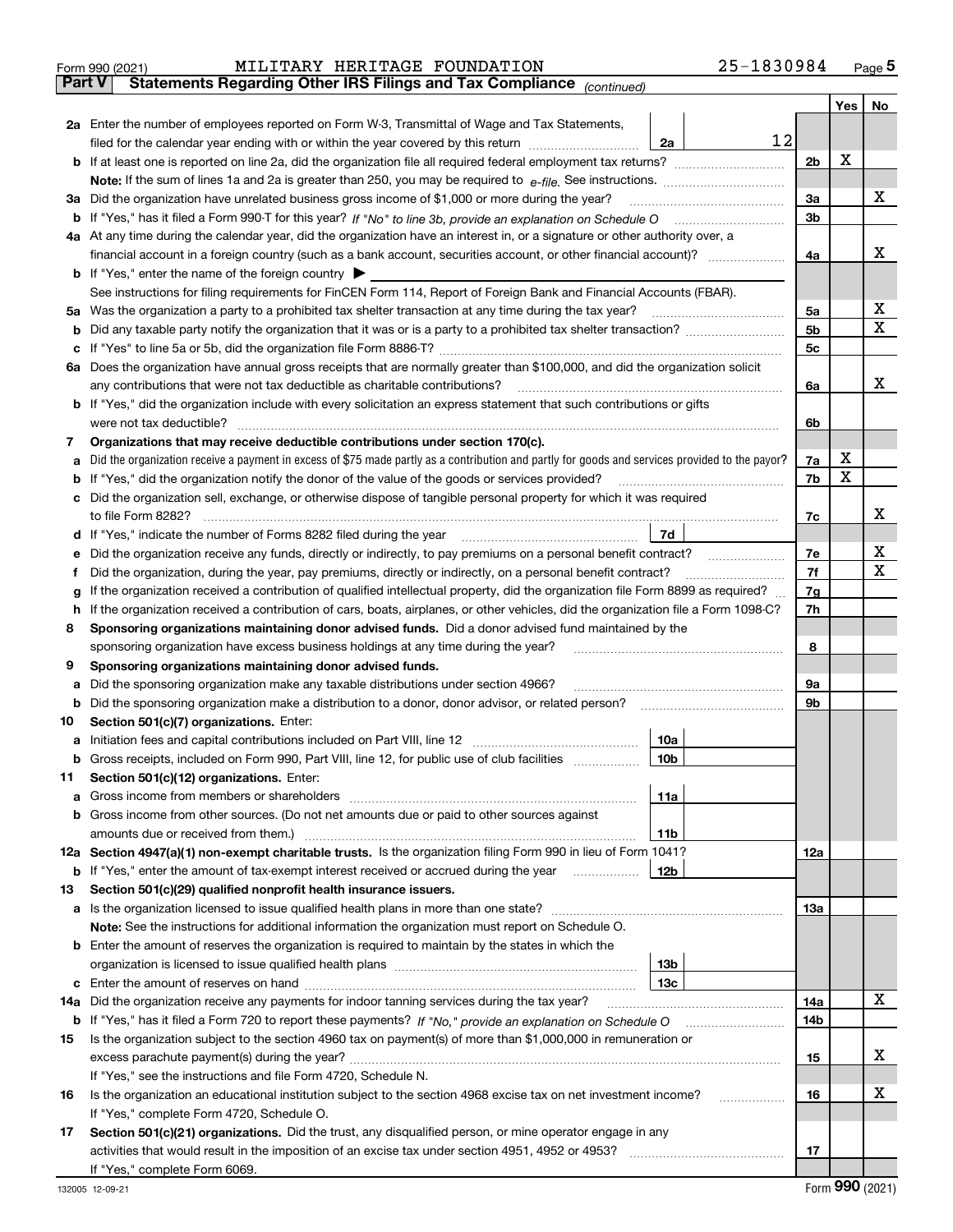|  | Form 990 (2021) |
|--|-----------------|
|  |                 |

| Form 990 (2021) |                                                                                                                  | MILITARY HERITAGE FOUNDATION | 25-1830984                                                                                                                     | $P_{\text{aqe}}$ 6 |
|-----------------|------------------------------------------------------------------------------------------------------------------|------------------------------|--------------------------------------------------------------------------------------------------------------------------------|--------------------|
|                 |                                                                                                                  |                              | Part VI   Governance, Management, and Disclosure. For each "Yes" response to lines 2 through 7b below, and for a "No" response |                    |
|                 | to line 8a, 8b, or 10b below, describe the circumstances, processes, or changes on Schedule O. See instructions. |                              |                                                                                                                                |                    |

|     | Check if Schedule O contains a response or note to any line in this Part VI                                                                                                                                                                                                                                                    |    |    |                |     | $\overline{\mathbf{x}}$ |  |  |  |
|-----|--------------------------------------------------------------------------------------------------------------------------------------------------------------------------------------------------------------------------------------------------------------------------------------------------------------------------------|----|----|----------------|-----|-------------------------|--|--|--|
|     | <b>Section A. Governing Body and Management</b>                                                                                                                                                                                                                                                                                |    |    |                |     |                         |  |  |  |
|     |                                                                                                                                                                                                                                                                                                                                |    |    |                | Yes | No                      |  |  |  |
|     | <b>1a</b> Enter the number of voting members of the governing body at the end of the tax year<br>and a construction of the construction of the construction of the construction of the construction of the construction of the construction of the construction of the construction of the construction of the construction of | 1a | 21 |                |     |                         |  |  |  |
|     | If there are material differences in voting rights among members of the governing body, or if the governing                                                                                                                                                                                                                    |    |    |                |     |                         |  |  |  |
|     | body delegated broad authority to an executive committee or similar committee, explain on Schedule O.                                                                                                                                                                                                                          |    |    |                |     |                         |  |  |  |
| b   | Enter the number of voting members included on line 1a, above, who are independent                                                                                                                                                                                                                                             | 1b | 21 |                |     |                         |  |  |  |
| 2   | Did any officer, director, trustee, or key employee have a family relationship or a business relationship with any other                                                                                                                                                                                                       |    |    |                |     |                         |  |  |  |
|     | officer, director, trustee, or key employee?                                                                                                                                                                                                                                                                                   |    |    | $\mathbf{2}$   |     | X                       |  |  |  |
| 3   | Did the organization delegate control over management duties customarily performed by or under the direct supervision                                                                                                                                                                                                          |    |    |                |     |                         |  |  |  |
|     | of officers, directors, trustees, or key employees to a management company or other person?                                                                                                                                                                                                                                    |    |    | 3              |     | х                       |  |  |  |
| 4   | Did the organization make any significant changes to its governing documents since the prior Form 990 was filed?                                                                                                                                                                                                               |    |    | $\overline{4}$ |     | X                       |  |  |  |
| 5   |                                                                                                                                                                                                                                                                                                                                |    |    | 5              |     | $\mathbf X$             |  |  |  |
| 6   | Did the organization have members or stockholders?                                                                                                                                                                                                                                                                             |    |    | 6              |     | $\mathbf X$             |  |  |  |
| 7a  | Did the organization have members, stockholders, or other persons who had the power to elect or appoint one or                                                                                                                                                                                                                 |    |    |                |     |                         |  |  |  |
|     | more members of the governing body?                                                                                                                                                                                                                                                                                            |    |    | 7a             |     | х                       |  |  |  |
|     | <b>b</b> Are any governance decisions of the organization reserved to (or subject to approval by) members, stockholders, or                                                                                                                                                                                                    |    |    |                |     |                         |  |  |  |
|     | persons other than the governing body?                                                                                                                                                                                                                                                                                         |    |    | 7b             |     | х                       |  |  |  |
| 8   | Did the organization contemporaneously document the meetings held or written actions undertaken during the year by the following:                                                                                                                                                                                              |    |    |                |     |                         |  |  |  |
| a   |                                                                                                                                                                                                                                                                                                                                |    |    | 8a             | X   |                         |  |  |  |
| b   | Each committee with authority to act on behalf of the governing body?                                                                                                                                                                                                                                                          |    |    | 8b             | X   |                         |  |  |  |
| 9   | Is there any officer, director, trustee, or key employee listed in Part VII, Section A, who cannot be reached at the                                                                                                                                                                                                           |    |    |                |     |                         |  |  |  |
|     |                                                                                                                                                                                                                                                                                                                                |    |    | 9              |     | x                       |  |  |  |
|     | <b>Section B. Policies</b> (This Section B requests information about policies not required by the Internal Revenue Code.)                                                                                                                                                                                                     |    |    |                |     |                         |  |  |  |
|     |                                                                                                                                                                                                                                                                                                                                |    |    |                | Yes | No                      |  |  |  |
|     |                                                                                                                                                                                                                                                                                                                                |    |    | 10a            |     | X                       |  |  |  |
|     | <b>b</b> If "Yes," did the organization have written policies and procedures governing the activities of such chapters, affiliates,                                                                                                                                                                                            |    |    |                |     |                         |  |  |  |
|     | and branches to ensure their operations are consistent with the organization's exempt purposes?                                                                                                                                                                                                                                |    |    | 10b            |     |                         |  |  |  |
| 11a | Has the organization provided a complete copy of this Form 990 to all members of its governing body before filing the form?                                                                                                                                                                                                    |    |    | 11a            | X   |                         |  |  |  |
| b   | Describe on Schedule O the process, if any, used by the organization to review this Form 990.                                                                                                                                                                                                                                  |    |    |                |     |                         |  |  |  |
| 12a |                                                                                                                                                                                                                                                                                                                                |    |    |                |     |                         |  |  |  |
| b   |                                                                                                                                                                                                                                                                                                                                |    |    | 12b            | X   |                         |  |  |  |
| с   | Did the organization regularly and consistently monitor and enforce compliance with the policy? If "Yes." describe                                                                                                                                                                                                             |    |    |                |     |                         |  |  |  |
|     |                                                                                                                                                                                                                                                                                                                                |    |    | 12c            | X   |                         |  |  |  |
| 13  | Did the organization have a written whistleblower policy?                                                                                                                                                                                                                                                                      |    |    | 13             | X   |                         |  |  |  |
| 14  | Did the organization have a written document retention and destruction policy?                                                                                                                                                                                                                                                 |    |    | 14             | X   |                         |  |  |  |
| 15  | Did the process for determining compensation of the following persons include a review and approval by independent                                                                                                                                                                                                             |    |    |                |     |                         |  |  |  |
|     | persons, comparability data, and contemporaneous substantiation of the deliberation and decision?                                                                                                                                                                                                                              |    |    |                |     |                         |  |  |  |
| а   | The organization's CEO, Executive Director, or top management official manufactured content of the organization's CEO, Executive Director, or top management official                                                                                                                                                          |    |    | 15a            | Χ   |                         |  |  |  |
|     | <b>b</b> Other officers or key employees of the organization                                                                                                                                                                                                                                                                   |    |    | 15b            | X   |                         |  |  |  |
|     | If "Yes" to line 15a or 15b, describe the process on Schedule O. See instructions.                                                                                                                                                                                                                                             |    |    |                |     |                         |  |  |  |
|     | 16a Did the organization invest in, contribute assets to, or participate in a joint venture or similar arrangement with a                                                                                                                                                                                                      |    |    |                |     |                         |  |  |  |
|     | taxable entity during the year?                                                                                                                                                                                                                                                                                                |    |    | 16a            |     | x                       |  |  |  |
|     | b If "Yes," did the organization follow a written policy or procedure requiring the organization to evaluate its participation                                                                                                                                                                                                 |    |    |                |     |                         |  |  |  |
|     | in joint venture arrangements under applicable federal tax law, and take steps to safeguard the organization's                                                                                                                                                                                                                 |    |    |                |     |                         |  |  |  |
|     | exempt status with respect to such arrangements?                                                                                                                                                                                                                                                                               |    |    | 16b            |     |                         |  |  |  |
|     | <b>Section C. Disclosure</b>                                                                                                                                                                                                                                                                                                   |    |    |                |     |                         |  |  |  |
| 17  | List the states with which a copy of this Form 990 is required to be filed $\blacktriangleright$ AL, AK, AZ, AR, CA, CO, CT, DC, FL, GA, HI, IL                                                                                                                                                                                |    |    |                |     |                         |  |  |  |
| 18  | Section 6104 requires an organization to make its Forms 1023 (1024 or 1024-A, if applicable), 990, and 990-T (section 501(c)(3)s only) available                                                                                                                                                                               |    |    |                |     |                         |  |  |  |
|     | for public inspection. Indicate how you made these available. Check all that apply.                                                                                                                                                                                                                                            |    |    |                |     |                         |  |  |  |
|     | $X$ Own website<br>$X$ Another's website<br>$X$ Upon request<br>Other (explain on Schedule O)                                                                                                                                                                                                                                  |    |    |                |     |                         |  |  |  |
| 19  | Describe on Schedule O whether (and if so, how) the organization made its governing documents, conflict of interest policy, and financial                                                                                                                                                                                      |    |    |                |     |                         |  |  |  |
|     | statements available to the public during the tax year.                                                                                                                                                                                                                                                                        |    |    |                |     |                         |  |  |  |
| 20  | State the name, address, and telephone number of the person who possesses the organization's books and records                                                                                                                                                                                                                 |    |    |                |     |                         |  |  |  |
|     | EDWIN M. PERRY - 717-258-1102<br>17013<br>P.O. BOX 839, CARLISLE, PA                                                                                                                                                                                                                                                           |    |    |                |     |                         |  |  |  |
|     | SEE SCHEDULE O FOR FULL LIST OF STATES                                                                                                                                                                                                                                                                                         |    |    |                |     | Form 990 (2021)         |  |  |  |
|     | 132006 12-09-21                                                                                                                                                                                                                                                                                                                |    |    |                |     |                         |  |  |  |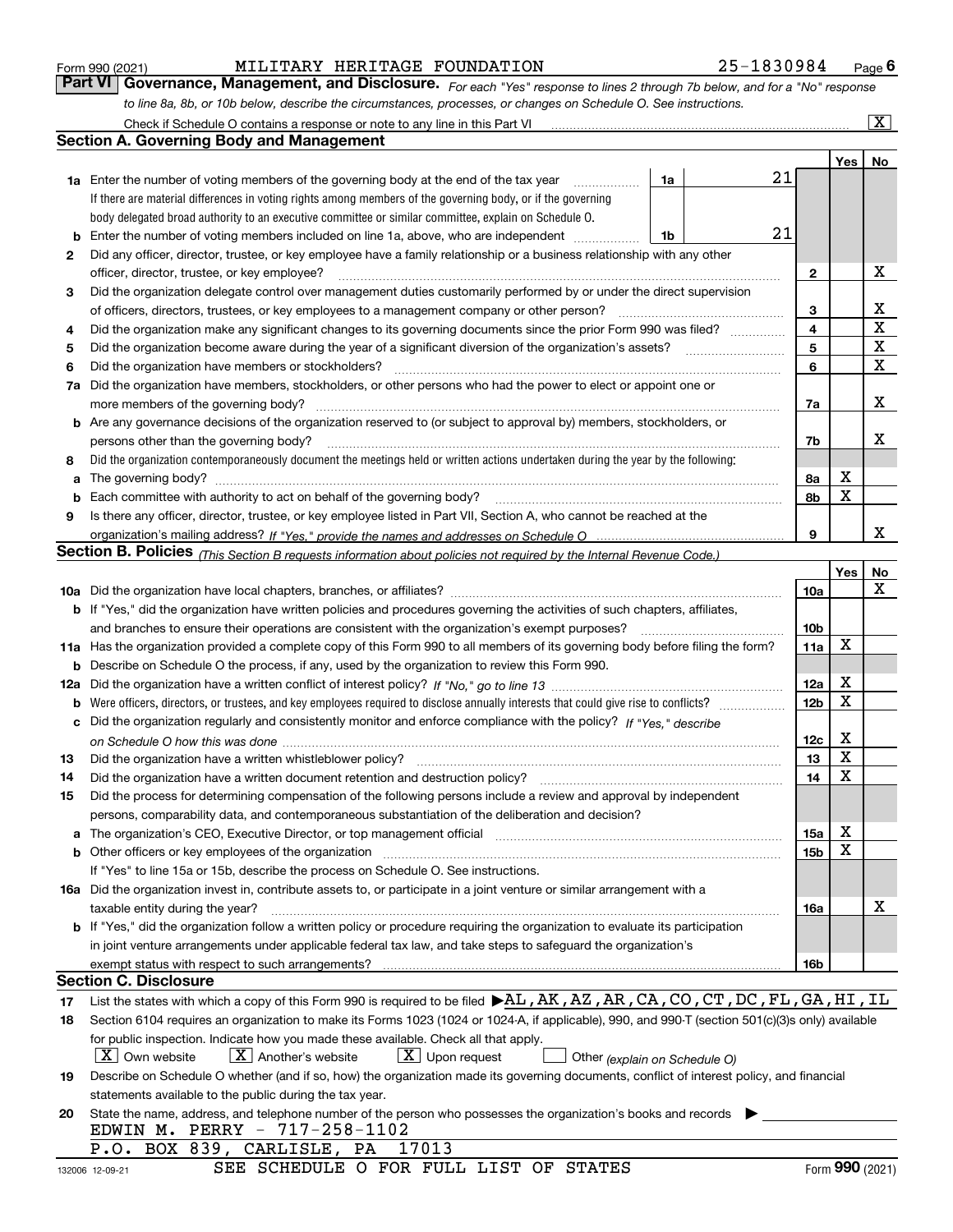$\mathcal{L}^{\text{max}}$ 

# **7Part VII Compensation of Officers, Directors, Trustees, Key Employees, Highest Compensated Employees, and Independent Contractors**

Check if Schedule O contains a response or note to any line in this Part VII

**Section A. Officers, Directors, Trustees, Key Employees, and Highest Compensated Employees**

**1a**  Complete this table for all persons required to be listed. Report compensation for the calendar year ending with or within the organization's tax year. **•** List all of the organization's current officers, directors, trustees (whether individuals or organizations), regardless of amount of compensation.

Enter -0- in columns (D), (E), and (F) if no compensation was paid.

 $\bullet$  List all of the organization's  $\sf current$  key employees, if any. See the instructions for definition of "key employee."

**•** List the organization's five current highest compensated employees (other than an officer, director, trustee, or key employee) who received reportable compensation (box 5 of Form W-2, Form 1099-MISC, and/or box 1 of Form 1099-NEC) of more than \$100,000 from the organization and any related organizations.

**•** List all of the organization's former officers, key employees, and highest compensated employees who received more than \$100,000 of reportable compensation from the organization and any related organizations.

**former directors or trustees**  ¥ List all of the organization's that received, in the capacity as a former director or trustee of the organization, more than \$10,000 of reportable compensation from the organization and any related organizations.

See the instructions for the order in which to list the persons above.

Check this box if neither the organization nor any related organization compensated any current officer, director, or trustee.  $\mathcal{L}^{\text{max}}$ 

| (A)                                 | (B)               |                                         |                                                                  |         | (C)          |                                   |        | (D)             | (E)                           | (F)                   |
|-------------------------------------|-------------------|-----------------------------------------|------------------------------------------------------------------|---------|--------------|-----------------------------------|--------|-----------------|-------------------------------|-----------------------|
| Name and title                      | Average           | Position<br>(do not check more than one |                                                                  |         |              |                                   |        | Reportable      | Reportable                    | Estimated             |
|                                     | hours per         |                                         | box, unless person is both an<br>officer and a director/trustee) |         |              |                                   |        | compensation    | compensation                  | amount of             |
|                                     | week<br>(list any |                                         |                                                                  |         |              |                                   |        | from<br>the     | from related<br>organizations | other<br>compensation |
|                                     | hours for         |                                         |                                                                  |         |              |                                   |        | organization    | (W-2/1099-MISC/               | from the              |
|                                     | related           |                                         |                                                                  |         |              |                                   |        | (W-2/1099-MISC/ | 1099-NEC)                     | organization          |
|                                     | organizations     |                                         |                                                                  |         |              |                                   |        | 1099-NEC)       |                               | and related           |
|                                     | below             | Individual trustee or director          | In stitutional trustee                                           |         | Key employee | Highest compensated<br>  employee | Former |                 |                               | organizations         |
|                                     | line)             |                                         |                                                                  | Officer |              |                                   |        |                 |                               |                       |
| EDWIN M. PERRY<br>(1)               | 48.00             |                                         |                                                                  |         |              |                                   |        |                 |                               |                       |
| PRESIDENT AND CEO                   |                   |                                         |                                                                  | X       |              |                                   |        | 77,000.         | 0.                            | $0_{.}$               |
| ROBERT M. DIAMOND<br>(2)            | 3.00              |                                         |                                                                  |         |              |                                   |        |                 |                               |                       |
| PRESIDENT                           |                   | $\mathbf X$                             |                                                                  | X       |              |                                   |        | 0.              | 0.                            | $0_{.}$               |
| (3)<br>ROBERT H. SCALES, JR., PH.D. | 1.00              |                                         |                                                                  |         |              |                                   |        |                 |                               |                       |
| <b>CHAIR</b>                        |                   | $\mathbf X$                             |                                                                  | X       |              |                                   |        | $\mathbf 0$ .   | $\mathbf 0$ .                 | $\mathbf 0$ .         |
| CHRISTOPHER GLEASON<br>(4)          | 1.00              |                                         |                                                                  |         |              |                                   |        |                 |                               |                       |
| VICE CHAIR                          |                   | $\mathbf X$                             |                                                                  | X       |              |                                   |        | $\mathbf 0$ .   | 0.                            | $\mathbf 0$ .         |
| SHAWN BRUBAKER<br>(5)               | 1.00              |                                         |                                                                  |         |              |                                   |        |                 |                               |                       |
| <b>TREASURER</b>                    |                   | $\mathbf X$                             |                                                                  | X       |              |                                   |        | $\mathbf 0$ .   | 0.                            | $0_{.}$               |
| (6)<br>JOSEPH CAPITA                | 1.50              |                                         |                                                                  |         |              |                                   |        |                 |                               |                       |
| <b>SECRETARY</b>                    |                   | $\mathbf X$                             |                                                                  | X       |              |                                   |        | $\mathbf 0$ .   | 0.                            | $0_{.}$               |
| GREGORY ATTORRI<br>(7)              | 1.00              |                                         |                                                                  |         |              |                                   |        |                 |                               |                       |
| <b>BOARD MEMBER</b>                 |                   | $\mathbf X$                             |                                                                  |         |              |                                   |        | 0.              | 0.                            | $0_{.}$               |
| JULIE BARKO GERMANY<br>(8)          | 1.00              |                                         |                                                                  |         |              |                                   |        |                 |                               |                       |
| <b>BOARD MEMBER</b>                 |                   | $\mathbf X$                             |                                                                  |         |              |                                   |        | $\mathbf 0$ .   | 0.                            | $\mathbf 0$ .         |
| <b>JOHN BROOKS</b><br>(9)           | 1.00              |                                         |                                                                  |         |              |                                   |        |                 |                               |                       |
| <b>BOARD MEMBER</b>                 |                   | $\mathbf x$                             |                                                                  |         |              |                                   |        | $\mathbf 0$ .   | $\mathbf 0$ .                 | $0_{.}$               |
| (10) JULIAN H. BURNS                | 1.00              |                                         |                                                                  |         |              |                                   |        |                 |                               |                       |
| <b>BOARD MEMBER</b>                 |                   | X                                       |                                                                  |         |              |                                   |        | $\mathbf 0$ .   | $\mathbf 0$ .                 | $\mathbf 0$ .         |
| (11) ROBERT DESOUSA                 | 1.00              |                                         |                                                                  |         |              |                                   |        |                 |                               |                       |
| <b>BOARD MEMBER</b>                 |                   | $\mathbf X$                             |                                                                  |         |              |                                   |        | $\mathbf 0$ .   | $\mathbf 0$ .                 | 0.                    |
| (12) DR. AMAN DHAWAN                | 1.00              |                                         |                                                                  |         |              |                                   |        |                 |                               |                       |
| <b>BOARD MEMBER</b>                 |                   | $\mathbf X$                             |                                                                  |         |              |                                   |        | $\mathbf 0$ .   | $\mathbf 0$ .                 | $\mathbf 0$ .         |
| (13) GEORGE FISCHER                 | 1.00              |                                         |                                                                  |         |              |                                   |        |                 |                               |                       |
| <b>BOARD MEMBER</b>                 |                   | $\mathbf X$                             |                                                                  |         |              |                                   |        | $\mathbf 0$ .   | $\mathbf 0$ .                 | $\mathbf 0$ .         |
| (14) THOMAS<br><b>FRENCH</b>        | 1.00              |                                         |                                                                  |         |              |                                   |        |                 |                               |                       |
| <b>BOARD MEMBER</b>                 |                   | $\mathbf X$                             |                                                                  |         |              |                                   |        | 0.              | 0.                            | $\mathbf 0$ .         |
| $(15)$ J. B. HUDSON                 | 1.00              |                                         |                                                                  |         |              |                                   |        |                 |                               |                       |
| <b>BOARD MEMBER</b>                 |                   | $\mathbf X$                             |                                                                  |         |              |                                   |        | $\mathbf 0$ .   | 0.                            | $0_{.}$               |
| (16) DEREK LEO                      | 1.00              |                                         |                                                                  |         |              |                                   |        |                 |                               |                       |
| <b>BOARD MEMBER</b>                 |                   | $\mathbf X$                             |                                                                  |         |              |                                   |        | $\mathbf 0$ .   | 0.                            | $\mathbf 0$ .         |
| (17) MICHAEL LITTENBERG             | 1.00              |                                         |                                                                  |         |              |                                   |        |                 |                               |                       |
| <b>BOARD MEMBER</b>                 |                   | $\mathbf X$                             |                                                                  |         |              |                                   |        | $\mathbf 0$ .   | 0.                            | $\mathbf 0$ .         |
|                                     |                   |                                         |                                                                  |         |              |                                   |        |                 |                               |                       |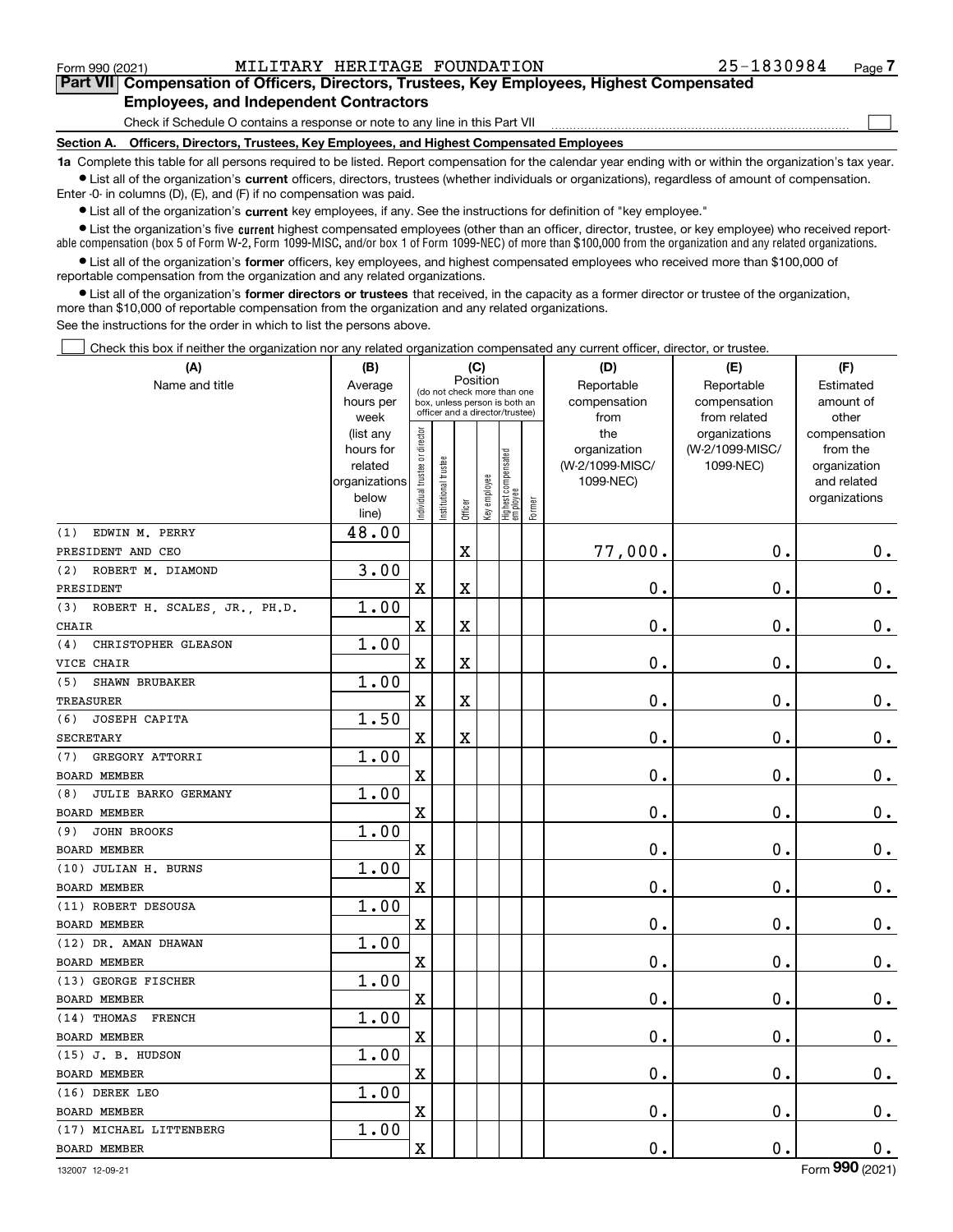|   | MILITARY HERITAGE FOUNDATION<br>Form 990 (2021)                                                                                                                                          |                                                                      |                                |                       |                                                                                                             |     |                                                 |        |                                                             | 25-1830984                                    |                  |     | Page 8                                                                            |                  |
|---|------------------------------------------------------------------------------------------------------------------------------------------------------------------------------------------|----------------------------------------------------------------------|--------------------------------|-----------------------|-------------------------------------------------------------------------------------------------------------|-----|-------------------------------------------------|--------|-------------------------------------------------------------|-----------------------------------------------|------------------|-----|-----------------------------------------------------------------------------------|------------------|
|   | Part VII <br>Section A. Officers, Directors, Trustees, Key Employees, and Highest Compensated Employees (continued)                                                                      |                                                                      |                                |                       |                                                                                                             |     |                                                 |        |                                                             |                                               |                  |     |                                                                                   |                  |
|   | (A)                                                                                                                                                                                      | (B)                                                                  |                                |                       |                                                                                                             | (C) |                                                 |        | (D)                                                         | (E)                                           |                  |     | (F)                                                                               |                  |
|   | Name and title                                                                                                                                                                           | Average<br>hours per<br>week                                         |                                |                       | Position<br>(do not check more than one<br>box, unless person is both an<br>officer and a director/trustee) |     |                                                 |        | Reportable<br>compensation                                  | Reportable<br>compensation<br>from related    |                  |     | Estimated<br>amount of                                                            |                  |
|   |                                                                                                                                                                                          | (list any<br>hours for<br>related<br>organizations<br>below<br>line) | Individual trustee or director | Institutional trustee | Officer                                                                                                     |     | key employee<br>Highest compensated<br>employee | Former | from<br>the<br>organization<br>(W-2/1099-MISC/<br>1099-NEC) | organizations<br>(W-2/1099-MISC/<br>1099-NEC) |                  |     | other<br>compensation<br>from the<br>organization<br>and related<br>organizations |                  |
|   | (18) KATIE MCHENRY                                                                                                                                                                       | 1.00                                                                 |                                |                       |                                                                                                             |     |                                                 |        |                                                             |                                               |                  |     |                                                                                   |                  |
|   | <b>BOARD MEMBER</b>                                                                                                                                                                      |                                                                      | X                              |                       |                                                                                                             |     |                                                 |        | 0.                                                          | 0.                                            |                  |     |                                                                                   | 0.               |
|   | (19) GERALD O-KEEFE                                                                                                                                                                      | 1.00                                                                 |                                |                       |                                                                                                             |     |                                                 |        |                                                             |                                               |                  |     |                                                                                   |                  |
|   | BOARD MEMBER                                                                                                                                                                             |                                                                      | Χ                              |                       |                                                                                                             |     |                                                 |        | 0.                                                          | Ο.                                            |                  |     |                                                                                   | 0.               |
|   | (20) JAMES OTTEVAERE                                                                                                                                                                     | 1.00                                                                 |                                |                       |                                                                                                             |     |                                                 |        |                                                             |                                               |                  |     |                                                                                   |                  |
|   | BOARD MEMBER<br>(21) JUANITA SALES LEE                                                                                                                                                   | 1.00                                                                 | Χ                              |                       |                                                                                                             |     |                                                 |        | 0.                                                          | 0.                                            |                  |     |                                                                                   | 0.               |
|   | BOARD MEMBER                                                                                                                                                                             |                                                                      | Χ                              |                       |                                                                                                             |     |                                                 |        | 0.                                                          | 0.                                            |                  |     |                                                                                   | 0.               |
|   | (22) ROBERT WILBURN                                                                                                                                                                      | 1.00                                                                 |                                |                       |                                                                                                             |     |                                                 |        |                                                             |                                               |                  |     |                                                                                   |                  |
|   | <b>BOARD MEMBER</b>                                                                                                                                                                      |                                                                      | Χ                              |                       |                                                                                                             |     |                                                 |        | $0$ .                                                       | 0.                                            |                  |     |                                                                                   | 0.               |
|   |                                                                                                                                                                                          |                                                                      |                                |                       |                                                                                                             |     |                                                 |        |                                                             |                                               |                  |     |                                                                                   |                  |
|   |                                                                                                                                                                                          |                                                                      |                                |                       |                                                                                                             |     |                                                 |        |                                                             |                                               |                  |     |                                                                                   |                  |
|   |                                                                                                                                                                                          |                                                                      |                                |                       |                                                                                                             |     |                                                 |        |                                                             |                                               |                  |     |                                                                                   |                  |
|   |                                                                                                                                                                                          |                                                                      |                                |                       |                                                                                                             |     |                                                 |        |                                                             |                                               |                  |     |                                                                                   |                  |
|   |                                                                                                                                                                                          |                                                                      |                                |                       |                                                                                                             |     |                                                 |        | 77,000.                                                     |                                               | 0.               |     |                                                                                   | 0.               |
|   | c Total from continuation sheets to Part VII, Section A manufactured by                                                                                                                  |                                                                      |                                |                       |                                                                                                             |     |                                                 |        | 0.                                                          |                                               | $\overline{0}$ . |     |                                                                                   | 0.               |
|   |                                                                                                                                                                                          |                                                                      |                                |                       |                                                                                                             |     |                                                 |        | 77,000.                                                     | $\overline{0}$ .                              |                  |     |                                                                                   | $\overline{0}$ . |
| 2 | Total number of individuals (including but not limited to those listed above) who received more than \$100,000 of reportable<br>compensation from the organization $\blacktriangleright$ |                                                                      |                                |                       |                                                                                                             |     |                                                 |        |                                                             |                                               |                  |     |                                                                                   | 0                |
|   |                                                                                                                                                                                          |                                                                      |                                |                       |                                                                                                             |     |                                                 |        |                                                             |                                               |                  |     | Yes                                                                               | No               |
| 3 | Did the organization list any former officer, director, trustee, key employee, or highest compensated employee on                                                                        |                                                                      |                                |                       |                                                                                                             |     |                                                 |        |                                                             |                                               |                  |     |                                                                                   |                  |
|   | line 1a? If "Yes," complete Schedule J for such individual manufactured contained and the line 1a? If "Yes," complete Schedule J for such individual                                     |                                                                      |                                |                       |                                                                                                             |     |                                                 |        |                                                             |                                               |                  | З   |                                                                                   | X                |
|   | For any individual listed on line 1a, is the sum of reportable compensation and other compensation from the organization                                                                 |                                                                      |                                |                       |                                                                                                             |     |                                                 |        |                                                             |                                               |                  |     |                                                                                   |                  |
| 5 | Did any person listed on line 1a receive or accrue compensation from any unrelated organization or individual for services                                                               |                                                                      |                                |                       |                                                                                                             |     |                                                 |        |                                                             |                                               |                  | 4   |                                                                                   | х                |
|   |                                                                                                                                                                                          |                                                                      |                                |                       |                                                                                                             |     |                                                 |        |                                                             |                                               |                  | 5   |                                                                                   | х                |
|   | <b>Section B. Independent Contractors</b>                                                                                                                                                |                                                                      |                                |                       |                                                                                                             |     |                                                 |        |                                                             |                                               |                  |     |                                                                                   |                  |
| 1 | Complete this table for your five highest compensated independent contractors that received more than \$100,000 of compensation from                                                     |                                                                      |                                |                       |                                                                                                             |     |                                                 |        |                                                             |                                               |                  |     |                                                                                   |                  |
|   | the organization. Report compensation for the calendar year ending with or within the organization's tax year.                                                                           |                                                                      |                                |                       |                                                                                                             |     |                                                 |        |                                                             |                                               |                  |     |                                                                                   |                  |
|   | (A)<br>Name and business address                                                                                                                                                         |                                                                      |                                | <b>NONE</b>           |                                                                                                             |     |                                                 |        | (B)<br>Description of services                              |                                               |                  | (C) | Compensation                                                                      |                  |
|   |                                                                                                                                                                                          |                                                                      |                                |                       |                                                                                                             |     |                                                 |        |                                                             |                                               |                  |     |                                                                                   |                  |
|   |                                                                                                                                                                                          |                                                                      |                                |                       |                                                                                                             |     |                                                 |        |                                                             |                                               |                  |     |                                                                                   |                  |
|   |                                                                                                                                                                                          |                                                                      |                                |                       |                                                                                                             |     |                                                 |        |                                                             |                                               |                  |     |                                                                                   |                  |
|   |                                                                                                                                                                                          |                                                                      |                                |                       |                                                                                                             |     |                                                 |        |                                                             |                                               |                  |     |                                                                                   |                  |
|   |                                                                                                                                                                                          |                                                                      |                                |                       |                                                                                                             |     |                                                 |        |                                                             |                                               |                  |     |                                                                                   |                  |
|   |                                                                                                                                                                                          |                                                                      |                                |                       |                                                                                                             |     |                                                 |        |                                                             |                                               |                  |     |                                                                                   |                  |

**2**Total number of independent contractors (including but not limited to those listed above) who received more than \$100,000 of compensation from the organization 0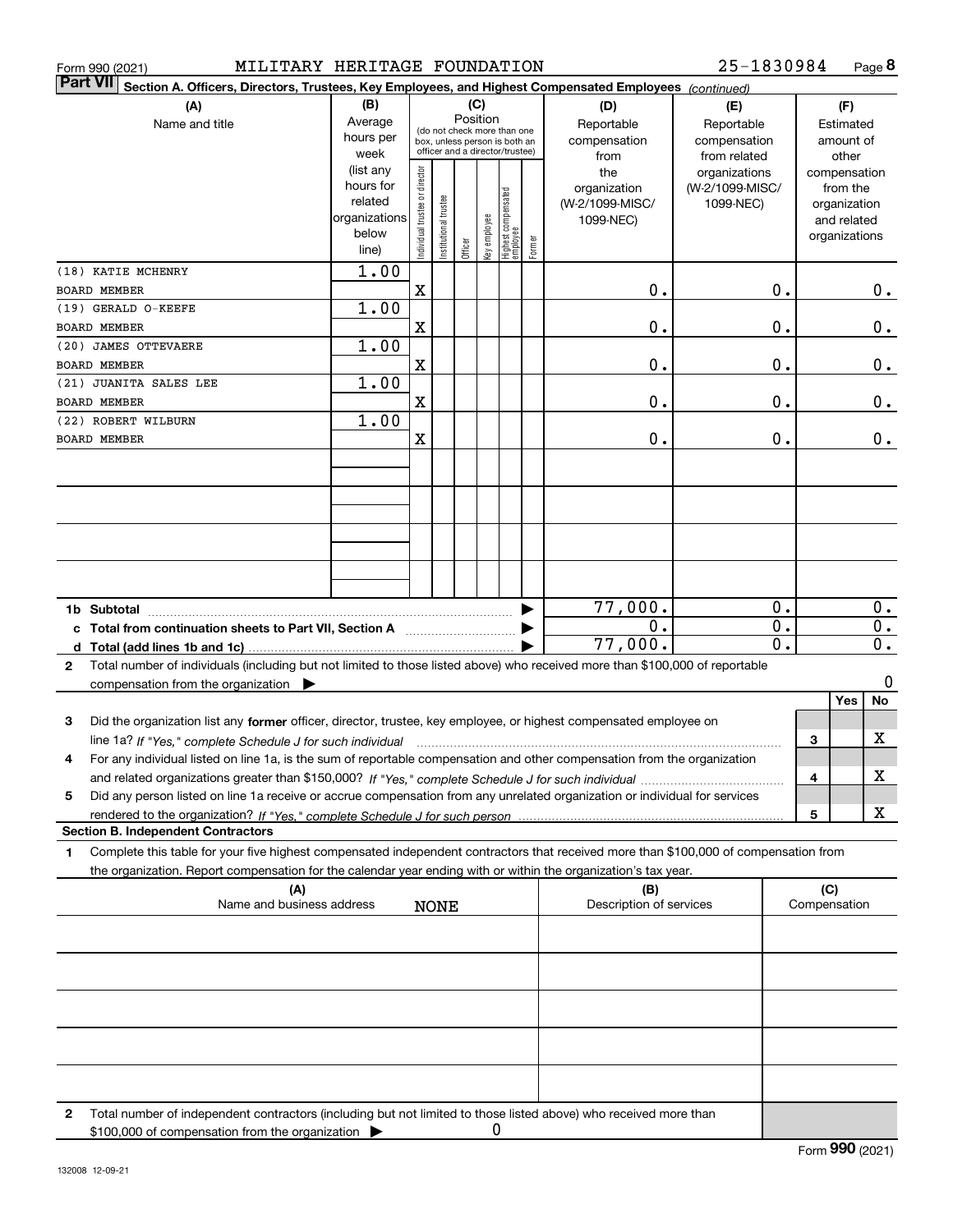|                                                           |                                   |                                                                  | Check if Schedule O contains a response or note to any line in this Part VIII                                         |                |                |                              |                                  |                                              |                                      |                                                                 |
|-----------------------------------------------------------|-----------------------------------|------------------------------------------------------------------|-----------------------------------------------------------------------------------------------------------------------|----------------|----------------|------------------------------|----------------------------------|----------------------------------------------|--------------------------------------|-----------------------------------------------------------------|
|                                                           |                                   |                                                                  |                                                                                                                       |                |                |                              | Total revenue                    | (B)<br>Related or exempt<br>function revenue | (C)<br>Unrelated<br>business revenue | (D)<br>Revenue excluded<br>from tax under<br>sections 512 - 514 |
|                                                           |                                   |                                                                  | <b>1 a</b> Federated campaigns                                                                                        | 1a             |                | 2,708.                       |                                  |                                              |                                      |                                                                 |
| Contributions, Gifts, Grants<br>and Other Similar Amounts |                                   | b                                                                | Membership dues                                                                                                       | 1 <sub>b</sub> |                | 97,975.                      |                                  |                                              |                                      |                                                                 |
|                                                           |                                   | c                                                                | Fundraising events                                                                                                    | 1 <sub>c</sub> |                |                              |                                  |                                              |                                      |                                                                 |
|                                                           |                                   |                                                                  | d Related organizations                                                                                               | 1 <sub>d</sub> |                |                              |                                  |                                              |                                      |                                                                 |
|                                                           |                                   |                                                                  | Government grants (contributions)                                                                                     | 1e             |                | 158,822.                     |                                  |                                              |                                      |                                                                 |
|                                                           |                                   |                                                                  | All other contributions, gifts, grants, and                                                                           |                |                |                              |                                  |                                              |                                      |                                                                 |
|                                                           |                                   |                                                                  | similar amounts not included above                                                                                    | 1f             |                | 547,977.                     |                                  |                                              |                                      |                                                                 |
|                                                           |                                   | a                                                                | Noncash contributions included in lines 1a-1f                                                                         | $1g$ \$        |                | 162, 204.                    |                                  |                                              |                                      |                                                                 |
|                                                           |                                   |                                                                  | <b>h</b> Total. Add lines 1a-1f                                                                                       |                |                |                              | 807,482.                         |                                              |                                      |                                                                 |
|                                                           |                                   |                                                                  |                                                                                                                       |                |                | <b>Business Code</b>         |                                  |                                              |                                      |                                                                 |
|                                                           |                                   |                                                                  | NATIONAL HISTORY DAY                                                                                                  |                |                | 611600                       | 29,215.                          | 29,215.                                      |                                      |                                                                 |
|                                                           | 2a<br>SUMMER CAMP REGISTRATI<br>b |                                                                  |                                                                                                                       |                |                | 900009                       | 23, 174.                         | 23,174.                                      |                                      |                                                                 |
|                                                           |                                   |                                                                  | OTHER PROGRAM SERVICE                                                                                                 |                |                | 900009                       | 17,900.                          | 17,900.                                      |                                      |                                                                 |
|                                                           |                                   |                                                                  | d OTHER EDUCATIONAL PROG                                                                                              |                |                | 900009                       | 11,728.                          | 11,728.                                      |                                      |                                                                 |
|                                                           |                                   |                                                                  | RESEARCHERS FOR HIRE                                                                                                  |                |                | 900009                       | 2,828.                           | 2,828.                                       |                                      |                                                                 |
| Program Service<br>Revenue                                |                                   |                                                                  | f All other program service revenue                                                                                   |                |                |                              |                                  |                                              |                                      |                                                                 |
|                                                           |                                   | a                                                                |                                                                                                                       |                |                |                              | 84,845.                          |                                              |                                      |                                                                 |
|                                                           | 3                                 |                                                                  | Investment income (including dividends, interest, and                                                                 |                |                |                              |                                  |                                              |                                      |                                                                 |
|                                                           |                                   |                                                                  |                                                                                                                       |                |                |                              | 80,784.                          |                                              |                                      | 80,784.                                                         |
|                                                           | 4                                 |                                                                  | Income from investment of tax-exempt bond proceeds                                                                    |                |                |                              |                                  |                                              |                                      |                                                                 |
|                                                           | 5                                 |                                                                  |                                                                                                                       |                |                |                              |                                  |                                              |                                      |                                                                 |
|                                                           |                                   |                                                                  |                                                                                                                       | (i) Real       |                | (ii) Personal                |                                  |                                              |                                      |                                                                 |
|                                                           |                                   | 6а                                                               | Gross rents                                                                                                           | 6a             |                |                              |                                  |                                              |                                      |                                                                 |
|                                                           |                                   |                                                                  |                                                                                                                       | 6b             |                |                              |                                  |                                              |                                      |                                                                 |
|                                                           |                                   | Less: rental expenses<br>b<br>Rental income or (loss)<br>6с<br>c |                                                                                                                       |                |                |                              |                                  |                                              |                                      |                                                                 |
|                                                           |                                   | d Net rental income or (loss)                                    |                                                                                                                       |                |                |                              |                                  |                                              |                                      |                                                                 |
|                                                           |                                   |                                                                  | 7 a Gross amount from sales of                                                                                        | (i) Securities |                | (ii) Other                   |                                  |                                              |                                      |                                                                 |
|                                                           |                                   |                                                                  | assets other than inventory                                                                                           | $7a$ 262, 655. |                |                              |                                  |                                              |                                      |                                                                 |
|                                                           |                                   |                                                                  |                                                                                                                       |                |                |                              |                                  |                                              |                                      |                                                                 |
|                                                           |                                   | <b>b</b> Less: cost or other basis<br>7b/127, 273.               |                                                                                                                       |                |                |                              |                                  |                                              |                                      |                                                                 |
|                                                           |                                   |                                                                  | and sales expenses<br><b>c</b> Gain or (loss) $\ldots$                                                                | $7c$ 135, 382. |                |                              |                                  |                                              |                                      |                                                                 |
| ther Revenue                                              |                                   |                                                                  |                                                                                                                       |                |                |                              | 135,382.                         |                                              |                                      | 135,382.                                                        |
|                                                           |                                   |                                                                  | 8 a Gross income from fundraising events (not                                                                         |                |                |                              |                                  |                                              |                                      |                                                                 |
|                                                           |                                   |                                                                  |                                                                                                                       |                |                |                              |                                  |                                              |                                      |                                                                 |
|                                                           |                                   |                                                                  | contributions reported on line 1c). See                                                                               |                |                |                              |                                  |                                              |                                      |                                                                 |
|                                                           |                                   |                                                                  |                                                                                                                       |                |                | 8a  85, 879.                 |                                  |                                              |                                      |                                                                 |
|                                                           |                                   |                                                                  |                                                                                                                       |                | 8 <sub>b</sub> | $\overline{32,022}$ .        |                                  |                                              |                                      |                                                                 |
|                                                           |                                   |                                                                  | c Net income or (loss) from fundraising events                                                                        |                |                |                              | 53,857.                          |                                              |                                      | 53,857.                                                         |
|                                                           |                                   |                                                                  | 9 a Gross income from gaming activities. See                                                                          |                |                |                              |                                  |                                              |                                      |                                                                 |
|                                                           |                                   |                                                                  |                                                                                                                       |                | 9a             |                              |                                  |                                              |                                      |                                                                 |
|                                                           |                                   |                                                                  | <b>b</b> Less: direct expenses <b>manually contained</b>                                                              |                | 9 <sub>b</sub> |                              |                                  |                                              |                                      |                                                                 |
|                                                           |                                   |                                                                  | c Net income or (loss) from gaming activities                                                                         |                |                |                              |                                  |                                              |                                      |                                                                 |
|                                                           |                                   |                                                                  | 10 a Gross sales of inventory, less returns                                                                           |                |                | .                            |                                  |                                              |                                      |                                                                 |
|                                                           |                                   |                                                                  |                                                                                                                       |                |                | $\vert$ 10a $\vert$ 166,028. |                                  |                                              |                                      |                                                                 |
|                                                           |                                   |                                                                  | <b>b</b> Less: cost of goods sold                                                                                     |                |                | $\overline{10b}$ 91, 062.    |                                  |                                              |                                      |                                                                 |
|                                                           |                                   |                                                                  | c Net income or (loss) from sales of inventory                                                                        |                |                |                              | 74,966.                          | 74,966.                                      |                                      |                                                                 |
|                                                           |                                   |                                                                  |                                                                                                                       |                |                | <b>Business Code</b>         |                                  |                                              |                                      |                                                                 |
|                                                           |                                   | 11 a                                                             |                                                                                                                       |                |                |                              |                                  |                                              |                                      |                                                                 |
|                                                           |                                   | b                                                                | <u> 1989 - Johann Barbara, martin amerikan basar dan berasal dalam basar dalam basar dalam basar dalam basar dala</u> |                |                |                              |                                  |                                              |                                      |                                                                 |
| Revenue                                                   |                                   | с                                                                | <u> 1989 - Johann Stein, marwolaethau a bhann an t-Amhair an t-Amhair an t-Amhair an t-Amhair an t-Amhair an t-A</u>  |                |                |                              |                                  |                                              |                                      |                                                                 |
| Miscellaneous                                             |                                   |                                                                  | the contract of the contract of the contract of the contract of the contract of                                       |                |                |                              |                                  |                                              |                                      |                                                                 |
|                                                           |                                   |                                                                  |                                                                                                                       |                |                | ▶                            |                                  |                                              |                                      |                                                                 |
|                                                           | 12                                |                                                                  |                                                                                                                       |                |                |                              | $\blacktriangleright$ 1,237,316. | 159,811.                                     |                                      | $0.$ 270,023.                                                   |
|                                                           |                                   |                                                                  |                                                                                                                       |                |                |                              |                                  |                                              |                                      |                                                                 |

Form 990 (2021) MILLITARY HERITAGE FOUNDATION 25-I830984 Page

**Part VIII Statement of Revenue**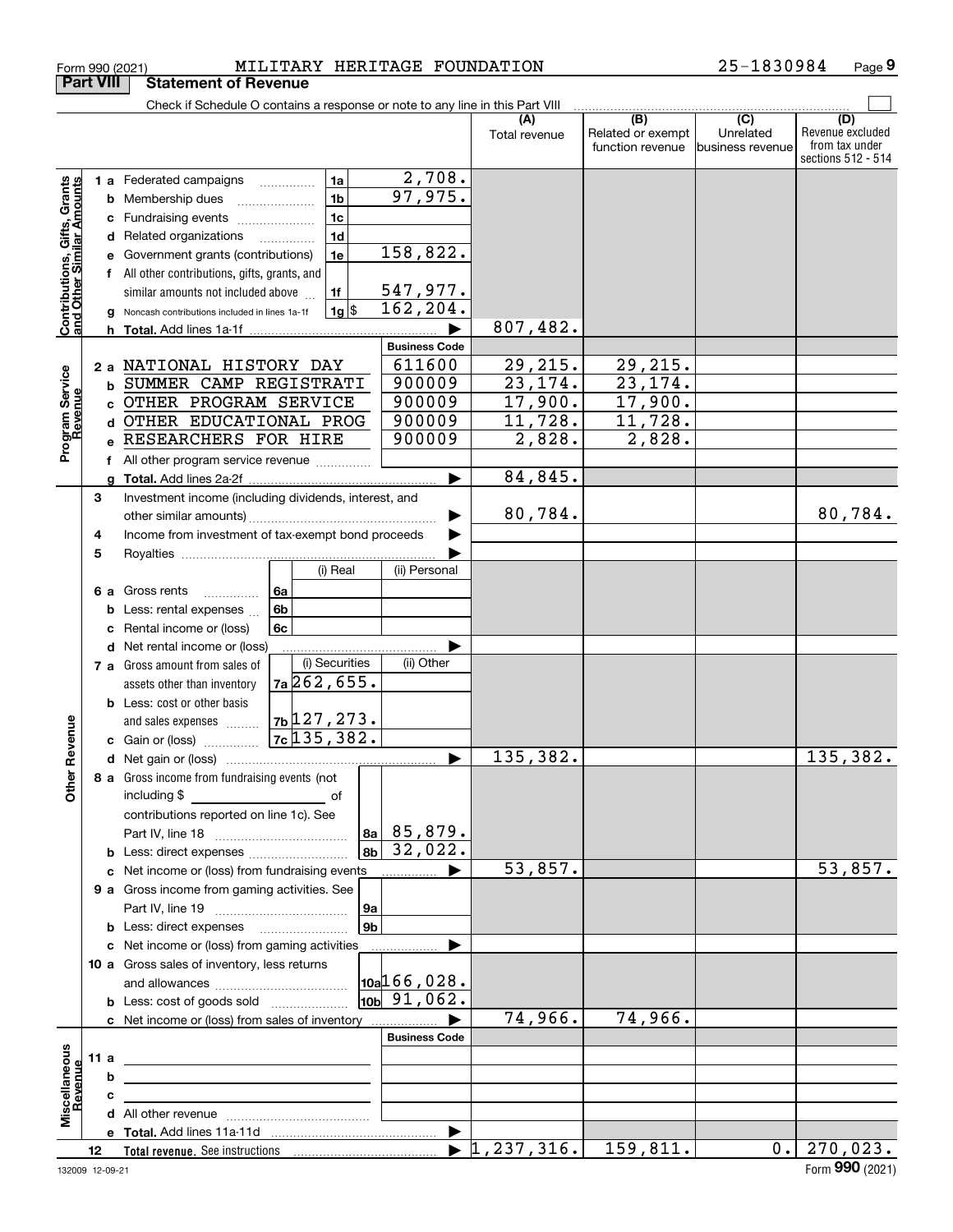$_{\rm Form}$  990 (2021) <code>MILITARY HERITAGE FOUNDATION</code>  $25$   $-1830984$   $_{\rm Page}$ **Part IX Statement of Functional Expenses**

|              | Section 501(c)(3) and 501(c)(4) organizations must complete all columns. All other organizations must complete column (A).                                                                                   |                       |                                    |                                           |                                        |  |  |  |  |  |  |  |  |
|--------------|--------------------------------------------------------------------------------------------------------------------------------------------------------------------------------------------------------------|-----------------------|------------------------------------|-------------------------------------------|----------------------------------------|--|--|--|--|--|--|--|--|
|              | $\overline{\mathbf{X}}$<br>Check if Schedule O contains a response or note to any line in this Part IX                                                                                                       |                       |                                    |                                           |                                        |  |  |  |  |  |  |  |  |
|              | Do not include amounts reported on lines 6b,<br>7b, 8b, 9b, and 10b of Part VIII.                                                                                                                            | (A)<br>Total expenses | (B)<br>Program service<br>expenses | (C)<br>Management and<br>general expenses | (D)<br>Fundraising<br>expenses         |  |  |  |  |  |  |  |  |
| 1.           | Grants and other assistance to domestic organizations                                                                                                                                                        |                       |                                    |                                           |                                        |  |  |  |  |  |  |  |  |
|              | and domestic governments. See Part IV, line 21                                                                                                                                                               |                       |                                    |                                           |                                        |  |  |  |  |  |  |  |  |
| $\mathbf{2}$ | Grants and other assistance to domestic                                                                                                                                                                      |                       |                                    |                                           |                                        |  |  |  |  |  |  |  |  |
|              | individuals. See Part IV, line 22                                                                                                                                                                            |                       |                                    |                                           |                                        |  |  |  |  |  |  |  |  |
| 3            | Grants and other assistance to foreign                                                                                                                                                                       |                       |                                    |                                           |                                        |  |  |  |  |  |  |  |  |
|              | organizations, foreign governments, and foreign                                                                                                                                                              |                       |                                    |                                           |                                        |  |  |  |  |  |  |  |  |
|              | individuals. See Part IV, lines 15 and 16                                                                                                                                                                    |                       |                                    |                                           |                                        |  |  |  |  |  |  |  |  |
| 4            | Benefits paid to or for members                                                                                                                                                                              |                       |                                    |                                           |                                        |  |  |  |  |  |  |  |  |
| 5            | Compensation of current officers, directors,                                                                                                                                                                 |                       |                                    |                                           |                                        |  |  |  |  |  |  |  |  |
|              | trustees, and key employees                                                                                                                                                                                  | 77,000.               | 41,065.                            | 9,868.                                    | 26,067.                                |  |  |  |  |  |  |  |  |
| 6            | Compensation not included above to disqualified                                                                                                                                                              |                       |                                    |                                           |                                        |  |  |  |  |  |  |  |  |
|              | persons (as defined under section 4958(f)(1)) and                                                                                                                                                            |                       |                                    |                                           |                                        |  |  |  |  |  |  |  |  |
|              | persons described in section 4958(c)(3)(B)<br>1.1.1.1.1.1.1                                                                                                                                                  |                       |                                    |                                           |                                        |  |  |  |  |  |  |  |  |
| 7            | Other salaries and wages                                                                                                                                                                                     | 309,886.              | 165, 266.                          | 39,712.                                   | 104,908.                               |  |  |  |  |  |  |  |  |
| 8            | Pension plan accruals and contributions (include                                                                                                                                                             |                       |                                    |                                           |                                        |  |  |  |  |  |  |  |  |
|              | section 401(k) and 403(b) employer contributions)                                                                                                                                                            |                       |                                    |                                           |                                        |  |  |  |  |  |  |  |  |
| 9            |                                                                                                                                                                                                              | 23,129.<br>30,457.    | 12,335.<br>$\overline{16,243}$ .   | 2,964.<br>3,903.                          | $\frac{7,830}{10,311}$                 |  |  |  |  |  |  |  |  |
| 10           |                                                                                                                                                                                                              |                       |                                    |                                           |                                        |  |  |  |  |  |  |  |  |
| 11           | Fees for services (nonemployees):                                                                                                                                                                            |                       |                                    |                                           |                                        |  |  |  |  |  |  |  |  |
| a            |                                                                                                                                                                                                              | $\overline{119}$ .    | $\overline{119}$ .                 |                                           |                                        |  |  |  |  |  |  |  |  |
| b            |                                                                                                                                                                                                              | 17,725.               |                                    | 17,725.                                   |                                        |  |  |  |  |  |  |  |  |
| c            |                                                                                                                                                                                                              |                       |                                    |                                           |                                        |  |  |  |  |  |  |  |  |
| d            |                                                                                                                                                                                                              |                       |                                    |                                           |                                        |  |  |  |  |  |  |  |  |
| е            | Professional fundraising services. See Part IV, line 17                                                                                                                                                      |                       |                                    |                                           |                                        |  |  |  |  |  |  |  |  |
| f            | Investment management fees<br>g Other. (If line 11g amount exceeds 10% of line 25,                                                                                                                           |                       |                                    |                                           |                                        |  |  |  |  |  |  |  |  |
|              | column (A), amount, list line 11g expenses on Sch O.)                                                                                                                                                        | 217,835.              | 200, 383.                          | 5,210.                                    |                                        |  |  |  |  |  |  |  |  |
| 12           |                                                                                                                                                                                                              | 9,064.                | 1,572.                             | $\overline{2}$ .                          | $\frac{12,242.7490.7490.57}{19,357.5}$ |  |  |  |  |  |  |  |  |
| 13           |                                                                                                                                                                                                              | 70,815.               | 43,037.                            | 8,421.                                    |                                        |  |  |  |  |  |  |  |  |
| 14           |                                                                                                                                                                                                              |                       |                                    |                                           |                                        |  |  |  |  |  |  |  |  |
| 15           |                                                                                                                                                                                                              |                       |                                    |                                           |                                        |  |  |  |  |  |  |  |  |
| 16           |                                                                                                                                                                                                              | 53,337.               | 36, 269.                           | 10,134.                                   | 6,934.                                 |  |  |  |  |  |  |  |  |
| 17           |                                                                                                                                                                                                              | 46,650.               | 25,721.                            | 1,309.                                    | 19,620.                                |  |  |  |  |  |  |  |  |
| 18           | Payments of travel or entertainment expenses                                                                                                                                                                 |                       |                                    |                                           |                                        |  |  |  |  |  |  |  |  |
|              | for any federal, state, or local public officials                                                                                                                                                            |                       |                                    |                                           |                                        |  |  |  |  |  |  |  |  |
| 19           | Conferences, conventions, and meetings                                                                                                                                                                       | 16,308.               | 11,066.                            | 189.                                      | 5,053.                                 |  |  |  |  |  |  |  |  |
| 20           | Interest                                                                                                                                                                                                     |                       |                                    |                                           |                                        |  |  |  |  |  |  |  |  |
| 21           |                                                                                                                                                                                                              |                       |                                    |                                           |                                        |  |  |  |  |  |  |  |  |
| 22           | Depreciation, depletion, and amortization                                                                                                                                                                    | 10,910.               | 9,492.                             | 982.                                      | 436.                                   |  |  |  |  |  |  |  |  |
| 23           | Insurance                                                                                                                                                                                                    | 21,637.               | 8,038.                             | 11,637.                                   | 1,962.                                 |  |  |  |  |  |  |  |  |
| 24           | Other expenses. Itemize expenses not covered<br>above. (List miscellaneous expenses on line 24e. If<br>line 24e amount exceeds 10% of line 25, column (A),<br>amount, list line 24e expenses on Schedule O.) |                       |                                    |                                           |                                        |  |  |  |  |  |  |  |  |
| a            | CONTRIBUTION TO U.S. AR                                                                                                                                                                                      | 185,984.              | 147,304.                           | 29,339.                                   | 9,341.                                 |  |  |  |  |  |  |  |  |
| b            | ADMINISTRATIVE AND OTHE                                                                                                                                                                                      | 23,691.               | 13,892.                            | 3,376.                                    | 6,423.                                 |  |  |  |  |  |  |  |  |
| c.           | DIRECT PROGRAM EXPENSES                                                                                                                                                                                      | 19,612.               | 19,471.                            |                                           | 141.                                   |  |  |  |  |  |  |  |  |
| d            | FELLOWSHIP AND AWARDS                                                                                                                                                                                        | 8,268.                | 8, 268.                            |                                           |                                        |  |  |  |  |  |  |  |  |
|              | e All other expenses                                                                                                                                                                                         | 4,465.                | 4,465.                             |                                           |                                        |  |  |  |  |  |  |  |  |
| 25           | Total functional expenses. Add lines 1 through 24e                                                                                                                                                           | 1,146,892.            | 764,006.                           | 144,771.                                  | 238, 115.                              |  |  |  |  |  |  |  |  |
| 26           | Joint costs. Complete this line only if the organization                                                                                                                                                     |                       |                                    |                                           |                                        |  |  |  |  |  |  |  |  |
|              | reported in column (B) joint costs from a combined                                                                                                                                                           |                       |                                    |                                           |                                        |  |  |  |  |  |  |  |  |
|              | educational campaign and fundraising solicitation.                                                                                                                                                           |                       |                                    |                                           |                                        |  |  |  |  |  |  |  |  |
|              | Check here $\blacktriangleright$<br>if following SOP 98-2 (ASC 958-720)                                                                                                                                      |                       |                                    |                                           |                                        |  |  |  |  |  |  |  |  |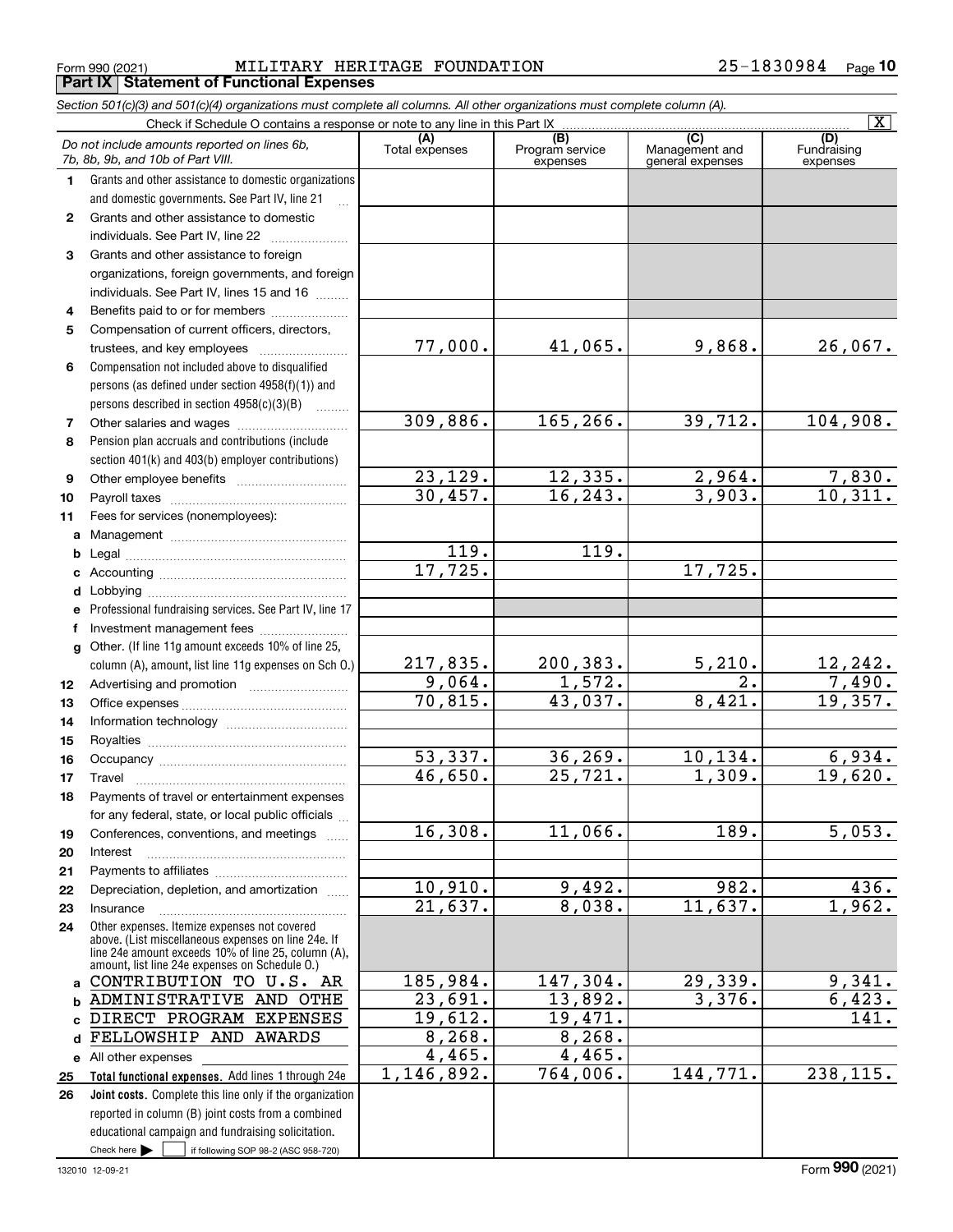| Form 990 (2021) |                               | <b>MILITARY</b> | HERITAGE FOUNDATION | 25-1830984 | Page |
|-----------------|-------------------------------|-----------------|---------------------|------------|------|
|                 | <b>Part X   Balance Sheet</b> |                 |                     |            |      |

|                             |    | Check if Schedule O contains a response or note to any line in this Part X                                                                                                                                                     |       |                 |                          |                 |                              |
|-----------------------------|----|--------------------------------------------------------------------------------------------------------------------------------------------------------------------------------------------------------------------------------|-------|-----------------|--------------------------|-----------------|------------------------------|
|                             |    |                                                                                                                                                                                                                                |       |                 | (A)<br>Beginning of year |                 | (B)<br>End of year           |
|                             | 1  |                                                                                                                                                                                                                                |       |                 | 240,501.                 | $\blacksquare$  | 356, 575.                    |
|                             | 2  |                                                                                                                                                                                                                                |       |                 | 221,515.                 | $\mathbf{2}$    | 172, 173.                    |
|                             | з  |                                                                                                                                                                                                                                |       |                 | 28, 195.                 | $\mathbf{3}$    | 11,200.                      |
|                             | 4  |                                                                                                                                                                                                                                |       |                 | 310.                     | 4               | 310.                         |
|                             | 5  | Loans and other receivables from any current or former officer, director,                                                                                                                                                      |       |                 |                          |                 |                              |
|                             |    | trustee, key employee, creator or founder, substantial contributor, or 35%                                                                                                                                                     |       |                 |                          |                 |                              |
|                             |    | controlled entity or family member of any of these persons                                                                                                                                                                     |       |                 |                          | 5               |                              |
|                             | 6  | Loans and other receivables from other disqualified persons (as defined                                                                                                                                                        |       |                 |                          |                 |                              |
|                             |    | under section $4958(f)(1)$ , and persons described in section $4958(c)(3)(B)$                                                                                                                                                  |       | $\ldots$        |                          | 6               |                              |
|                             | 7  |                                                                                                                                                                                                                                |       |                 |                          | $\overline{7}$  |                              |
| Assets                      | 8  |                                                                                                                                                                                                                                |       |                 | 16,554.                  | 8               | 16,952.                      |
|                             | 9  | Prepaid expenses and deferred charges                                                                                                                                                                                          |       |                 | 13,347.                  | $\mathbf{9}$    | 17,341.                      |
|                             |    | <b>10a</b> Land, buildings, and equipment: cost or other                                                                                                                                                                       |       |                 |                          |                 |                              |
|                             |    | basis. Complete Part VI of Schedule D  10a                                                                                                                                                                                     |       | <u>208,487.</u> |                          |                 |                              |
|                             |    | <b>b</b> Less: accumulated depreciation<br>. 1                                                                                                                                                                                 | 10b l | 179,540.        | 39,857.                  | 10 <sub>c</sub> | $\frac{28,947}{1,681,553}$   |
|                             | 11 |                                                                                                                                                                                                                                |       |                 | 1,772,058.               | 11              |                              |
|                             | 12 |                                                                                                                                                                                                                                |       |                 |                          | 12              |                              |
|                             | 13 |                                                                                                                                                                                                                                |       |                 |                          | 13              |                              |
|                             | 14 |                                                                                                                                                                                                                                |       |                 |                          | 14              |                              |
|                             | 15 |                                                                                                                                                                                                                                |       |                 |                          | 15              |                              |
|                             | 16 |                                                                                                                                                                                                                                |       |                 | 2,332,337.               | 16              | 2,285,051.                   |
|                             | 17 |                                                                                                                                                                                                                                |       |                 | 30, 727.                 | 17              | 47,626.                      |
|                             | 18 |                                                                                                                                                                                                                                |       | 18              |                          |                 |                              |
|                             | 19 | Deferred revenue manual contracts and contracts are all the contracts and contracts are contracted and contracts are contracted and contract are contracted and contract are contracted and contract are contracted and contra |       | 19              |                          |                 |                              |
|                             | 20 |                                                                                                                                                                                                                                |       |                 | 20                       |                 |                              |
|                             | 21 | Escrow or custodial account liability. Complete Part IV of Schedule D                                                                                                                                                          |       |                 |                          | 21              |                              |
|                             | 22 | Loans and other payables to any current or former officer, director,                                                                                                                                                           |       |                 |                          |                 |                              |
| Liabilities                 |    | trustee, key employee, creator or founder, substantial contributor, or 35%                                                                                                                                                     |       |                 |                          |                 |                              |
|                             |    | controlled entity or family member of any of these persons                                                                                                                                                                     |       |                 |                          | 22              |                              |
|                             | 23 | Secured mortgages and notes payable to unrelated third parties                                                                                                                                                                 |       |                 | 73,057.                  | 23              | 0.                           |
|                             | 24 | Unsecured notes and loans payable to unrelated third parties                                                                                                                                                                   |       |                 |                          | 24              |                              |
|                             | 25 | Other liabilities (including federal income tax, payables to related third                                                                                                                                                     |       |                 |                          |                 |                              |
|                             |    | parties, and other liabilities not included on lines 17-24). Complete Part X                                                                                                                                                   |       |                 |                          |                 |                              |
|                             |    | of Schedule D                                                                                                                                                                                                                  |       |                 |                          | 25              |                              |
|                             | 26 | Total liabilities. Add lines 17 through 25                                                                                                                                                                                     |       |                 | 103,784.                 | 26              | 47,626.                      |
|                             |    | Organizations that follow FASB ASC 958, check here $\triangleright \lfloor X \rfloor$                                                                                                                                          |       |                 |                          |                 |                              |
|                             |    | and complete lines 27, 28, 32, and 33.                                                                                                                                                                                         |       |                 |                          |                 |                              |
|                             | 27 |                                                                                                                                                                                                                                |       |                 | 358,634.                 | 27              | 418,869.                     |
|                             | 28 |                                                                                                                                                                                                                                |       |                 | 1,869,919.               | 28              | 1,818,556.                   |
|                             |    | Organizations that do not follow FASB ASC 958, check here $\blacktriangleright$                                                                                                                                                |       |                 |                          |                 |                              |
|                             |    | and complete lines 29 through 33.                                                                                                                                                                                              |       |                 |                          |                 |                              |
|                             | 29 |                                                                                                                                                                                                                                |       |                 |                          | 29              |                              |
|                             | 30 | Paid-in or capital surplus, or land, building, or equipment fund                                                                                                                                                               |       |                 |                          | 30              |                              |
| Net Assets or Fund Balances | 31 | Retained earnings, endowment, accumulated income, or other funds                                                                                                                                                               |       |                 | 31                       |                 |                              |
|                             | 32 |                                                                                                                                                                                                                                |       |                 | 2, 228, 553.             | 32              | 2, 237, 425.<br>2, 285, 051. |
|                             | 33 |                                                                                                                                                                                                                                |       |                 | 2,332,337.               | 33              |                              |

Form (2021) **990**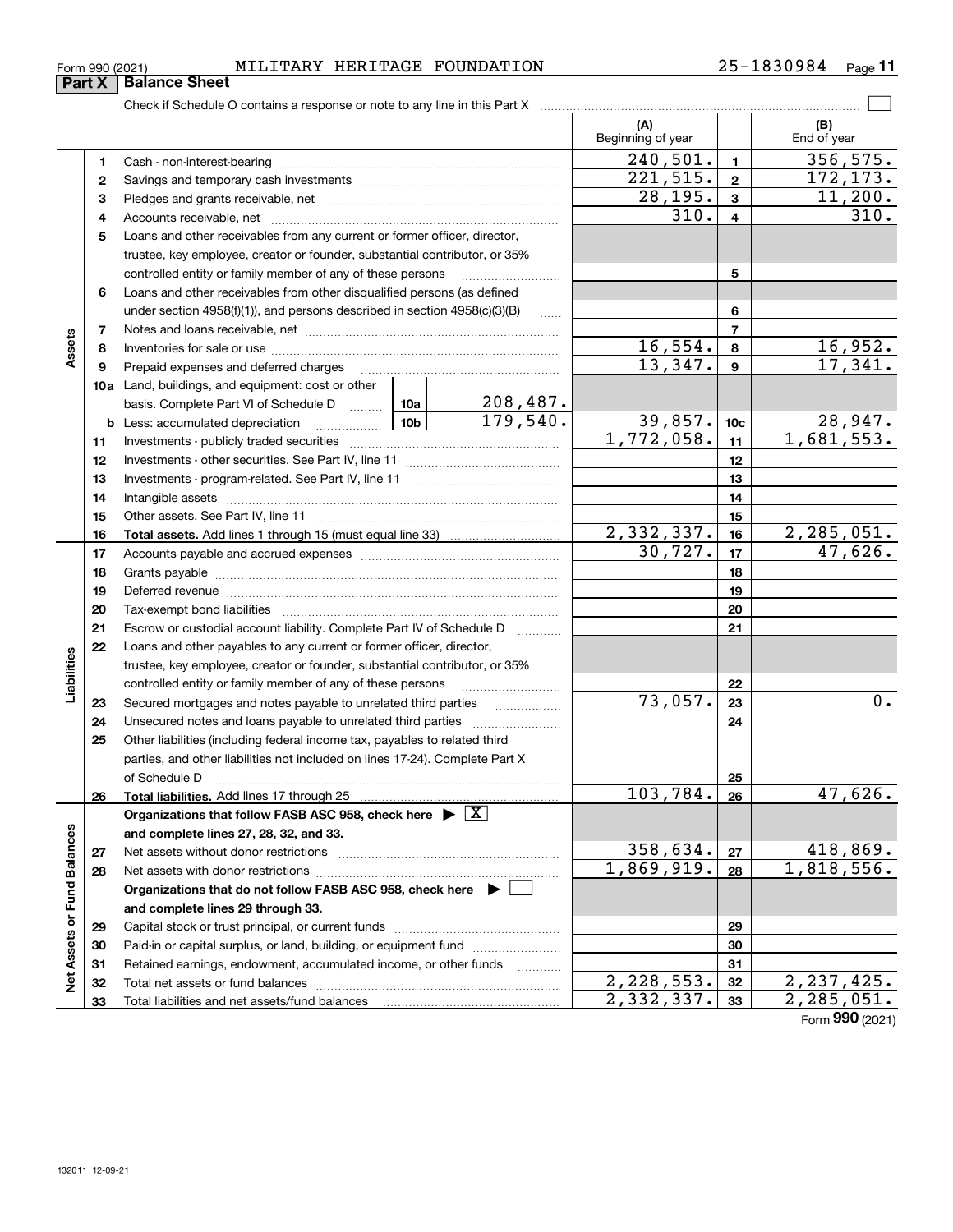|    | MILITARY HERITAGE FOUNDATION<br>Form 990 (2021)                                                                                                                                                                                |                | 25-1830984               |            | $_{\text{Page}}$ 12 |  |  |  |
|----|--------------------------------------------------------------------------------------------------------------------------------------------------------------------------------------------------------------------------------|----------------|--------------------------|------------|---------------------|--|--|--|
|    | <b>Part XI</b><br><b>Reconciliation of Net Assets</b>                                                                                                                                                                          |                |                          |            |                     |  |  |  |
|    |                                                                                                                                                                                                                                |                |                          |            |                     |  |  |  |
|    |                                                                                                                                                                                                                                |                |                          |            |                     |  |  |  |
| 1  | Total revenue (must equal Part VIII, column (A), line 12)                                                                                                                                                                      | 1.             | 1, 237, 316.             |            |                     |  |  |  |
| 2  |                                                                                                                                                                                                                                | $\mathbf{2}$   | $\overline{1,146,892}$ . |            |                     |  |  |  |
| З  | 3<br>Revenue less expenses. Subtract line 2 from line 1                                                                                                                                                                        |                |                          |            |                     |  |  |  |
| 4  |                                                                                                                                                                                                                                | 4              | 2,228,553.               |            |                     |  |  |  |
| 5  | Net unrealized gains (losses) on investments                                                                                                                                                                                   | 5              |                          |            | $-81,552.$          |  |  |  |
| 6  | Donated services and use of facilities [111] matter contracts and the service of facilities [11] matter contracts and use of facilities [11] matter contracts and the service of facilities [11] matter contracts and the serv | 6              |                          |            |                     |  |  |  |
| 7  |                                                                                                                                                                                                                                | $\overline{7}$ |                          |            |                     |  |  |  |
| 8  | Prior period adjustments                                                                                                                                                                                                       | 8              |                          |            |                     |  |  |  |
| 9  | Other changes in net assets or fund balances (explain on Schedule O)                                                                                                                                                           | 9              |                          |            | 0.                  |  |  |  |
| 10 | Net assets or fund balances at end of year. Combine lines 3 through 9 (must equal Part X, line 32,                                                                                                                             |                |                          |            |                     |  |  |  |
|    | column (B))                                                                                                                                                                                                                    | 10             | 2, 237, 425.             |            |                     |  |  |  |
|    | Part XII Financial Statements and Reporting                                                                                                                                                                                    |                |                          |            |                     |  |  |  |
|    |                                                                                                                                                                                                                                |                |                          |            | $\mathbf{x}$        |  |  |  |
|    |                                                                                                                                                                                                                                |                |                          | <b>Yes</b> | <b>No</b>           |  |  |  |
| 1. | $ X $ Accrual<br>Accounting method used to prepare the Form 990: <u>June</u> Cash<br>Other                                                                                                                                     |                |                          |            |                     |  |  |  |
|    | If the organization changed its method of accounting from a prior year or checked "Other," explain on Schedule O.                                                                                                              |                |                          |            |                     |  |  |  |
|    | 2a Were the organization's financial statements compiled or reviewed by an independent accountant?                                                                                                                             |                | 2a                       |            | X                   |  |  |  |
|    | If "Yes," check a box below to indicate whether the financial statements for the year were compiled or reviewed on a                                                                                                           |                |                          |            |                     |  |  |  |
|    | separate basis, consolidated basis, or both:                                                                                                                                                                                   |                |                          |            |                     |  |  |  |
|    | Separate basis<br>Consolidated basis<br>Both consolidated and separate basis                                                                                                                                                   |                |                          |            |                     |  |  |  |
|    | <b>b</b> Were the organization's financial statements audited by an independent accountant?                                                                                                                                    |                | 2 <sub>b</sub>           | х          |                     |  |  |  |
|    | If "Yes," check a box below to indicate whether the financial statements for the year were audited on a separate basis,                                                                                                        |                |                          |            |                     |  |  |  |
|    | consolidated basis, or both:                                                                                                                                                                                                   |                |                          |            |                     |  |  |  |
|    | $X$ Separate basis<br><b>Consolidated basis</b><br>Both consolidated and separate basis                                                                                                                                        |                |                          |            |                     |  |  |  |
| c  | If "Yes" to line 2a or 2b, does the organization have a committee that assumes responsibility for oversight of the audit,                                                                                                      |                |                          |            |                     |  |  |  |
|    | review, or compilation of its financial statements and selection of an independent accountant?                                                                                                                                 |                | 2c                       | х          |                     |  |  |  |
|    | If the organization changed either its oversight process or selection process during the tax year, explain on Schedule O.                                                                                                      |                |                          |            |                     |  |  |  |
|    | 3a As a result of a federal award, was the organization required to undergo an audit or audits as set forth in the Single Audit                                                                                                |                |                          |            |                     |  |  |  |
|    |                                                                                                                                                                                                                                |                | За                       |            | x                   |  |  |  |
|    | b If "Yes," did the organization undergo the required audit or audits? If the organization did not undergo the required audit                                                                                                  |                |                          |            |                     |  |  |  |
|    |                                                                                                                                                                                                                                |                | 3 <sub>b</sub>           |            |                     |  |  |  |

Form (2021) **990**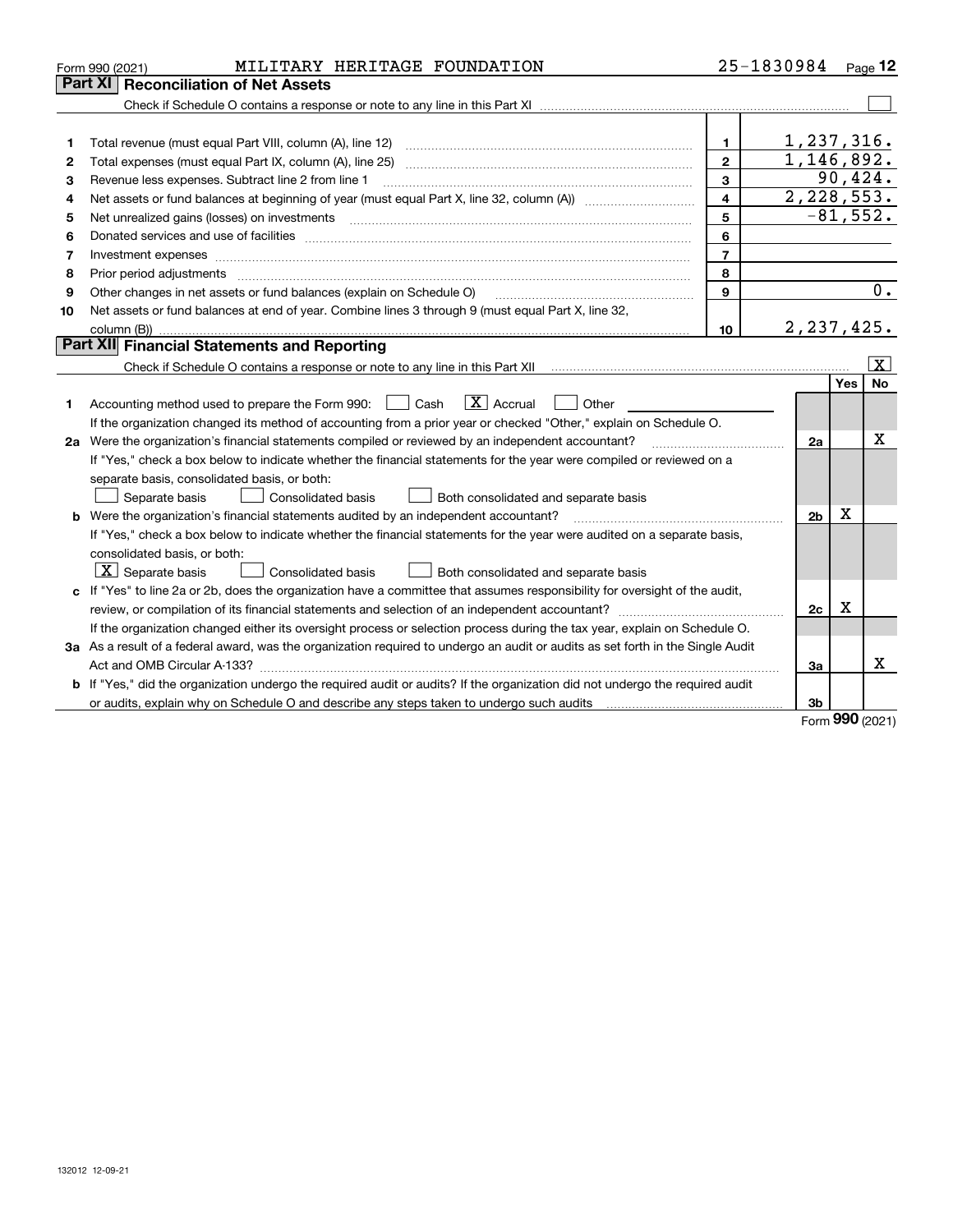Department of the Treasury Internal Revenue Service

**(Form 990)**

## **Public Charity Status and Public Support**

**Complete if the organization is a section 501(c)(3) organization or a section 4947(a)(1) nonexempt charitable trust.**

**| Attach to Form 990 or Form 990-EZ.** 

**| Go to www.irs.gov/Form990 for instructions and the latest information.**

| OMB No. 1545-0047                   |
|-------------------------------------|
|                                     |
| <b>Open to Public</b><br>Inspection |

| Name of the organization |  |
|--------------------------|--|
|--------------------------|--|

|               | <b>Employer identification number</b><br>Name of the organization                                                           |                                                                                                                                              |          |                              |     |                                 |                            |  |                            |  |  |
|---------------|-----------------------------------------------------------------------------------------------------------------------------|----------------------------------------------------------------------------------------------------------------------------------------------|----------|------------------------------|-----|---------------------------------|----------------------------|--|----------------------------|--|--|
|               |                                                                                                                             |                                                                                                                                              |          | MILITARY HERITAGE FOUNDATION |     |                                 |                            |  | 25-1830984                 |  |  |
| <b>Part I</b> |                                                                                                                             | Reason for Public Charity Status. (All organizations must complete this part.) See instructions.                                             |          |                              |     |                                 |                            |  |                            |  |  |
|               |                                                                                                                             | The organization is not a private foundation because it is: (For lines 1 through 12, check only one box.)                                    |          |                              |     |                                 |                            |  |                            |  |  |
| 1             |                                                                                                                             | A church, convention of churches, or association of churches described in section 170(b)(1)(A)(i).                                           |          |                              |     |                                 |                            |  |                            |  |  |
| 2             |                                                                                                                             | A school described in section 170(b)(1)(A)(ii). (Attach Schedule E (Form 990).)                                                              |          |                              |     |                                 |                            |  |                            |  |  |
| з             |                                                                                                                             | A hospital or a cooperative hospital service organization described in section 170(b)(1)(A)(iii).                                            |          |                              |     |                                 |                            |  |                            |  |  |
| 4             |                                                                                                                             | A medical research organization operated in conjunction with a hospital described in section 170(b)(1)(A)(iii). Enter the hospital's name,   |          |                              |     |                                 |                            |  |                            |  |  |
|               |                                                                                                                             | city, and state:                                                                                                                             |          |                              |     |                                 |                            |  |                            |  |  |
| 5             |                                                                                                                             | An organization operated for the benefit of a college or university owned or operated by a governmental unit described in                    |          |                              |     |                                 |                            |  |                            |  |  |
|               | section 170(b)(1)(A)(iv). (Complete Part II.)                                                                               |                                                                                                                                              |          |                              |     |                                 |                            |  |                            |  |  |
| 6             |                                                                                                                             | A federal, state, or local government or governmental unit described in section 170(b)(1)(A)(v).                                             |          |                              |     |                                 |                            |  |                            |  |  |
| 7             | $\boxed{\text{X}}$                                                                                                          | An organization that normally receives a substantial part of its support from a governmental unit or from the general public described in    |          |                              |     |                                 |                            |  |                            |  |  |
|               |                                                                                                                             | section 170(b)(1)(A)(vi). (Complete Part II.)                                                                                                |          |                              |     |                                 |                            |  |                            |  |  |
| 8             |                                                                                                                             | A community trust described in section 170(b)(1)(A)(vi). (Complete Part II.)                                                                 |          |                              |     |                                 |                            |  |                            |  |  |
| 9             |                                                                                                                             | An agricultural research organization described in section 170(b)(1)(A)(ix) operated in conjunction with a land-grant college                |          |                              |     |                                 |                            |  |                            |  |  |
|               |                                                                                                                             | or university or a non-land-grant college of agriculture (see instructions). Enter the name, city, and state of the college or               |          |                              |     |                                 |                            |  |                            |  |  |
|               |                                                                                                                             | university:                                                                                                                                  |          |                              |     |                                 |                            |  |                            |  |  |
| 10            |                                                                                                                             | An organization that normally receives (1) more than 33 1/3% of its support from contributions, membership fees, and gross receipts from     |          |                              |     |                                 |                            |  |                            |  |  |
|               |                                                                                                                             | activities related to its exempt functions, subject to certain exceptions; and (2) no more than 33 1/3% of its support from gross investment |          |                              |     |                                 |                            |  |                            |  |  |
|               |                                                                                                                             | income and unrelated business taxable income (less section 511 tax) from businesses acquired by the organization after June 30, 1975.        |          |                              |     |                                 |                            |  |                            |  |  |
|               |                                                                                                                             | See section 509(a)(2). (Complete Part III.)                                                                                                  |          |                              |     |                                 |                            |  |                            |  |  |
| 11            |                                                                                                                             | An organization organized and operated exclusively to test for public safety. See section 509(a)(4).                                         |          |                              |     |                                 |                            |  |                            |  |  |
| 12            |                                                                                                                             | An organization organized and operated exclusively for the benefit of, to perform the functions of, or to carry out the purposes of one or   |          |                              |     |                                 |                            |  |                            |  |  |
|               |                                                                                                                             | more publicly supported organizations described in section 509(a)(1) or section 509(a)(2). See section 509(a)(3). Check the box on           |          |                              |     |                                 |                            |  |                            |  |  |
|               | lines 12a through 12d that describes the type of supporting organization and complete lines 12e, 12f, and 12g.              |                                                                                                                                              |          |                              |     |                                 |                            |  |                            |  |  |
| а             | Type I. A supporting organization operated, supervised, or controlled by its supported organization(s), typically by giving |                                                                                                                                              |          |                              |     |                                 |                            |  |                            |  |  |
|               |                                                                                                                             | the supported organization(s) the power to regularly appoint or elect a majority of the directors or trustees of the supporting              |          |                              |     |                                 |                            |  |                            |  |  |
|               |                                                                                                                             | organization. You must complete Part IV, Sections A and B.                                                                                   |          |                              |     |                                 |                            |  |                            |  |  |
| b             |                                                                                                                             | Type II. A supporting organization supervised or controlled in connection with its supported organization(s), by having                      |          |                              |     |                                 |                            |  |                            |  |  |
|               |                                                                                                                             | control or management of the supporting organization vested in the same persons that control or manage the supported                         |          |                              |     |                                 |                            |  |                            |  |  |
|               |                                                                                                                             | organization(s). You must complete Part IV, Sections A and C.                                                                                |          |                              |     |                                 |                            |  |                            |  |  |
| c             |                                                                                                                             | Type III functionally integrated. A supporting organization operated in connection with, and functionally integrated with,                   |          |                              |     |                                 |                            |  |                            |  |  |
|               |                                                                                                                             | its supported organization(s) (see instructions). You must complete Part IV, Sections A, D, and E.                                           |          |                              |     |                                 |                            |  |                            |  |  |
| d             |                                                                                                                             | Type III non-functionally integrated. A supporting organization operated in connection with its supported organization(s)                    |          |                              |     |                                 |                            |  |                            |  |  |
|               |                                                                                                                             | that is not functionally integrated. The organization generally must satisfy a distribution requirement and an attentiveness                 |          |                              |     |                                 |                            |  |                            |  |  |
|               |                                                                                                                             | requirement (see instructions). You must complete Part IV, Sections A and D, and Part V.                                                     |          |                              |     |                                 |                            |  |                            |  |  |
| е             |                                                                                                                             | Check this box if the organization received a written determination from the IRS that it is a Type I, Type II, Type III                      |          |                              |     |                                 |                            |  |                            |  |  |
|               |                                                                                                                             | functionally integrated, or Type III non-functionally integrated supporting organization.                                                    |          |                              |     |                                 |                            |  |                            |  |  |
|               |                                                                                                                             | f Enter the number of supported organizations                                                                                                |          |                              |     |                                 |                            |  |                            |  |  |
|               |                                                                                                                             | Provide the following information about the supported organization(s).<br>(i) Name of supported                                              | (ii) EIN | (iii) Type of organization   |     | (iv) Is the organization listed | (v) Amount of monetary     |  | (vi) Amount of other       |  |  |
|               |                                                                                                                             | organization                                                                                                                                 |          | (described on lines 1-10     |     | in your governing document?     | support (see instructions) |  | support (see instructions) |  |  |
|               |                                                                                                                             |                                                                                                                                              |          | above (see instructions))    | Yes | No                              |                            |  |                            |  |  |
|               |                                                                                                                             |                                                                                                                                              |          |                              |     |                                 |                            |  |                            |  |  |
|               |                                                                                                                             |                                                                                                                                              |          |                              |     |                                 |                            |  |                            |  |  |
|               |                                                                                                                             |                                                                                                                                              |          |                              |     |                                 |                            |  |                            |  |  |
|               |                                                                                                                             |                                                                                                                                              |          |                              |     |                                 |                            |  |                            |  |  |
|               |                                                                                                                             |                                                                                                                                              |          |                              |     |                                 |                            |  |                            |  |  |
|               |                                                                                                                             |                                                                                                                                              |          |                              |     |                                 |                            |  |                            |  |  |
|               |                                                                                                                             |                                                                                                                                              |          |                              |     |                                 |                            |  |                            |  |  |
|               |                                                                                                                             |                                                                                                                                              |          |                              |     |                                 |                            |  |                            |  |  |
|               |                                                                                                                             |                                                                                                                                              |          |                              |     |                                 |                            |  |                            |  |  |
| Total         |                                                                                                                             |                                                                                                                                              |          |                              |     |                                 |                            |  |                            |  |  |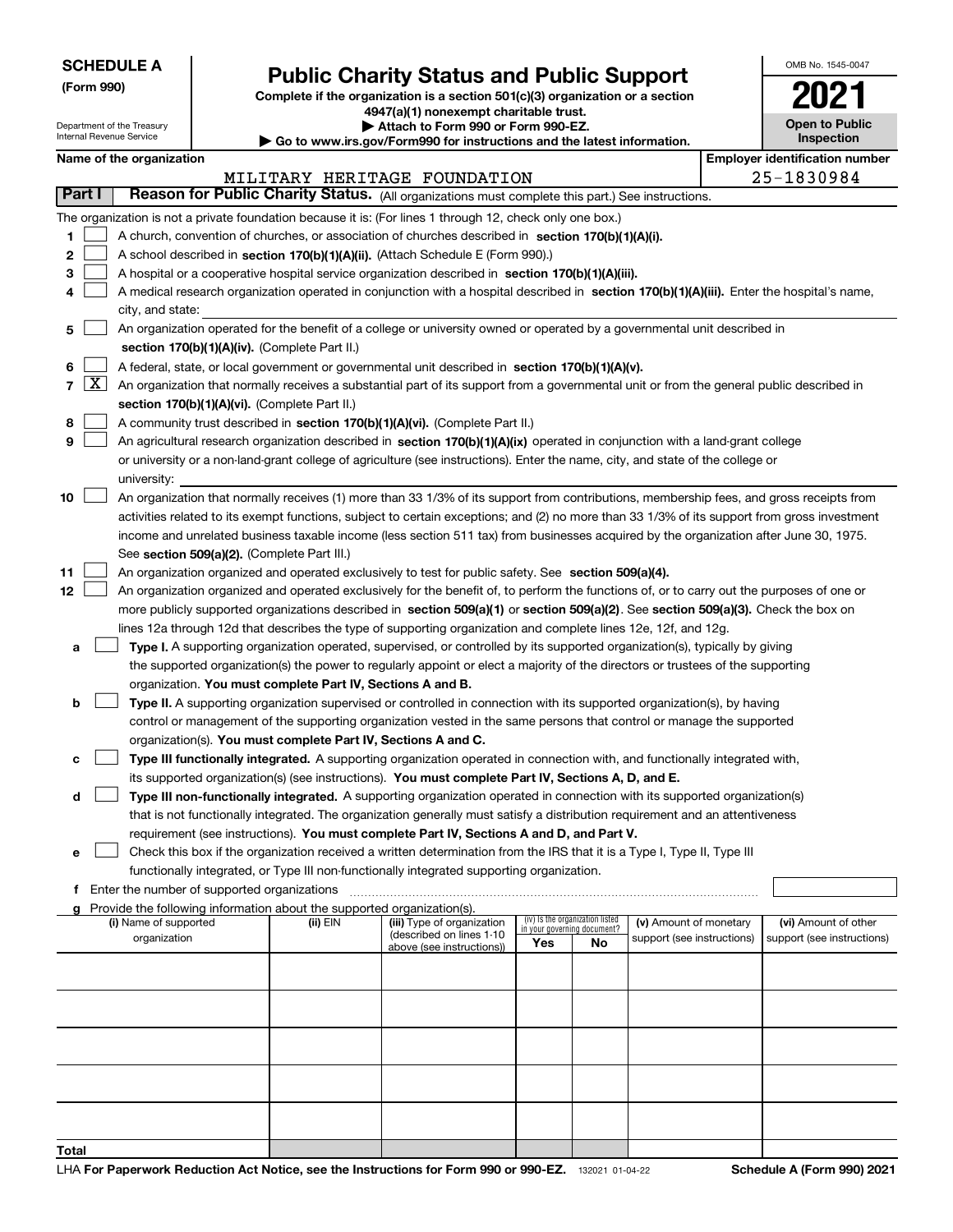Schedule A (Form 990) 2021 MILITARY HERITAGE FOUNDATION 25-1830984 Page

(Complete only if you checked the box on line 5, 7, or 8 of Part I or if the organization failed to qualify under Part III. If the organization fails to qualify under the tests listed below, please complete Part III.) **Part II Support Schedule for Organizations Described in Sections 170(b)(1)(A)(iv) and 170(b)(1)(A)(vi)**

|    | <b>Section A. Public Support</b>                                                                                                                                                                                               |          |                     |                         |            |          |                                          |
|----|--------------------------------------------------------------------------------------------------------------------------------------------------------------------------------------------------------------------------------|----------|---------------------|-------------------------|------------|----------|------------------------------------------|
|    | Calendar year (or fiscal year beginning in)                                                                                                                                                                                    | (a) 2017 | $(b)$ 2018          | $(c)$ 2019              | $(d)$ 2020 | (e) 2021 | (f) Total                                |
|    | 1 Gifts, grants, contributions, and                                                                                                                                                                                            |          |                     |                         |            |          |                                          |
|    | membership fees received. (Do not                                                                                                                                                                                              |          |                     |                         |            |          |                                          |
|    | include any "unusual grants.")                                                                                                                                                                                                 | 899,981. | 1545885.            | 570, 279.               | 354, 919.  | 807,482. | 4178546.                                 |
|    | 2 Tax revenues levied for the organ-                                                                                                                                                                                           |          |                     |                         |            |          |                                          |
|    | ization's benefit and either paid to                                                                                                                                                                                           |          |                     |                         |            |          |                                          |
|    | or expended on its behalf                                                                                                                                                                                                      |          |                     |                         |            |          |                                          |
|    | 3 The value of services or facilities                                                                                                                                                                                          |          |                     |                         |            |          |                                          |
|    | furnished by a governmental unit to                                                                                                                                                                                            |          |                     |                         |            |          |                                          |
|    | the organization without charge                                                                                                                                                                                                |          |                     |                         |            |          |                                          |
|    | 4 Total. Add lines 1 through 3                                                                                                                                                                                                 | 899,981. | 1545885.            | 570, 279.               | 354,919.   | 807,482. | 4178546.                                 |
|    | 5 The portion of total contributions                                                                                                                                                                                           |          |                     |                         |            |          |                                          |
|    | by each person (other than a                                                                                                                                                                                                   |          |                     |                         |            |          |                                          |
|    | governmental unit or publicly                                                                                                                                                                                                  |          |                     |                         |            |          |                                          |
|    |                                                                                                                                                                                                                                |          |                     |                         |            |          |                                          |
|    | supported organization) included                                                                                                                                                                                               |          |                     |                         |            |          |                                          |
|    | on line 1 that exceeds 2% of the                                                                                                                                                                                               |          |                     |                         |            |          |                                          |
|    | amount shown on line 11,                                                                                                                                                                                                       |          |                     |                         |            |          |                                          |
|    | column (f)                                                                                                                                                                                                                     |          |                     |                         |            |          | <u>72,902.</u><br>4105644                |
|    | 6 Public support. Subtract line 5 from line 4.                                                                                                                                                                                 |          |                     |                         |            |          |                                          |
|    | <b>Section B. Total Support</b>                                                                                                                                                                                                |          |                     |                         |            |          |                                          |
|    | Calendar year (or fiscal year beginning in)                                                                                                                                                                                    | (a) 2017 | $(b)$ 2018          | $(c)$ 2019              | $(d)$ 2020 | (e) 2021 | (f) Total                                |
|    | <b>7</b> Amounts from line 4                                                                                                                                                                                                   | 899,981. | 1545885.            | $\overline{570, 279}$ . | 354, 919.  | 807,482. | 4178546.                                 |
| 8  | Gross income from interest,                                                                                                                                                                                                    |          |                     |                         |            |          |                                          |
|    | dividends, payments received on                                                                                                                                                                                                |          |                     |                         |            |          |                                          |
|    | securities loans, rents, royalties,                                                                                                                                                                                            |          |                     |                         |            |          |                                          |
|    | and income from similar sources                                                                                                                                                                                                | 467.     | 28,589.             | 22,946.                 | 62, 125.   | 80,784.  | 194,911.                                 |
|    | <b>9</b> Net income from unrelated business                                                                                                                                                                                    |          |                     |                         |            |          |                                          |
|    | activities, whether or not the                                                                                                                                                                                                 |          |                     |                         |            |          |                                          |
|    | business is regularly carried on                                                                                                                                                                                               |          |                     |                         |            |          |                                          |
|    | 10 Other income. Do not include gain                                                                                                                                                                                           |          |                     |                         |            |          |                                          |
|    | or loss from the sale of capital                                                                                                                                                                                               |          |                     |                         |            |          |                                          |
|    | assets (Explain in Part VI.)                                                                                                                                                                                                   |          | $58,029.$ 109, 219. | 64,987.                 | 31,512.    |          | $53,857.$ 317,604.                       |
|    | 11 Total support. Add lines 7 through 10                                                                                                                                                                                       |          |                     |                         |            |          | 4691061.                                 |
|    | 12 Gross receipts from related activities, etc. (see instructions)                                                                                                                                                             |          |                     |                         |            | 12       | 1,025,423.                               |
|    | 13 First 5 years. If the Form 990 is for the organization's first, second, third, fourth, or fifth tax year as a section 501(c)(3)                                                                                             |          |                     |                         |            |          |                                          |
|    | organization, check this box and stop here manufactured and according to the state of the state of the state of the state of the state of the state of the state of the state of the state of the state of the state of the st |          |                     |                         |            |          |                                          |
|    | <b>Section C. Computation of Public Support Percentage</b>                                                                                                                                                                     |          |                     |                         |            |          |                                          |
|    |                                                                                                                                                                                                                                |          |                     |                         |            | 14       | 87.52<br>%                               |
|    |                                                                                                                                                                                                                                |          |                     |                         |            | 15       | 97.90<br>%                               |
|    | 16a 33 1/3% support test - 2021. If the organization did not check the box on line 13, and line 14 is 33 1/3% or more, check this box and                                                                                      |          |                     |                         |            |          |                                          |
|    | stop here. The organization qualifies as a publicly supported organization                                                                                                                                                     |          |                     |                         |            |          | $\blacktriangleright$ $\boxed{\text{X}}$ |
|    | b 33 1/3% support test - 2020. If the organization did not check a box on line 13 or 16a, and line 15 is 33 1/3% or more, check this box                                                                                       |          |                     |                         |            |          |                                          |
|    | and stop here. The organization qualifies as a publicly supported organization                                                                                                                                                 |          |                     |                         |            |          |                                          |
|    | 17a 10% -facts-and-circumstances test - 2021. If the organization did not check a box on line 13, 16a, or 16b, and line 14 is 10% or more,                                                                                     |          |                     |                         |            |          |                                          |
|    |                                                                                                                                                                                                                                |          |                     |                         |            |          |                                          |
|    | and if the organization meets the facts-and-circumstances test, check this box and stop here. Explain in Part VI how the organization                                                                                          |          |                     |                         |            |          |                                          |
|    | meets the facts-and-circumstances test. The organization qualifies as a publicly supported organization                                                                                                                        |          |                     |                         |            |          |                                          |
|    | <b>b 10% -facts-and-circumstances test - 2020.</b> If the organization did not check a box on line 13, 16a, 16b, or 17a, and line 15 is 10% or                                                                                 |          |                     |                         |            |          |                                          |
|    | more, and if the organization meets the facts-and-circumstances test, check this box and stop here. Explain in Part VI how the                                                                                                 |          |                     |                         |            |          |                                          |
|    | organization meets the facts-and-circumstances test. The organization qualifies as a publicly supported organization                                                                                                           |          |                     |                         |            |          |                                          |
| 18 | Private foundation. If the organization did not check a box on line 13, 16a, 16b, 17a, or 17b, check this box and see instructions                                                                                             |          |                     |                         |            |          |                                          |

**Schedule A (Form 990) 2021**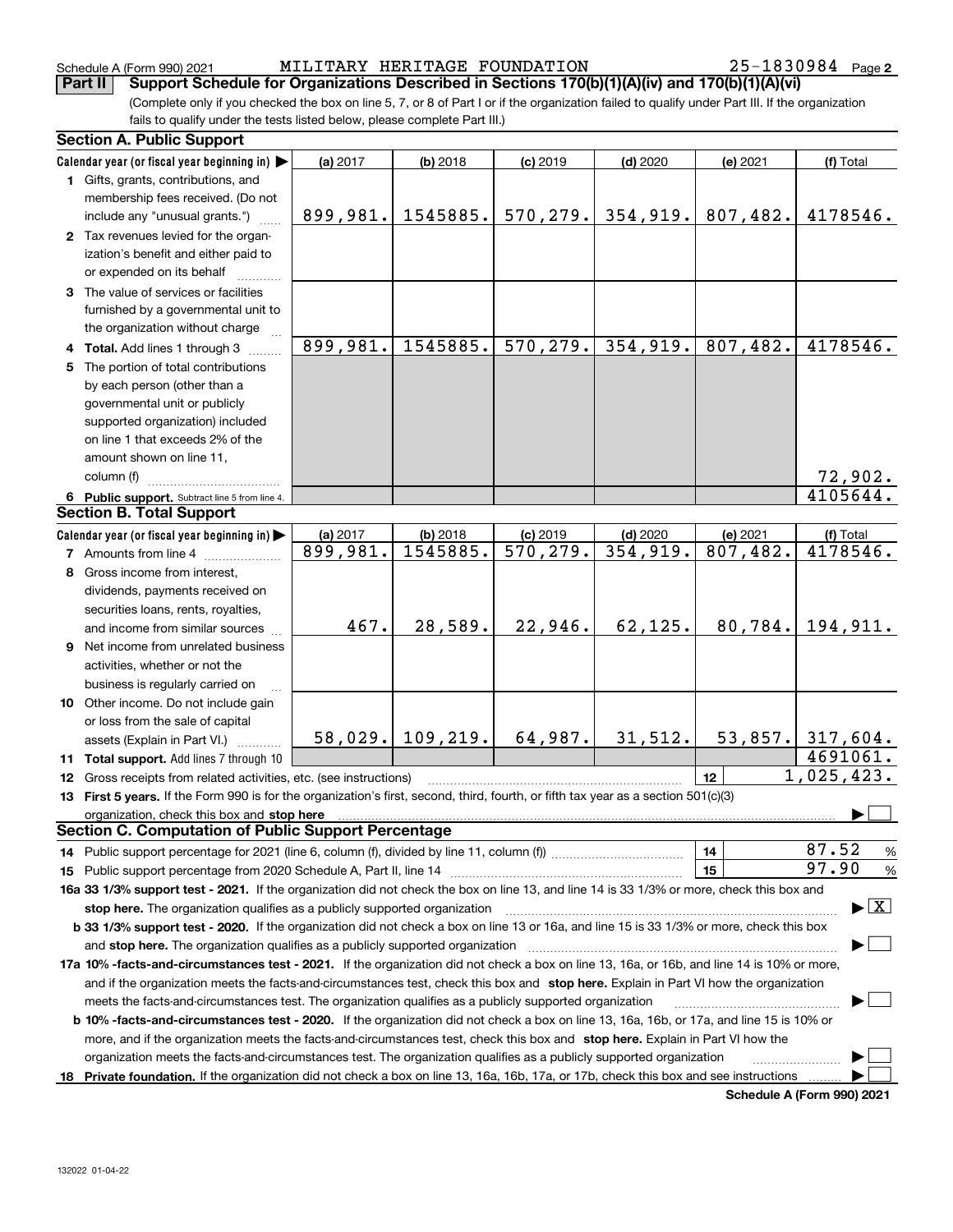| Schedule A (Form 990) 2021 |  |  |
|----------------------------|--|--|
|                            |  |  |

#### Schedule A (Form 990) 2021 MILITARY HERITAGE FOUNDATION 25-1830984 Page **Part III Support Schedule for Organizations Described in Section 509(a)(2)**

(Complete only if you checked the box on line 10 of Part I or if the organization failed to qualify under Part II. If the organization fails to qualify under the tests listed below, please complete Part II.)

|    | <b>Section A. Public Support</b>                                                                                                                                                                                               |          |          |            |            |          |             |
|----|--------------------------------------------------------------------------------------------------------------------------------------------------------------------------------------------------------------------------------|----------|----------|------------|------------|----------|-------------|
|    | Calendar year (or fiscal year beginning in) $\blacktriangleright$                                                                                                                                                              | (a) 2017 | (b) 2018 | $(c)$ 2019 | $(d)$ 2020 | (e) 2021 | (f) Total   |
|    | 1 Gifts, grants, contributions, and                                                                                                                                                                                            |          |          |            |            |          |             |
|    | membership fees received. (Do not                                                                                                                                                                                              |          |          |            |            |          |             |
|    | include any "unusual grants.")                                                                                                                                                                                                 |          |          |            |            |          |             |
|    | <b>2</b> Gross receipts from admissions,                                                                                                                                                                                       |          |          |            |            |          |             |
|    | merchandise sold or services per-                                                                                                                                                                                              |          |          |            |            |          |             |
|    | formed, or facilities furnished in                                                                                                                                                                                             |          |          |            |            |          |             |
|    | any activity that is related to the<br>organization's tax-exempt purpose                                                                                                                                                       |          |          |            |            |          |             |
|    | 3 Gross receipts from activities that                                                                                                                                                                                          |          |          |            |            |          |             |
|    | are not an unrelated trade or bus-                                                                                                                                                                                             |          |          |            |            |          |             |
|    | iness under section 513                                                                                                                                                                                                        |          |          |            |            |          |             |
|    |                                                                                                                                                                                                                                |          |          |            |            |          |             |
|    | 4 Tax revenues levied for the organ-                                                                                                                                                                                           |          |          |            |            |          |             |
|    | ization's benefit and either paid to                                                                                                                                                                                           |          |          |            |            |          |             |
|    | or expended on its behalf<br>.                                                                                                                                                                                                 |          |          |            |            |          |             |
|    | 5 The value of services or facilities                                                                                                                                                                                          |          |          |            |            |          |             |
|    | furnished by a governmental unit to                                                                                                                                                                                            |          |          |            |            |          |             |
|    | the organization without charge                                                                                                                                                                                                |          |          |            |            |          |             |
|    | <b>6 Total.</b> Add lines 1 through 5                                                                                                                                                                                          |          |          |            |            |          |             |
|    | 7a Amounts included on lines 1, 2, and                                                                                                                                                                                         |          |          |            |            |          |             |
|    | 3 received from disqualified persons                                                                                                                                                                                           |          |          |            |            |          |             |
|    | <b>b</b> Amounts included on lines 2 and 3 received                                                                                                                                                                            |          |          |            |            |          |             |
|    | from other than disqualified persons that<br>exceed the greater of \$5,000 or 1% of the                                                                                                                                        |          |          |            |            |          |             |
|    | amount on line 13 for the year                                                                                                                                                                                                 |          |          |            |            |          |             |
|    | c Add lines 7a and 7b                                                                                                                                                                                                          |          |          |            |            |          |             |
|    | 8 Public support. (Subtract line 7c from line 6.)                                                                                                                                                                              |          |          |            |            |          |             |
|    | <b>Section B. Total Support</b>                                                                                                                                                                                                |          |          |            |            |          |             |
|    | Calendar year (or fiscal year beginning in)                                                                                                                                                                                    | (a) 2017 | (b) 2018 | $(c)$ 2019 | $(d)$ 2020 | (e) 2021 | (f) Total   |
|    | 9 Amounts from line 6                                                                                                                                                                                                          |          |          |            |            |          |             |
|    | <b>10a</b> Gross income from interest,                                                                                                                                                                                         |          |          |            |            |          |             |
|    | dividends, payments received on                                                                                                                                                                                                |          |          |            |            |          |             |
|    | securities loans, rents, royalties,<br>and income from similar sources                                                                                                                                                         |          |          |            |            |          |             |
|    | <b>b</b> Unrelated business taxable income                                                                                                                                                                                     |          |          |            |            |          |             |
|    | (less section 511 taxes) from businesses                                                                                                                                                                                       |          |          |            |            |          |             |
|    | acquired after June 30, 1975 [10001]                                                                                                                                                                                           |          |          |            |            |          |             |
|    |                                                                                                                                                                                                                                |          |          |            |            |          |             |
|    | c Add lines 10a and 10b<br>11 Net income from unrelated business                                                                                                                                                               |          |          |            |            |          |             |
|    | activities not included on line 10b,                                                                                                                                                                                           |          |          |            |            |          |             |
|    | whether or not the business is                                                                                                                                                                                                 |          |          |            |            |          |             |
|    | regularly carried on                                                                                                                                                                                                           |          |          |            |            |          |             |
|    | <b>12</b> Other income. Do not include gain<br>or loss from the sale of capital                                                                                                                                                |          |          |            |            |          |             |
|    | assets (Explain in Part VI.)                                                                                                                                                                                                   |          |          |            |            |          |             |
|    | <b>13</b> Total support. (Add lines 9, 10c, 11, and 12.)                                                                                                                                                                       |          |          |            |            |          |             |
|    | 14 First 5 years. If the Form 990 is for the organization's first, second, third, fourth, or fifth tax year as a section 501(c)(3) organization,                                                                               |          |          |            |            |          |             |
|    | check this box and stop here manufactured and control the state of the state of the state of the state of the state of the state of the state of the state of the state of the state of the state of the state of the state of |          |          |            |            |          |             |
|    | <b>Section C. Computation of Public Support Percentage</b>                                                                                                                                                                     |          |          |            |            |          |             |
|    | 15 Public support percentage for 2021 (line 8, column (f), divided by line 13, column (f))                                                                                                                                     |          |          |            |            | 15       | %           |
|    | 16 Public support percentage from 2020 Schedule A, Part III, line 15                                                                                                                                                           |          |          |            |            | 16       | %           |
|    | Section D. Computation of Investment Income Percentage                                                                                                                                                                         |          |          |            |            |          |             |
|    | 17 Investment income percentage for 2021 (line 10c, column (f), divided by line 13, column (f))                                                                                                                                |          |          |            |            | 17       | %           |
|    | <b>18</b> Investment income percentage from <b>2020</b> Schedule A, Part III, line 17                                                                                                                                          |          |          |            |            | 18       | %           |
|    | 19a 33 1/3% support tests - 2021. If the organization did not check the box on line 14, and line 15 is more than 33 1/3%, and line 17 is not                                                                                   |          |          |            |            |          |             |
|    | more than 33 1/3%, check this box and stop here. The organization qualifies as a publicly supported organization                                                                                                               |          |          |            |            |          | $\sim$<br>▶ |
|    | b 33 1/3% support tests - 2020. If the organization did not check a box on line 14 or line 19a, and line 16 is more than 33 1/3%, and                                                                                          |          |          |            |            |          |             |
|    | line 18 is not more than 33 1/3%, check this box and stop here. The organization qualifies as a publicly supported organization                                                                                                |          |          |            |            |          |             |
| 20 |                                                                                                                                                                                                                                |          |          |            |            |          |             |
|    |                                                                                                                                                                                                                                |          |          |            |            |          |             |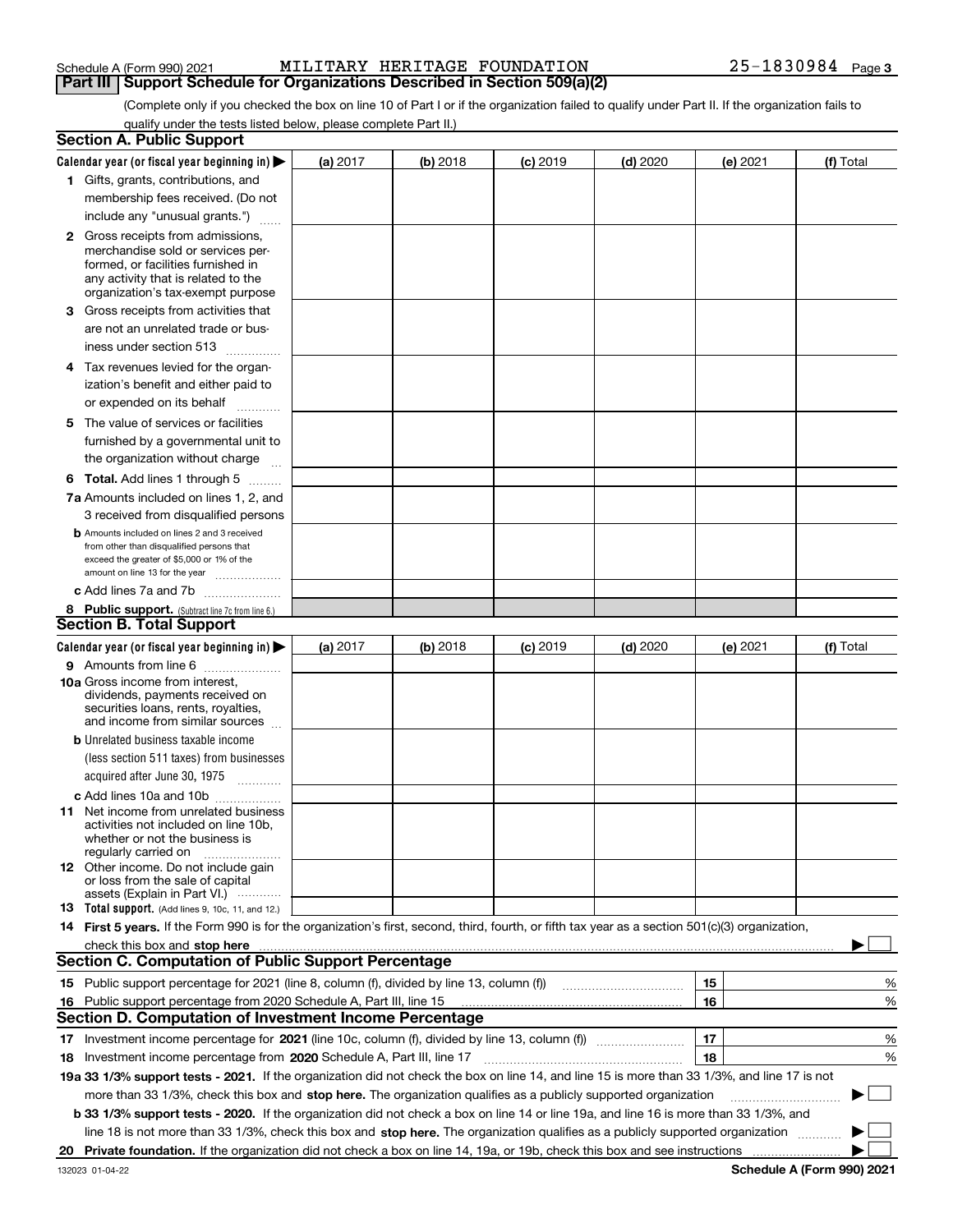### Schedule A (Form 990) 2021 MILITARY HERITAGE FOUNDATION 25-1830984 Page

**YesNo**

### **Part IV Supporting Organizations**

(Complete only if you checked a box in line 12 on Part I. If you checked box 12a, Part I, complete Sections A and B. If you checked box 12b, Part I, complete Sections A and C. If you checked box 12c, Part I, complete Sections A, D, and E. If you checked box 12d, Part I, complete Sections A and D, and complete Part V.)

#### **Section A. All Supporting Organizations**

- **1** Are all of the organization's supported organizations listed by name in the organization's governing documents? If "No," describe in **Part VI** how the supported organizations are designated. If designated by *class or purpose, describe the designation. If historic and continuing relationship, explain.*
- **2** Did the organization have any supported organization that does not have an IRS determination of status under section 509(a)(1) or (2)? If "Yes," explain in Part VI how the organization determined that the supported *organization was described in section 509(a)(1) or (2).*
- **3a** Did the organization have a supported organization described in section 501(c)(4), (5), or (6)? If "Yes," answer *lines 3b and 3c below.*
- **b** Did the organization confirm that each supported organization qualified under section 501(c)(4), (5), or (6) and satisfied the public support tests under section 509(a)(2)? If "Yes," describe in **Part VI** when and how the *organization made the determination.*
- **c**Did the organization ensure that all support to such organizations was used exclusively for section 170(c)(2)(B) purposes? If "Yes," explain in **Part VI** what controls the organization put in place to ensure such use.
- **4a***If* Was any supported organization not organized in the United States ("foreign supported organization")? *"Yes," and if you checked box 12a or 12b in Part I, answer lines 4b and 4c below.*
- **b** Did the organization have ultimate control and discretion in deciding whether to make grants to the foreign supported organization? If "Yes," describe in **Part VI** how the organization had such control and discretion *despite being controlled or supervised by or in connection with its supported organizations.*
- **c** Did the organization support any foreign supported organization that does not have an IRS determination under sections 501(c)(3) and 509(a)(1) or (2)? If "Yes," explain in **Part VI** what controls the organization used *to ensure that all support to the foreign supported organization was used exclusively for section 170(c)(2)(B) purposes.*
- **5a***If "Yes,"* Did the organization add, substitute, or remove any supported organizations during the tax year? answer lines 5b and 5c below (if applicable). Also, provide detail in **Part VI,** including (i) the names and EIN *numbers of the supported organizations added, substituted, or removed; (ii) the reasons for each such action; (iii) the authority under the organization's organizing document authorizing such action; and (iv) how the action was accomplished (such as by amendment to the organizing document).*
- **b** Type I or Type II only. Was any added or substituted supported organization part of a class already designated in the organization's organizing document?
- **cSubstitutions only.**  Was the substitution the result of an event beyond the organization's control?
- **6** Did the organization provide support (whether in the form of grants or the provision of services or facilities) to **Part VI.** *If "Yes," provide detail in* support or benefit one or more of the filing organization's supported organizations? anyone other than (i) its supported organizations, (ii) individuals that are part of the charitable class benefited by one or more of its supported organizations, or (iii) other supporting organizations that also
- **7**Did the organization provide a grant, loan, compensation, or other similar payment to a substantial contributor *If "Yes," complete Part I of Schedule L (Form 990).* regard to a substantial contributor? (as defined in section 4958(c)(3)(C)), a family member of a substantial contributor, or a 35% controlled entity with
- **8** Did the organization make a loan to a disqualified person (as defined in section 4958) not described on line 7? *If "Yes," complete Part I of Schedule L (Form 990).*
- **9a** Was the organization controlled directly or indirectly at any time during the tax year by one or more in section 509(a)(1) or (2))? If "Yes," *provide detail in* <code>Part VI.</code> disqualified persons, as defined in section 4946 (other than foundation managers and organizations described
- **b** Did one or more disqualified persons (as defined on line 9a) hold a controlling interest in any entity in which the supporting organization had an interest? If "Yes," provide detail in P**art VI**.
- **c**Did a disqualified person (as defined on line 9a) have an ownership interest in, or derive any personal benefit from, assets in which the supporting organization also had an interest? If "Yes," provide detail in P**art VI.**
- **10a** Was the organization subject to the excess business holdings rules of section 4943 because of section supporting organizations)? If "Yes," answer line 10b below. 4943(f) (regarding certain Type II supporting organizations, and all Type III non-functionally integrated
- **b** Did the organization have any excess business holdings in the tax year? (Use Schedule C, Form 4720, to *determine whether the organization had excess business holdings.)*

**123a3b3c4a4b4c5a5b5c6789a 9b9c10a**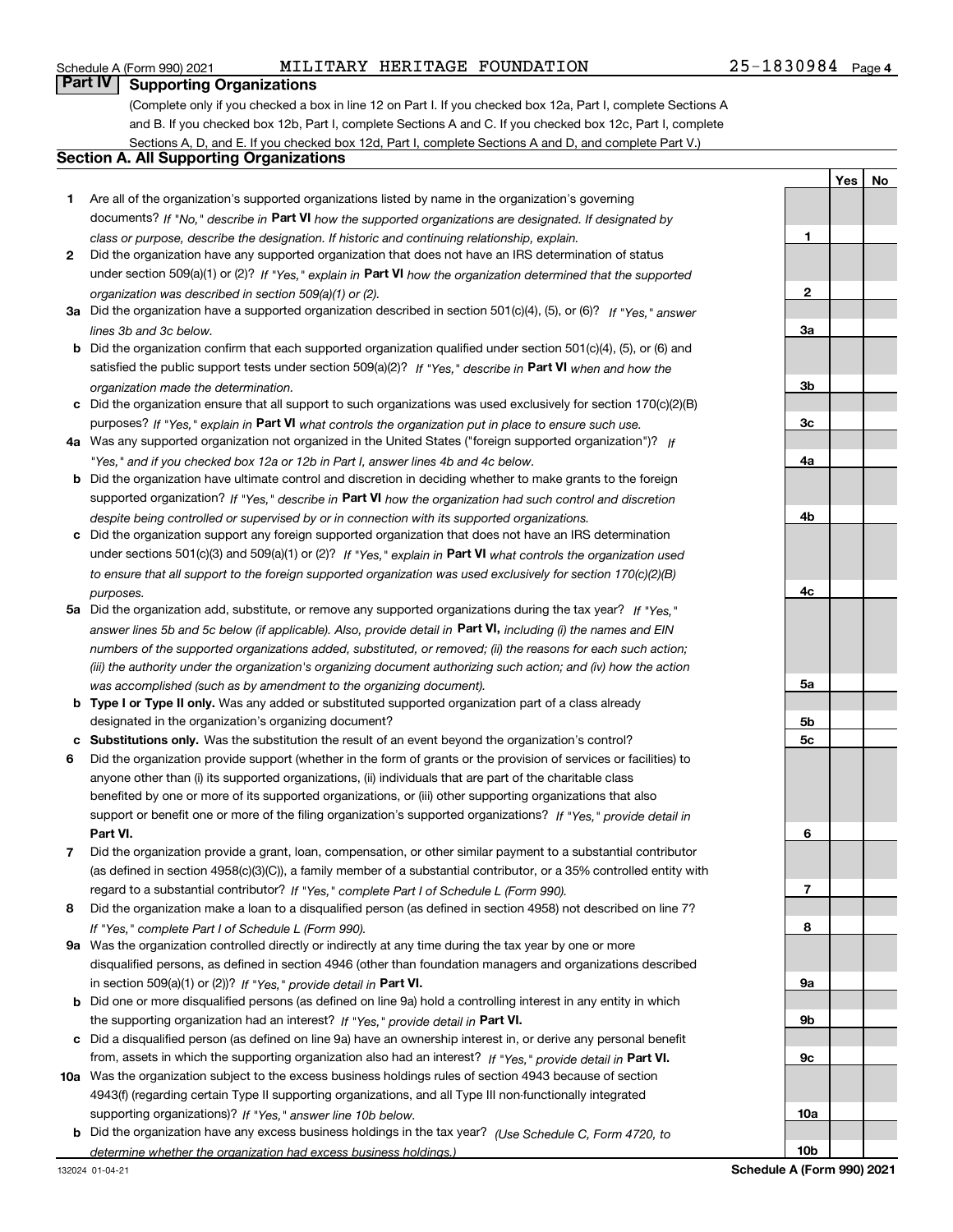|  | Schedule A (Form 990) 2021 |  |  | MILITARY HERITAGE FOUNDATION | 25-1830984 | Page 5 |
|--|----------------------------|--|--|------------------------------|------------|--------|
|--|----------------------------|--|--|------------------------------|------------|--------|

|              | <b>Supporting Organizations (continued)</b><br><b>Part IV</b>                                                                                                                                                                                                                                                                                                                                                                                                                                                                                                                                                                                        |            |           |
|--------------|------------------------------------------------------------------------------------------------------------------------------------------------------------------------------------------------------------------------------------------------------------------------------------------------------------------------------------------------------------------------------------------------------------------------------------------------------------------------------------------------------------------------------------------------------------------------------------------------------------------------------------------------------|------------|-----------|
|              |                                                                                                                                                                                                                                                                                                                                                                                                                                                                                                                                                                                                                                                      | <b>Yes</b> | No        |
| 11           | Has the organization accepted a gift or contribution from any of the following persons?                                                                                                                                                                                                                                                                                                                                                                                                                                                                                                                                                              |            |           |
|              | a A person who directly or indirectly controls, either alone or together with persons described on lines 11b and                                                                                                                                                                                                                                                                                                                                                                                                                                                                                                                                     |            |           |
|              | 11c below, the governing body of a supported organization?<br>11a                                                                                                                                                                                                                                                                                                                                                                                                                                                                                                                                                                                    |            |           |
|              | <b>b</b> A family member of a person described on line 11a above?<br>11 <sub>b</sub>                                                                                                                                                                                                                                                                                                                                                                                                                                                                                                                                                                 |            |           |
|              | c A 35% controlled entity of a person described on line 11a or 11b above? If "Yes" to line 11a, 11b, or 11c, provide                                                                                                                                                                                                                                                                                                                                                                                                                                                                                                                                 |            |           |
|              | 11c<br>detail in Part VI.                                                                                                                                                                                                                                                                                                                                                                                                                                                                                                                                                                                                                            |            |           |
|              | <b>Section B. Type I Supporting Organizations</b>                                                                                                                                                                                                                                                                                                                                                                                                                                                                                                                                                                                                    |            |           |
|              |                                                                                                                                                                                                                                                                                                                                                                                                                                                                                                                                                                                                                                                      | <b>Yes</b> | <b>No</b> |
| 1            | Did the governing body, members of the governing body, officers acting in their official capacity, or membership of one or<br>more supported organizations have the power to regularly appoint or elect at least a majority of the organization's officers,<br>directors, or trustees at all times during the tax year? If "No," describe in Part VI how the supported organization(s)<br>effectively operated, supervised, or controlled the organization's activities. If the organization had more than one supported<br>organization, describe how the powers to appoint and/or remove officers, directors, or trustees were allocated among the |            |           |
|              | 1<br>supported organizations and what conditions or restrictions, if any, applied to such powers during the tax year.                                                                                                                                                                                                                                                                                                                                                                                                                                                                                                                                |            |           |
| $\mathbf{2}$ | Did the organization operate for the benefit of any supported organization other than the supported                                                                                                                                                                                                                                                                                                                                                                                                                                                                                                                                                  |            |           |
|              | organization(s) that operated, supervised, or controlled the supporting organization? If "Yes," explain in                                                                                                                                                                                                                                                                                                                                                                                                                                                                                                                                           |            |           |
|              | <b>Part VI</b> how providing such benefit carried out the purposes of the supported organization(s) that operated,                                                                                                                                                                                                                                                                                                                                                                                                                                                                                                                                   |            |           |
|              | $\mathbf{2}$<br>supervised, or controlled the supporting organization.                                                                                                                                                                                                                                                                                                                                                                                                                                                                                                                                                                               |            |           |
|              | Section C. Type II Supporting Organizations                                                                                                                                                                                                                                                                                                                                                                                                                                                                                                                                                                                                          |            |           |
|              |                                                                                                                                                                                                                                                                                                                                                                                                                                                                                                                                                                                                                                                      | <b>Yes</b> | <b>No</b> |
| 1            | Were a majority of the organization's directors or trustees during the tax year also a majority of the directors                                                                                                                                                                                                                                                                                                                                                                                                                                                                                                                                     |            |           |
|              | or trustees of each of the organization's supported organization(s)? If "No," describe in Part VI how control                                                                                                                                                                                                                                                                                                                                                                                                                                                                                                                                        |            |           |
|              | or management of the supporting organization was vested in the same persons that controlled or managed                                                                                                                                                                                                                                                                                                                                                                                                                                                                                                                                               |            |           |
|              | 1<br>the supported organization(s).                                                                                                                                                                                                                                                                                                                                                                                                                                                                                                                                                                                                                  |            |           |
|              | <b>Section D. All Type III Supporting Organizations</b>                                                                                                                                                                                                                                                                                                                                                                                                                                                                                                                                                                                              |            |           |
|              |                                                                                                                                                                                                                                                                                                                                                                                                                                                                                                                                                                                                                                                      | Yes        | No        |
| 1            | Did the organization provide to each of its supported organizations, by the last day of the fifth month of the                                                                                                                                                                                                                                                                                                                                                                                                                                                                                                                                       |            |           |
|              | organization's tax year, (i) a written notice describing the type and amount of support provided during the prior tax                                                                                                                                                                                                                                                                                                                                                                                                                                                                                                                                |            |           |
|              | year, (ii) a copy of the Form 990 that was most recently filed as of the date of notification, and (iii) copies of the                                                                                                                                                                                                                                                                                                                                                                                                                                                                                                                               |            |           |
|              | organization's governing documents in effect on the date of notification, to the extent not previously provided?<br>1                                                                                                                                                                                                                                                                                                                                                                                                                                                                                                                                |            |           |

**2** Were any of the organization's officers, directors, or trustees either (i) appointed or elected by the supported organization(s) or (ii) serving on the governing body of a supported organization? If "No," explain in **Part VI** how *the organization maintained a close and continuous working relationship with the supported organization(s).* By reason of the relationship described on line 2, above, did the organization's supported organizations have a

| 3 By reason of the relationship described on line 2, above, did the organization's supported organizations have a |
|-------------------------------------------------------------------------------------------------------------------|
| significant voice in the organization's investment policies and in directing the use of the organization's        |
| income or assets at all times during the tax year? If "Yes," describe in Part VI the role the organization's      |

#### *supported organizations played in this regard.* **Section E. Type III Functionally Integrated Supporting Organizations**

- **1**Check the box next to the method that the organization used to satisfy the Integral Part Test during the year (see instructions).
- **alinupy** The organization satisfied the Activities Test. Complete line 2 below.
- **b**The organization is the parent of each of its supported organizations. *Complete* line 3 *below.*  $\mathcal{L}^{\text{max}}$

|  | $\mathbf{c}$ $\Box$ The organization supported a governmental entity. Describe in Part VI how you supported a governmental entity (see instructions). |  |
|--|-------------------------------------------------------------------------------------------------------------------------------------------------------|--|
|  |                                                                                                                                                       |  |

- **2Answer lines 2a and 2b below. Yes No** Activities Test.
- **a** Did substantially all of the organization's activities during the tax year directly further the exempt purposes of the supported organization(s) to which the organization was responsive? If "Yes," then in **Part VI identify those supported organizations and explain**  *how these activities directly furthered their exempt purposes, how the organization was responsive to those supported organizations, and how the organization determined that these activities constituted substantially all of its activities.*
- **b** Did the activities described on line 2a, above, constitute activities that, but for the organization's involvement, **Part VI**  *the reasons for the organization's position that its supported organization(s) would have engaged in* one or more of the organization's supported organization(s) would have been engaged in? If "Yes," e*xplain in these activities but for the organization's involvement.*
- **3** Parent of Supported Organizations. Answer lines 3a and 3b below.
- **a** Did the organization have the power to regularly appoint or elect a majority of the officers, directors, or trustees of each of the supported organizations? If "Yes" or "No" provide details in **Part VI.**
- **b** Did the organization exercise a substantial degree of direction over the policies, programs, and activities of each of its supported organizations? If "Yes," describe in Part VI the role played by the organization in this regard.

**2**

**3**

**2a**

**2b**

**3a**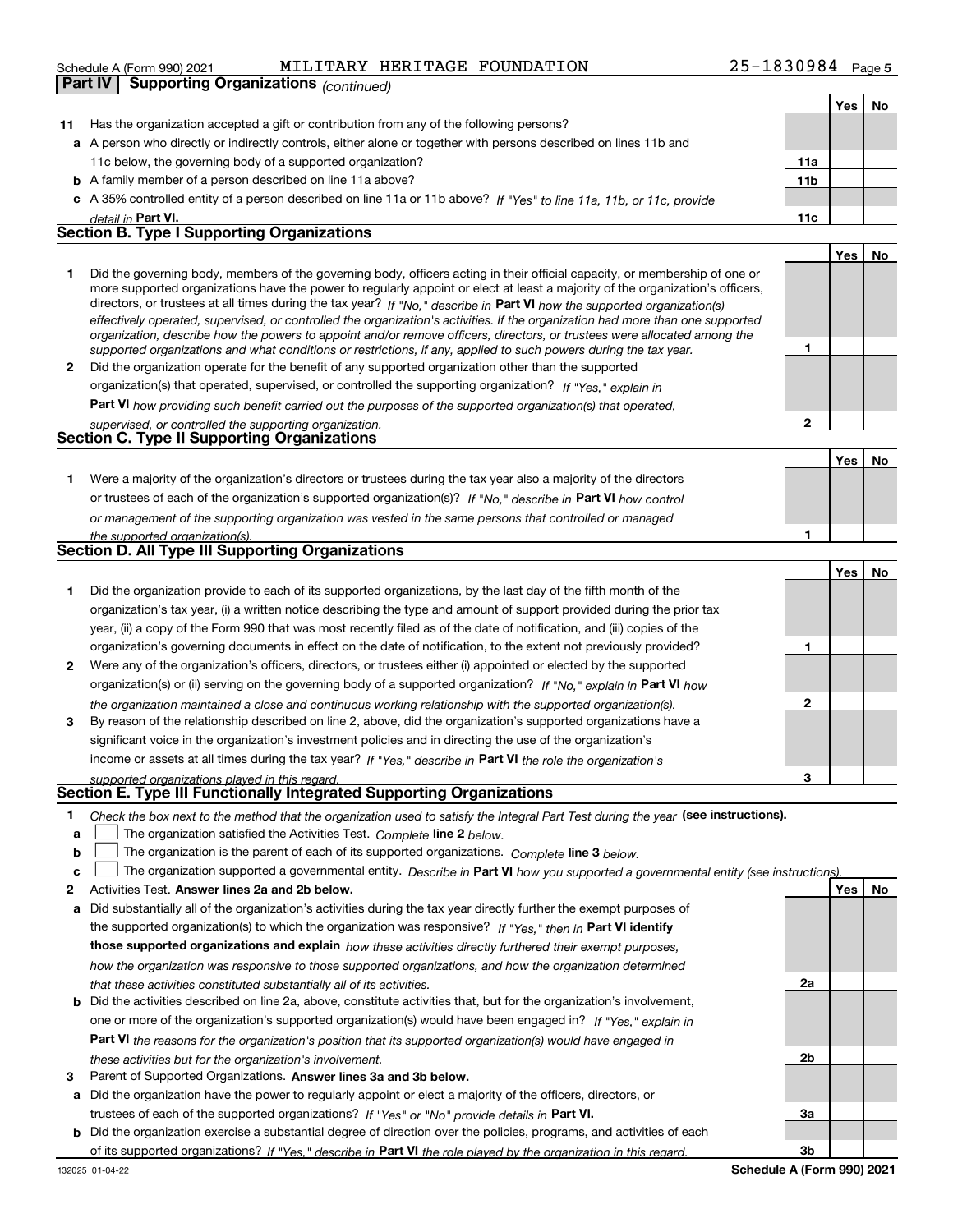|  | N۵t | × |
|--|-----|---|
|  |     |   |

| Schedule A (Form 990) 2021 | HERITAGE<br>MILITARY | FOUNDATION | 30984<br>n. | Page 6 |
|----------------------------|----------------------|------------|-------------|--------|
|                            |                      |            |             |        |

|                                         | Part V<br>Type III Non-Functionally Integrated 509(a)(3) Supporting Organizations                                                              |                |                |                                |  |  |  |
|-----------------------------------------|------------------------------------------------------------------------------------------------------------------------------------------------|----------------|----------------|--------------------------------|--|--|--|
| 1                                       | Check here if the organization satisfied the Integral Part Test as a qualifying trust on Nov. 20, 1970 (explain in Part VI). See instructions. |                |                |                                |  |  |  |
|                                         | All other Type III non-functionally integrated supporting organizations must complete Sections A through E.                                    |                |                |                                |  |  |  |
|                                         | Section A - Adjusted Net Income                                                                                                                |                | (A) Prior Year | (B) Current Year<br>(optional) |  |  |  |
| 1                                       | Net short-term capital gain                                                                                                                    | 1              |                |                                |  |  |  |
| $\mathbf{2}$                            | Recoveries of prior-year distributions                                                                                                         | $\overline{2}$ |                |                                |  |  |  |
| 3                                       | Other gross income (see instructions)                                                                                                          | 3              |                |                                |  |  |  |
| 4                                       | Add lines 1 through 3.                                                                                                                         | 4              |                |                                |  |  |  |
| 5                                       | Depreciation and depletion                                                                                                                     | 5              |                |                                |  |  |  |
| 6                                       | Portion of operating expenses paid or incurred for production or                                                                               |                |                |                                |  |  |  |
|                                         | collection of gross income or for management, conservation, or                                                                                 |                |                |                                |  |  |  |
|                                         | maintenance of property held for production of income (see instructions)                                                                       | 6              |                |                                |  |  |  |
| 7                                       | Other expenses (see instructions)                                                                                                              | $\overline{7}$ |                |                                |  |  |  |
| 8                                       | Adjusted Net Income (subtract lines 5, 6, and 7 from line 4)                                                                                   | 8              |                |                                |  |  |  |
|                                         | <b>Section B - Minimum Asset Amount</b>                                                                                                        |                | (A) Prior Year | (B) Current Year<br>(optional) |  |  |  |
| 1                                       | Aggregate fair market value of all non-exempt-use assets (see                                                                                  |                |                |                                |  |  |  |
|                                         | instructions for short tax year or assets held for part of year):                                                                              |                |                |                                |  |  |  |
|                                         | a Average monthly value of securities                                                                                                          | 1a             |                |                                |  |  |  |
|                                         | <b>b</b> Average monthly cash balances                                                                                                         | 1b             |                |                                |  |  |  |
|                                         | c Fair market value of other non-exempt-use assets                                                                                             | 1c             |                |                                |  |  |  |
|                                         | <b>d</b> Total (add lines 1a, 1b, and 1c)                                                                                                      | 1d             |                |                                |  |  |  |
|                                         | e Discount claimed for blockage or other factors                                                                                               |                |                |                                |  |  |  |
|                                         | (explain in detail in Part VI):                                                                                                                |                |                |                                |  |  |  |
| $\mathbf{2}$                            | Acquisition indebtedness applicable to non-exempt-use assets                                                                                   | 2              |                |                                |  |  |  |
| 3                                       | Subtract line 2 from line 1d.                                                                                                                  | 3              |                |                                |  |  |  |
| 4                                       | Cash deemed held for exempt use. Enter 0.015 of line 3 (for greater amount,                                                                    |                |                |                                |  |  |  |
|                                         | see instructions).                                                                                                                             | 4              |                |                                |  |  |  |
| 5                                       | Net value of non-exempt-use assets (subtract line 4 from line 3)                                                                               | 5              |                |                                |  |  |  |
| 6                                       | Multiply line 5 by 0.035.                                                                                                                      | 6              |                |                                |  |  |  |
| 7                                       | Recoveries of prior-year distributions                                                                                                         | $\overline{7}$ |                |                                |  |  |  |
| 8                                       | Minimum Asset Amount (add line 7 to line 6)                                                                                                    | 8              |                |                                |  |  |  |
| <b>Section C - Distributable Amount</b> |                                                                                                                                                |                |                | <b>Current Year</b>            |  |  |  |
| 1                                       | Adjusted net income for prior year (from Section A, line 8, column A)                                                                          | 1              |                |                                |  |  |  |
| 2                                       | Enter 0.85 of line 1.                                                                                                                          | $\mathbf{2}$   |                |                                |  |  |  |
| 3                                       | Minimum asset amount for prior year (from Section B, line 8, column A)                                                                         | 3              |                |                                |  |  |  |
| 4                                       | Enter greater of line 2 or line 3.                                                                                                             | 4              |                |                                |  |  |  |
| 5                                       | Income tax imposed in prior year                                                                                                               | 5              |                |                                |  |  |  |
| 6                                       | <b>Distributable Amount.</b> Subtract line 5 from line 4, unless subject to                                                                    |                |                |                                |  |  |  |
|                                         | emergency temporary reduction (see instructions).                                                                                              | 6              |                |                                |  |  |  |

**7** Check here if the current year is the organization's first as a non-functionally integrated Type III supporting organization (see instructions).

**Schedule A (Form 990) 2021**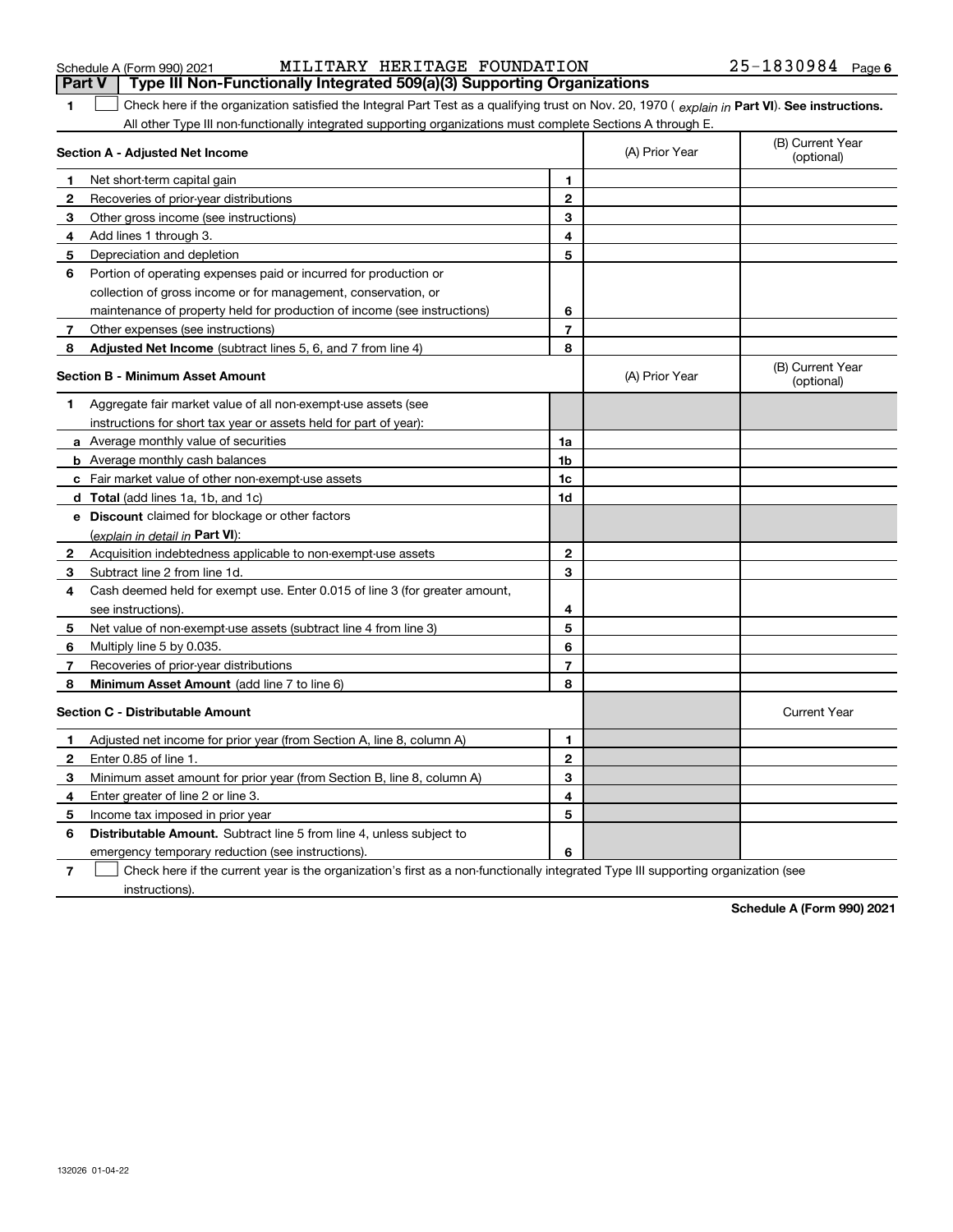| Schedule A (Form 990) 2021 |  | MILITARY HERITAGE FOUNDATION | 1830984<br>25–: | Page |
|----------------------------|--|------------------------------|-----------------|------|
|                            |  |                              |                 |      |

| <b>Part V</b> | Type III Non-Functionally Integrated 509(a)(3) Supporting Organizations                    |                             | (continued)                           |    |                                                |
|---------------|--------------------------------------------------------------------------------------------|-----------------------------|---------------------------------------|----|------------------------------------------------|
|               | <b>Section D - Distributions</b>                                                           |                             |                                       |    | <b>Current Year</b>                            |
| 1             | Amounts paid to supported organizations to accomplish exempt purposes                      |                             | 1                                     |    |                                                |
| 2             | Amounts paid to perform activity that directly furthers exempt purposes of supported       |                             |                                       |    |                                                |
|               | organizations, in excess of income from activity                                           |                             | $\mathbf{2}$                          |    |                                                |
| 3             | Administrative expenses paid to accomplish exempt purposes of supported organizations      |                             |                                       | 3  |                                                |
| 4             | Amounts paid to acquire exempt-use assets                                                  |                             |                                       | 4  |                                                |
| 5             | Qualified set-aside amounts (prior IRS approval required - provide details in Part VI)     |                             |                                       | 5  |                                                |
| 6             | Other distributions ( <i>describe in</i> Part VI). See instructions.                       |                             |                                       | 6  |                                                |
| 7             | Total annual distributions. Add lines 1 through 6.                                         |                             |                                       | 7  |                                                |
| 8             | Distributions to attentive supported organizations to which the organization is responsive |                             |                                       |    |                                                |
|               | (provide details in Part VI). See instructions.                                            |                             |                                       | 8  |                                                |
| 9             | Distributable amount for 2021 from Section C, line 6                                       |                             |                                       | 9  |                                                |
| 10            | Line 8 amount divided by line 9 amount                                                     |                             |                                       | 10 |                                                |
|               |                                                                                            | (i)                         | (ii)                                  |    | (iii)                                          |
|               | <b>Section E - Distribution Allocations</b> (see instructions)                             | <b>Excess Distributions</b> | <b>Underdistributions</b><br>Pre-2021 |    | <b>Distributable</b><br><b>Amount for 2021</b> |
| 1             | Distributable amount for 2021 from Section C, line 6                                       |                             |                                       |    |                                                |
| 2             | Underdistributions, if any, for years prior to 2021 (reason-                               |                             |                                       |    |                                                |
|               | able cause required - explain in Part VI). See instructions.                               |                             |                                       |    |                                                |
| 3             | Excess distributions carryover, if any, to 2021                                            |                             |                                       |    |                                                |
|               | a From 2016                                                                                |                             |                                       |    |                                                |
|               | <b>b</b> From 2017                                                                         |                             |                                       |    |                                                |
|               | $c$ From 2018                                                                              |                             |                                       |    |                                                |
|               | d From 2019                                                                                |                             |                                       |    |                                                |
|               | e From 2020                                                                                |                             |                                       |    |                                                |
|               | f Total of lines 3a through 3e                                                             |                             |                                       |    |                                                |
|               | g Applied to underdistributions of prior years                                             |                             |                                       |    |                                                |
|               | <b>h</b> Applied to 2021 distributable amount                                              |                             |                                       |    |                                                |
|               | Carryover from 2016 not applied (see instructions)                                         |                             |                                       |    |                                                |
|               | Remainder. Subtract lines 3g, 3h, and 3i from line 3f.                                     |                             |                                       |    |                                                |
| 4             | Distributions for 2021 from Section D,                                                     |                             |                                       |    |                                                |
|               | line $7:$                                                                                  |                             |                                       |    |                                                |
|               | a Applied to underdistributions of prior years                                             |                             |                                       |    |                                                |
|               | <b>b</b> Applied to 2021 distributable amount                                              |                             |                                       |    |                                                |
|               | c Remainder. Subtract lines 4a and 4b from line 4.                                         |                             |                                       |    |                                                |
| 5.            | Remaining underdistributions for years prior to 2021, if                                   |                             |                                       |    |                                                |
|               | any. Subtract lines 3g and 4a from line 2. For result greater                              |                             |                                       |    |                                                |
|               | than zero, explain in Part VI. See instructions.                                           |                             |                                       |    |                                                |
| 6             | Remaining underdistributions for 2021. Subtract lines 3h                                   |                             |                                       |    |                                                |
|               | and 4b from line 1. For result greater than zero, explain in                               |                             |                                       |    |                                                |
|               | Part VI. See instructions.                                                                 |                             |                                       |    |                                                |
| 7             | Excess distributions carryover to 2022. Add lines 3j                                       |                             |                                       |    |                                                |
|               | and 4c.                                                                                    |                             |                                       |    |                                                |
| 8             | Breakdown of line 7:                                                                       |                             |                                       |    |                                                |
|               | a Excess from 2017                                                                         |                             |                                       |    |                                                |
|               | <b>b</b> Excess from 2018                                                                  |                             |                                       |    |                                                |
|               | c Excess from 2019                                                                         |                             |                                       |    |                                                |
|               | d Excess from 2020                                                                         |                             |                                       |    |                                                |
|               | e Excess from 2021                                                                         |                             |                                       |    |                                                |

**Schedule A (Form 990) 2021**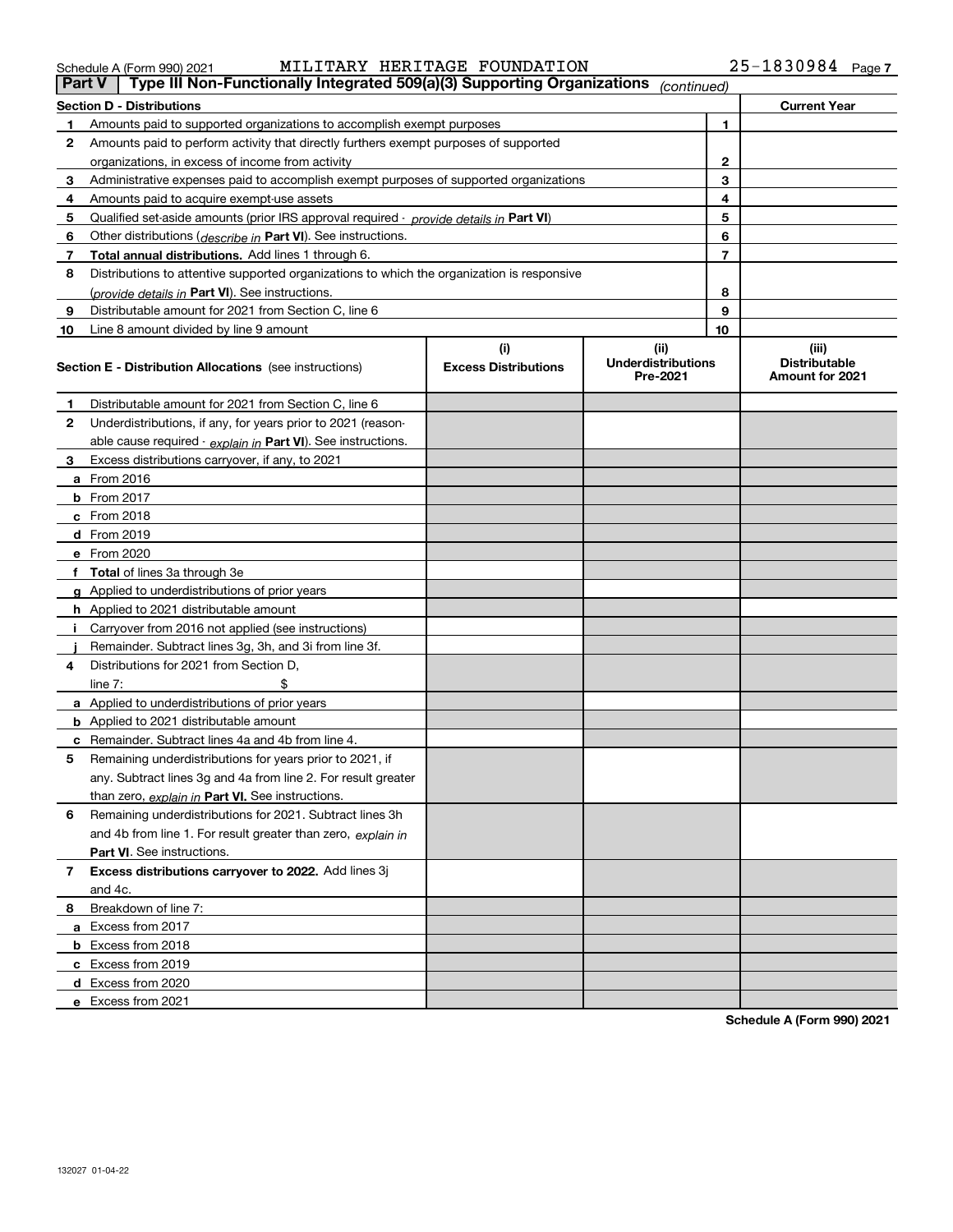|                | Schedule A (Form 990) 2021 |  | MILITARY HERITAGE FOUNDATION                                                                                                                                                                                                                                                                                                                                                                                                                                                                                                                                         | 25-1830984 Page 8 |
|----------------|----------------------------|--|----------------------------------------------------------------------------------------------------------------------------------------------------------------------------------------------------------------------------------------------------------------------------------------------------------------------------------------------------------------------------------------------------------------------------------------------------------------------------------------------------------------------------------------------------------------------|-------------------|
| <b>Part VI</b> |                            |  | Supplemental Information. Provide the explanations required by Part II, line 10; Part II, line 17a or 17b; Part III, line 12;<br>Part IV, Section A, lines 1, 2, 3b, 3c, 4b, 4c, 5a, 6, 9a, 9b, 9c, 11a, 11b, and 11c; Part IV, Section B, lines 1 and 2; Part IV, Section C,<br>line 1; Part IV, Section D, lines 2 and 3; Part IV, Section E, lines 1c, 2a, 2b, 3a, and 3b; Part V, line 1; Part V, Section B, line 1e; Part V,<br>Section D, lines 5, 6, and 8; and Part V, Section E, lines 2, 5, and 6. Also complete this part for any additional information. |                   |
|                | (See instructions.)        |  |                                                                                                                                                                                                                                                                                                                                                                                                                                                                                                                                                                      |                   |
|                |                            |  |                                                                                                                                                                                                                                                                                                                                                                                                                                                                                                                                                                      |                   |
|                |                            |  |                                                                                                                                                                                                                                                                                                                                                                                                                                                                                                                                                                      |                   |
|                |                            |  |                                                                                                                                                                                                                                                                                                                                                                                                                                                                                                                                                                      |                   |
|                |                            |  |                                                                                                                                                                                                                                                                                                                                                                                                                                                                                                                                                                      |                   |
|                |                            |  |                                                                                                                                                                                                                                                                                                                                                                                                                                                                                                                                                                      |                   |
|                |                            |  |                                                                                                                                                                                                                                                                                                                                                                                                                                                                                                                                                                      |                   |
|                |                            |  |                                                                                                                                                                                                                                                                                                                                                                                                                                                                                                                                                                      |                   |
|                |                            |  |                                                                                                                                                                                                                                                                                                                                                                                                                                                                                                                                                                      |                   |
|                |                            |  |                                                                                                                                                                                                                                                                                                                                                                                                                                                                                                                                                                      |                   |
|                |                            |  |                                                                                                                                                                                                                                                                                                                                                                                                                                                                                                                                                                      |                   |
|                |                            |  |                                                                                                                                                                                                                                                                                                                                                                                                                                                                                                                                                                      |                   |
|                |                            |  |                                                                                                                                                                                                                                                                                                                                                                                                                                                                                                                                                                      |                   |
|                |                            |  |                                                                                                                                                                                                                                                                                                                                                                                                                                                                                                                                                                      |                   |
|                |                            |  |                                                                                                                                                                                                                                                                                                                                                                                                                                                                                                                                                                      |                   |
|                |                            |  |                                                                                                                                                                                                                                                                                                                                                                                                                                                                                                                                                                      |                   |
|                |                            |  |                                                                                                                                                                                                                                                                                                                                                                                                                                                                                                                                                                      |                   |
|                |                            |  |                                                                                                                                                                                                                                                                                                                                                                                                                                                                                                                                                                      |                   |
|                |                            |  |                                                                                                                                                                                                                                                                                                                                                                                                                                                                                                                                                                      |                   |
|                |                            |  |                                                                                                                                                                                                                                                                                                                                                                                                                                                                                                                                                                      |                   |
|                |                            |  |                                                                                                                                                                                                                                                                                                                                                                                                                                                                                                                                                                      |                   |
|                |                            |  |                                                                                                                                                                                                                                                                                                                                                                                                                                                                                                                                                                      |                   |
|                |                            |  |                                                                                                                                                                                                                                                                                                                                                                                                                                                                                                                                                                      |                   |
|                |                            |  |                                                                                                                                                                                                                                                                                                                                                                                                                                                                                                                                                                      |                   |
|                |                            |  |                                                                                                                                                                                                                                                                                                                                                                                                                                                                                                                                                                      |                   |
|                |                            |  |                                                                                                                                                                                                                                                                                                                                                                                                                                                                                                                                                                      |                   |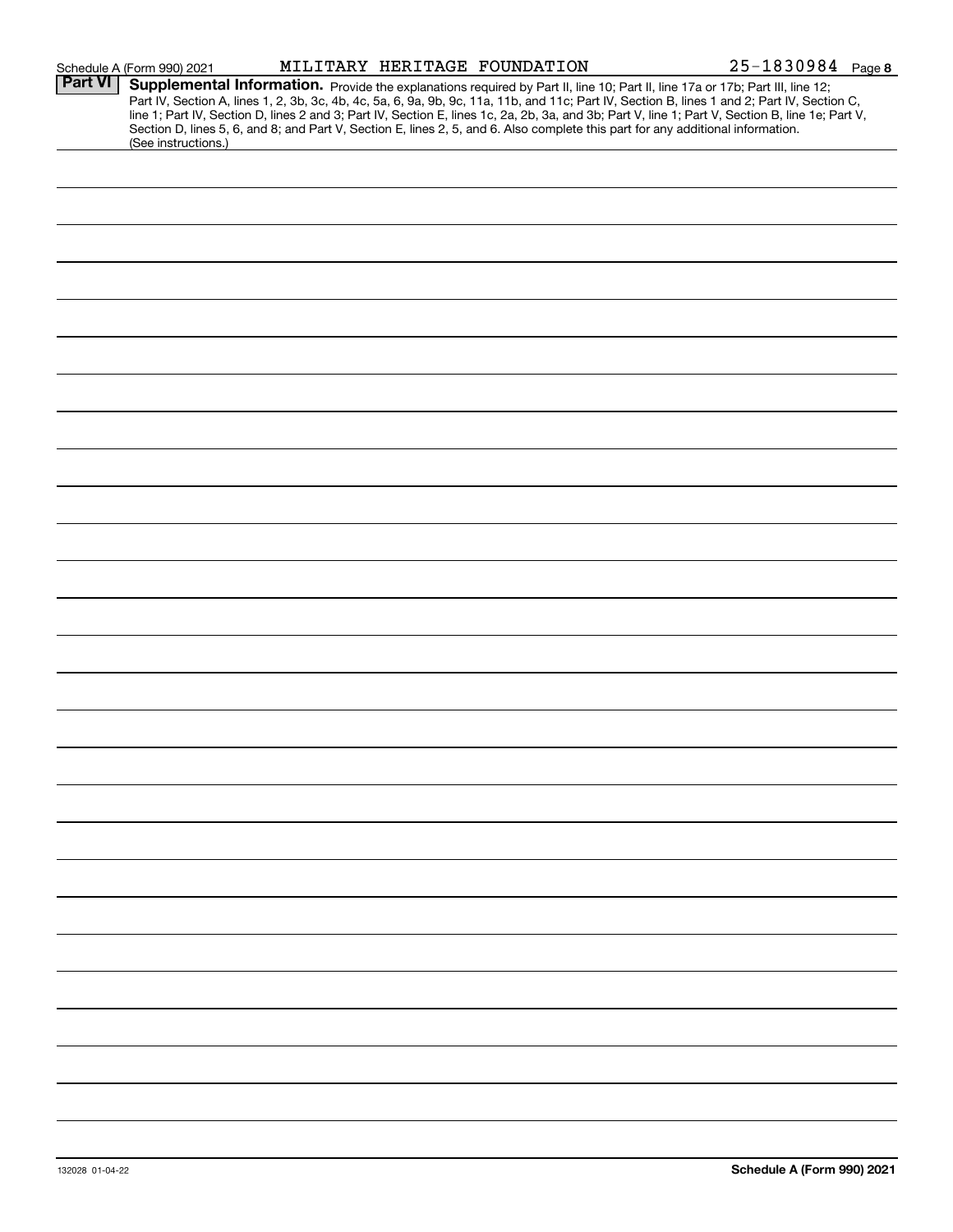Department of the Treasury Internal Revenue Service

Name of the organization

#### \*\* PUBLIC DISCLOSURE COPY \*\*

# **Schedule B Schedule of Contributors**

**(Form 990) | Attach to Form 990 or Form 990-PF. | Go to www.irs.gov/Form990 for the latest information.** OMB No. 1545-0047

**2021**

**Employer identification number**

|  |  |  |  | 25-1830984 |  |
|--|--|--|--|------------|--|
|  |  |  |  |            |  |

| $N$ a $N$ i i $\sigma$ u i $\sigma$ urganization |  |                              |
|--------------------------------------------------|--|------------------------------|
|                                                  |  | MILITARY HERITAGE FOUNDATION |
| <b>Organization type</b> (check one):            |  |                              |

| Filers of:         | Section:                                                                    |
|--------------------|-----------------------------------------------------------------------------|
| Form 990 or 990-FZ | $X$ 501(c)(<br>$3$ ) (enter number) organization                            |
|                    | $4947(a)(1)$ nonexempt charitable trust not treated as a private foundation |
|                    | 527 political organization                                                  |
| Form 990-PF        | 501(c)(3) exempt private foundation                                         |
|                    | 4947(a)(1) nonexempt charitable trust treated as a private foundation       |
|                    | 501(c)(3) taxable private foundation                                        |

Check if your organization is covered by the **General Rule** or a **Special Rule. Note:**  Only a section 501(c)(7), (8), or (10) organization can check boxes for both the General Rule and a Special Rule. See instructions.

#### **General Rule**

 $\mathcal{L}^{\text{max}}$ 

For an organization filing Form 990, 990-EZ, or 990-PF that received, during the year, contributions totaling \$5,000 or more (in money or property) from any one contributor. Complete Parts I and II. See instructions for determining a contributor's total contributions.

#### **Special Rules**

contributor, during the year, total contributions of the greater of (1**)** \$5,000; or (2) 2% of the amount on (i) Form 990, Part VIII, line 1h;  $\boxed{\textbf{X}}$  For an organization described in section 501(c)(3) filing Form 990 or 990-EZ that met the 33 1/3% support test of the regulations under sections 509(a)(1) and 170(b)(1)(A)(vi), that checked Schedule A (Form 990), Part II, line 13, 16a, or 16b, and that received from any one or (ii) Form 990-EZ, line 1. Complete Parts I and II.

For an organization described in section 501(c)(7), (8), or (10) filing Form 990 or 990-EZ that received from any one contributor, during the year, total contributions of more than \$1,000 exclusively for religious, charitable, scientific, literary, or educational purposes, or for the prevention of cruelty to children or animals. Complete Parts I (entering "N/A" in column (b) instead of the contributor name and address), II, and III.  $\mathcal{L}^{\text{max}}$ 

purpose. Don't complete any of the parts unless the **General Rule** applies to this organization because it received *nonexclusively* year, contributions <sub>exclusively</sub> for religious, charitable, etc., purposes, but no such contributions totaled more than \$1,000. If this box is checked, enter here the total contributions that were received during the year for an  $\;$ exclusively religious, charitable, etc., For an organization described in section 501(c)(7), (8), or (10) filing Form 990 or 990-EZ that received from any one contributor, during the religious, charitable, etc., contributions totaling \$5,000 or more during the year  $\Box$ — $\Box$   $\Box$  $\mathcal{L}^{\text{max}}$ 

Caution: An organization that isn't covered by the General Rule and/or the Special Rules doesn't file Schedule B (Form 990), but it **must** answer "No" on Part IV, line 2, of its Form 990; or check the box on line H of its Form 990-EZ or on its Form 990-PF, Part I, line 2, to certify that it doesn't meet the filing requirements of Schedule B (Form 990).

LHA For Paperwork Reduction Act Notice, see the instructions for Form 990, 990-EZ, or 990-PF. **In the act and Schedule B** (Form 990) (2021)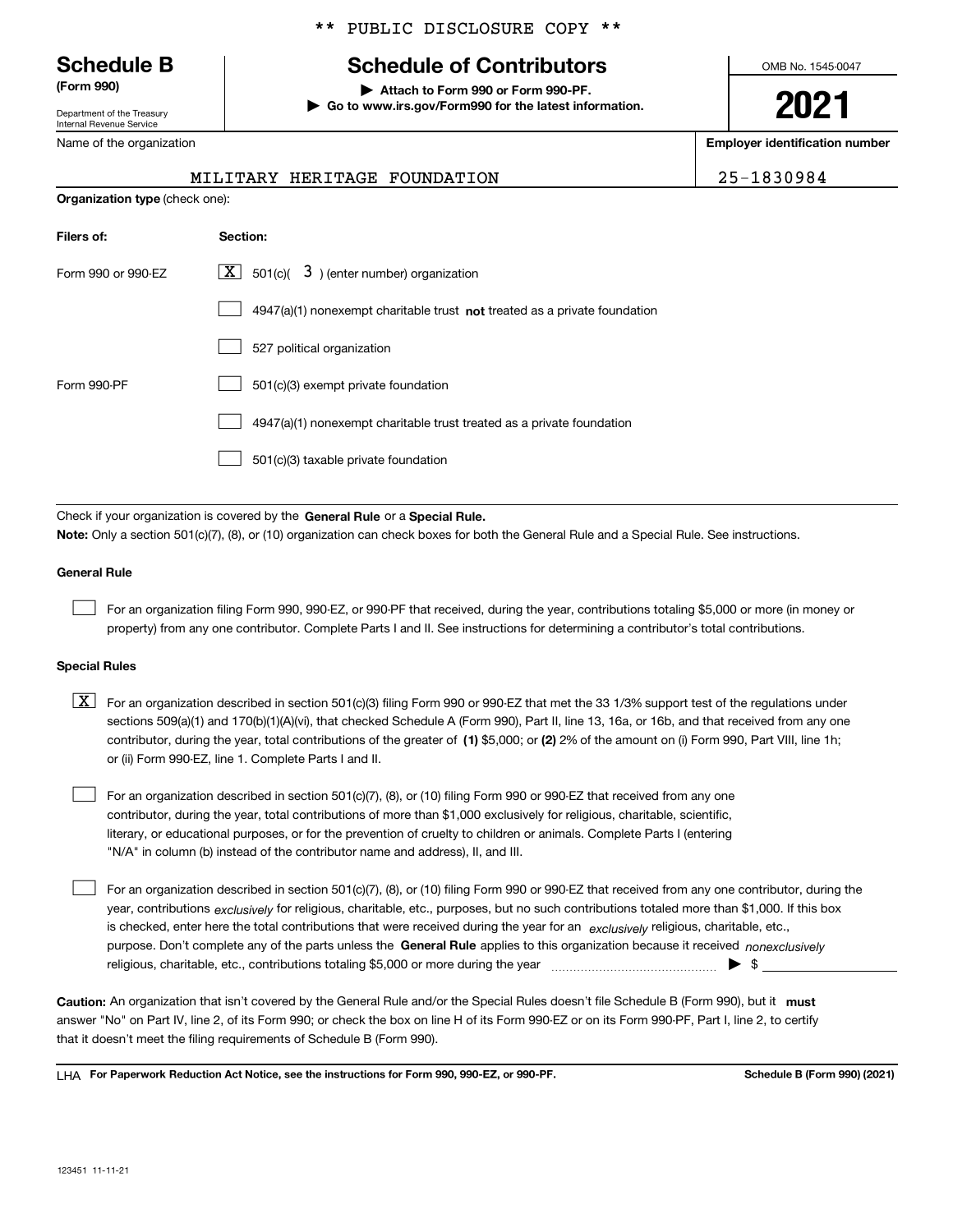| (a)<br>No.      | (b)<br>Name, address, and ZIP + 4 | (c)<br><b>Total contributions</b> | (d)<br>Type of contribution                                                                                      |
|-----------------|-----------------------------------|-----------------------------------|------------------------------------------------------------------------------------------------------------------|
| $\mathbf{3}$    |                                   | 10,000.<br>\$                     | $\overline{\text{X}}$<br>Person<br>Payroll<br><b>Noncash</b><br>(Complete Part II for<br>noncash contributions.) |
| (a)<br>No.      | (b)<br>Name, address, and ZIP + 4 | (c)<br><b>Total contributions</b> | (d)<br>Type of contribution                                                                                      |
| 4               |                                   | 20,000.<br>\$                     | $\overline{\texttt{X}}$<br>Person<br>Payroll<br>Noncash<br>(Complete Part II for<br>noncash contributions.)      |
| (a)<br>No.      | (b)<br>Name, address, and ZIP + 4 | (c)<br><b>Total contributions</b> | (d)<br>Type of contribution                                                                                      |
| 5               |                                   | 14,500.<br>\$                     | $\overline{\mathbf{x}}$<br>Person<br>Payroll<br>Noncash<br>(Complete Part II for<br>noncash contributions.)      |
| (a)<br>No.      | (b)<br>Name, address, and ZIP + 4 | (c)<br><b>Total contributions</b> | (d)<br>Type of contribution                                                                                      |
| 6               |                                   | 25,000.<br>\$                     | $\overline{\texttt{X}}$<br>Person<br>Payroll<br>Noncash<br>(Complete Part II for<br>noncash contributions.)      |
| 123452 11-11-21 |                                   |                                   | <b>Schedule B (Form 990) (2021)</b>                                                                              |

| Schedule B (Form 990) (2021)                                                                                    | Page 2                         |
|-----------------------------------------------------------------------------------------------------------------|--------------------------------|
| Name of organization                                                                                            | Employer identification number |
| MILITARY HERITAGE FOUNDATION                                                                                    | 25-1830984                     |
| Part I<br><b>Contributors</b> (see instructions). Use duplicate copies of Part I if additional space is needed. |                                |

| (a)                     | (b)                                 | (c)                               | (d)                                                                                                         |
|-------------------------|-------------------------------------|-----------------------------------|-------------------------------------------------------------------------------------------------------------|
| No.                     | Name, address, and ZIP + 4          | <b>Total contributions</b>        | Type of contribution                                                                                        |
| 1                       |                                     | 28,708.<br>$\frac{1}{2}$          | $\overline{\mathbf{X}}$<br>Person<br>Payroll<br>Noncash<br>(Complete Part II for<br>noncash contributions.) |
| (a)<br>No.              | (b)<br>Name, address, and ZIP + 4   | (c)<br><b>Total contributions</b> | (d)<br>Type of contribution                                                                                 |
| $\overline{\mathbf{2}}$ |                                     | 29,525.<br>$$\circ$$              | $\overline{\mathbf{X}}$<br>Person<br>Payroll<br>Noncash<br>(Complete Part II for<br>noncash contributions.) |
| (a)<br>No.              | (b)<br>Name, address, and ZIP + 4   | (c)<br><b>Total contributions</b> | (d)<br>Type of contribution                                                                                 |
| 3                       |                                     | 10,000.<br>$\frac{1}{2}$          | $\mathbf{X}$<br>Person<br>Payroll<br>Noncash<br>(Complete Part II for<br>noncash contributions.)            |
| (a)<br>No.              | (b)<br>Name, address, and ZIP + 4   | (c)<br><b>Total contributions</b> | (d)<br>Type of contribution                                                                                 |
| 4                       |                                     | 20,000.<br>\$                     | $\overline{\text{X}}$<br>Person<br>Payroll<br>Noncash<br>(Complete Part II for<br>noncash contributions.)   |
| (a)<br>No.              | (b)<br>Name, address, and $ZIP + 4$ | (c)<br><b>Total contributions</b> | (d)<br><b>Type of contribution</b>                                                                          |
| 5                       |                                     | 14,500.<br>\$                     | x.<br>Person<br>Payroll<br>Noncash<br>(Complete Part II for<br>noncash contributions.)                      |
| (a)<br>No.              | (b)<br>Name, address, and ZIP + 4   | (c)<br><b>Total contributions</b> | (d)<br>Type of contribution                                                                                 |
| 6                       |                                     | 25,000.<br>\$                     | $\overline{\text{X}}$<br>Person<br>Payroll<br>Noncash<br>(Complete Part II for<br>noncash contributions.)   |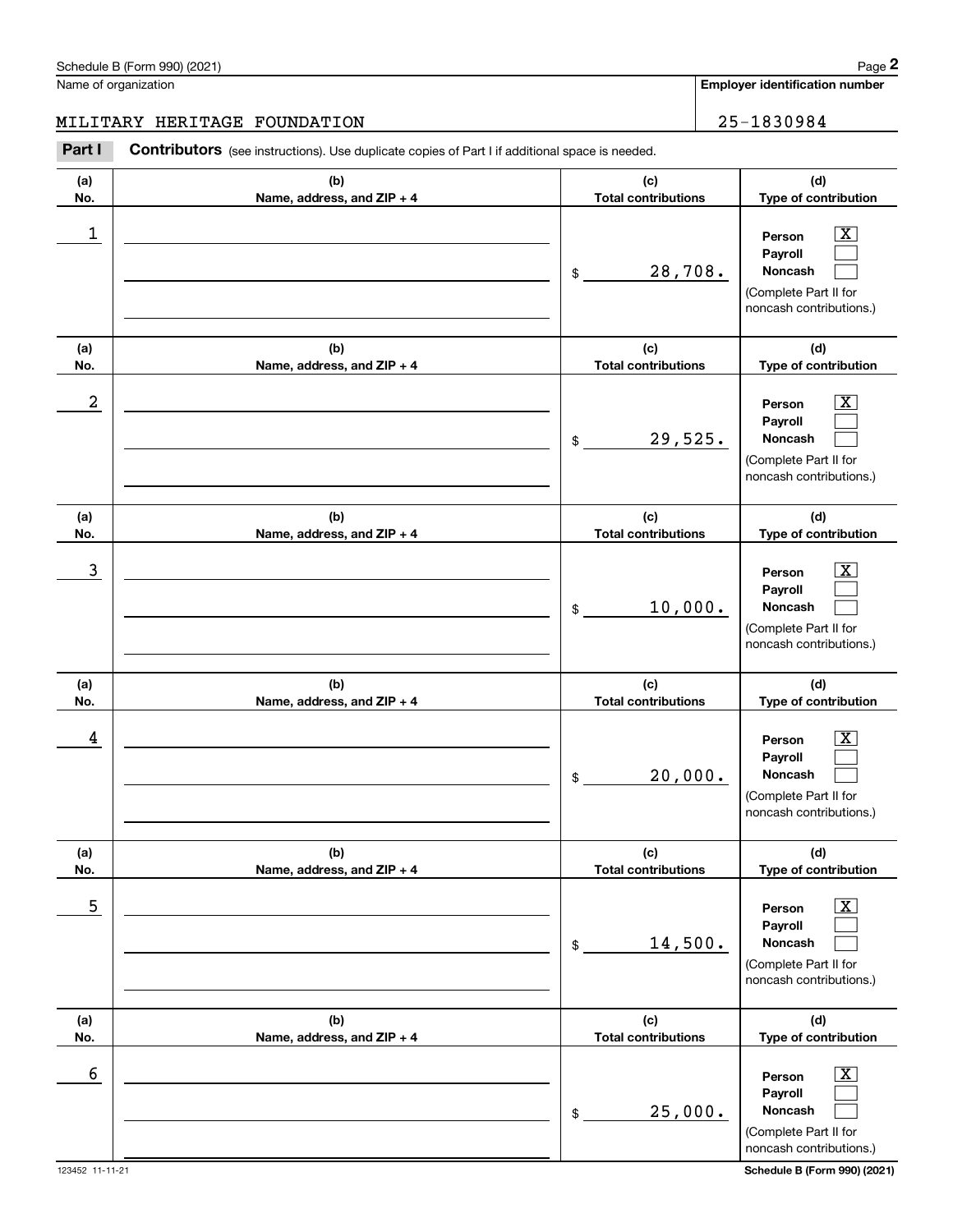| $\sim$ $\sim$ $\sim$<br>ההחי<br>.SC <sup>r</sup><br>еслле<br>.<br>חו רז<br>- \ JI I I I<br>ے טשיו וכפר<br>the contract of the contract of the contract of |  |  | auc |
|-----------------------------------------------------------------------------------------------------------------------------------------------------------|--|--|-----|
|                                                                                                                                                           |  |  |     |

Name of organization

MILITARY HERITAGE FOUNDATION 25-1830984

**(a)No.(b)Name, address, and ZIP + 4 (c)Total contributions (d)Type of contribution PersonPayrollNoncash (a)No.(b)Name, address, and ZIP + 4 (c)Total contributions (d)Type of contribution PersonPayrollNoncash (a)No.(b)Name, address, and ZIP + 4 (c)Total contributions (d)Type of contribution PersonPayrollNoncash (a) No.(b) Name, address, and ZIP + 4 (c) Total contributions (d) Type of contribution Person Payroll Noncash(a) No.(b) Name, address, and ZIP + 4 (c) Total contributions (d) Type of contribution PersonPayrollNoncash (a) No.(b)Name, address, and ZIP + 4 (c) Total contributions (d) Type of contribution PersonPayrollNoncash** Contributors (see instructions). Use duplicate copies of Part I if additional space is needed. \$(Complete Part II for noncash contributions.) \$(Complete Part II for noncash contributions.) \$(Complete Part II for noncash contributions.) \$(Complete Part II for noncash contributions.) \$(Complete Part II for noncash contributions.) \$(Complete Part II for noncash contributions.)  $\lceil \text{X} \rceil$  $\mathcal{L}^{\text{max}}$  $\mathcal{L}^{\text{max}}$  $\boxed{\text{X}}$  $\mathcal{L}^{\text{max}}$  $\mathcal{L}^{\text{max}}$  $|X|$  $\mathcal{L}^{\text{max}}$  $\mathcal{L}^{\text{max}}$  $\boxed{\text{X}}$  $\mathcal{L}^{\text{max}}$  $\mathcal{L}^{\text{max}}$  $|X|$  $\mathcal{L}^{\text{max}}$  $\mathcal{L}^{\text{max}}$  $\mathcal{L}^{\text{max}}$  $\mathcal{L}^{\text{max}}$  $\vert X \vert$ 7 X 26,638. 8 X 25,000. example and the set of the set of the set of the set of the set of the set of the set of the set of the set of 25,000.  $10$  Person  $\overline{\text{X}}$ 13,000.  $11$  Person X 10,000. 12  $23,167.$ 

# Chedule B (Form 990) (2021)<br>Iame of organization<br>IILITARY HERITAGE FOUNDATION<br>**Part I** Contributors (see instructions). Use duplicate copies of Part I if additional space is needed.

**Employer identification number**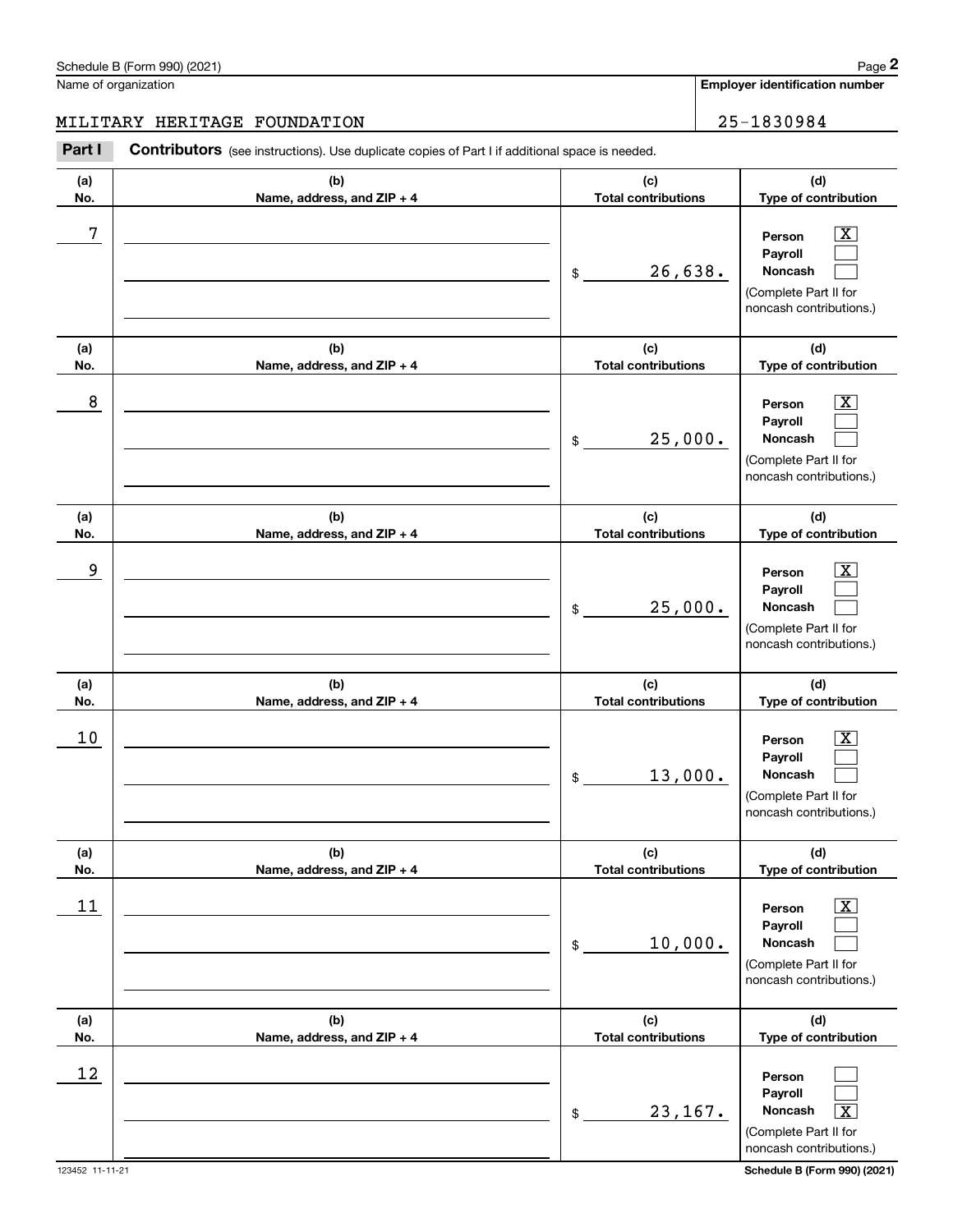|            | Schedule B (Form 990) (2021)<br>Name of organization                                           |                                   | Page 2<br><b>Employer identification number</b>                                                                        |
|------------|------------------------------------------------------------------------------------------------|-----------------------------------|------------------------------------------------------------------------------------------------------------------------|
|            | MILITARY HERITAGE FOUNDATION                                                                   |                                   | 25-1830984                                                                                                             |
| Part I     | Contributors (see instructions). Use duplicate copies of Part I if additional space is needed. |                                   |                                                                                                                        |
| (a)<br>No. | (b)<br>Name, address, and ZIP + 4                                                              | (c)<br><b>Total contributions</b> | (d)<br>Type of contribution                                                                                            |
| 13         |                                                                                                | 14,991.<br>\$                     | Person<br>Payroll<br><b>Noncash</b><br>$\overline{\textnormal{x}}$<br>(Complete Part II for<br>noncash contributions.) |
| (a)<br>No. | (b)<br>Name, address, and ZIP + 4                                                              | (c)<br><b>Total contributions</b> | (d)<br>Type of contribution                                                                                            |
| 14         |                                                                                                | 12,915.<br>\$                     | Person<br>Payroll<br><b>Noncash</b><br>$\overline{\textnormal{x}}$<br>(Complete Part II for<br>noncash contributions.) |
| (a)<br>No. | (b)<br>Name, address, and ZIP + 4                                                              | (c)<br><b>Total contributions</b> | (d)<br>Type of contribution                                                                                            |
| 15         |                                                                                                | 10,400.<br>\$                     | Person<br>Payroll<br>$\overline{\textbf{X}}$<br><b>Noncash</b><br>(Complete Part II for<br>noncash contributions.)     |
| (a)<br>No. | (b)<br>Name, address, and ZIP + 4                                                              | (c)<br><b>Total contributions</b> | (d)<br><b>Type of contribution</b>                                                                                     |
| 16         |                                                                                                | 10,038.<br>$\$$                   | Person<br>Payroll<br>Noncash<br>x<br>(Complete Part II for<br>noncash contributions.)                                  |
| (a)<br>No. | (b)<br>Name, address, and ZIP + 4                                                              | (c)<br><b>Total contributions</b> | (d)<br>Type of contribution                                                                                            |
|            |                                                                                                | \$                                | Person<br>Payroll<br><b>Noncash</b><br>(Complete Part II for<br>noncash contributions.)                                |
| (a)<br>No. | (b)<br>Name, address, and ZIP + 4                                                              | (c)<br><b>Total contributions</b> | (d)<br>Type of contribution                                                                                            |
|            |                                                                                                |                                   | Person<br>Payroll                                                                                                      |

 $\mathcal{L}^{\text{max}}$  $\mathcal{L}^{\text{max}}$  $\mathcal{L}^{\text{max}}$ 

**Noncash**

(Complete Part II for noncash contributions.)

\$

# Schee<br>Name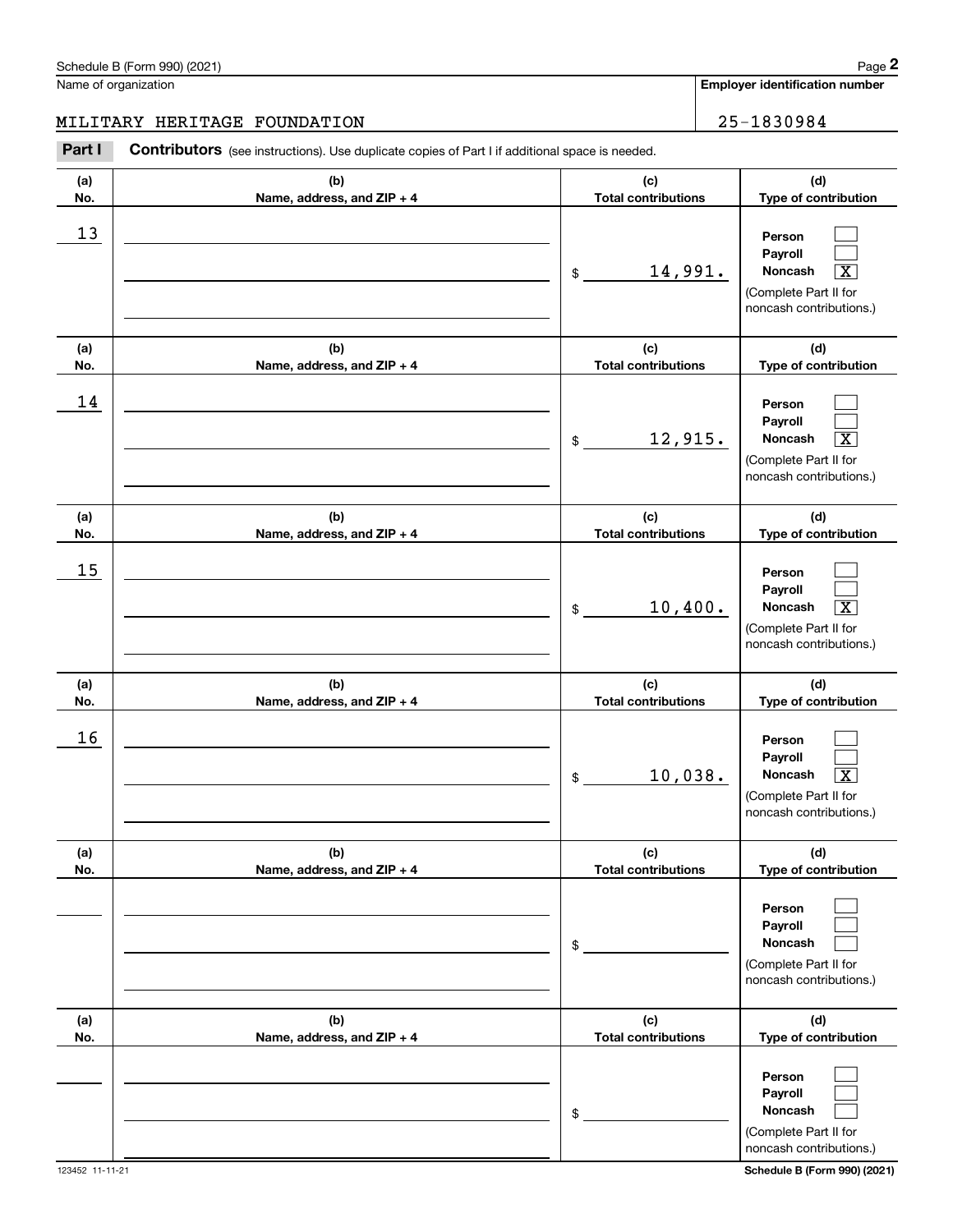## MILITARY HERITAGE FOUNDATION 25-1830984

(see instructions). Use duplicate copies of Part II if additional space is needed.<br> **2Part II Noncash Property** (see instructions). Use duplicate copies of Part II if additional space is needed.

| (a)<br>No.<br>from<br>Part I | (b)<br>Description of noncash property given | (c)<br>FMV (or estimate)<br>(See instructions.) | (d)<br>Date received |
|------------------------------|----------------------------------------------|-------------------------------------------------|----------------------|
| 12                           | HISTORICAL COLLECTION/ART COLLECTION         |                                                 |                      |
|                              |                                              | 23,167.<br>$\mathsf{\$}$                        | 08/20/21             |
| (a)<br>No.<br>from<br>Part I | (b)<br>Description of noncash property given | (c)<br>FMV (or estimate)<br>(See instructions.) | (d)<br>Date received |
| 13                           | HISTORICAL COLLECTION                        |                                                 |                      |
|                              |                                              | 14,991.<br>$\frac{1}{2}$                        | 07/13/21             |
| (a)<br>No.<br>from<br>Part I | (b)<br>Description of noncash property given | (c)<br>FMV (or estimate)<br>(See instructions.) | (d)<br>Date received |
| 14                           | HISTORICAL COLLECTION                        |                                                 |                      |
|                              |                                              | 12,915.<br>$\frac{1}{2}$                        | 11/04/21             |
| (a)<br>No.<br>from<br>Part I | (b)<br>Description of noncash property given | (c)<br>FMV (or estimate)<br>(See instructions.) | (d)<br>Date received |
| 15                           | HISTORICAL VEHICLES                          |                                                 |                      |
|                              |                                              | 10,400.<br>\$                                   | 12/06/21             |
| (a)<br>No.<br>from<br>Part I | (b)<br>Description of noncash property given | (c)<br>FMV (or estimate)<br>(See instructions.) | (d)<br>Date received |
| 16                           | HISTORICAL COLLECTION                        |                                                 |                      |
|                              |                                              | 10,038.<br>\$                                   | 11/15/21             |
| (a)<br>No.<br>from<br>Part I | (b)<br>Description of noncash property given | (c)<br>FMV (or estimate)<br>(See instructions.) | (d)<br>Date received |
|                              |                                              |                                                 |                      |
|                              |                                              | \$                                              |                      |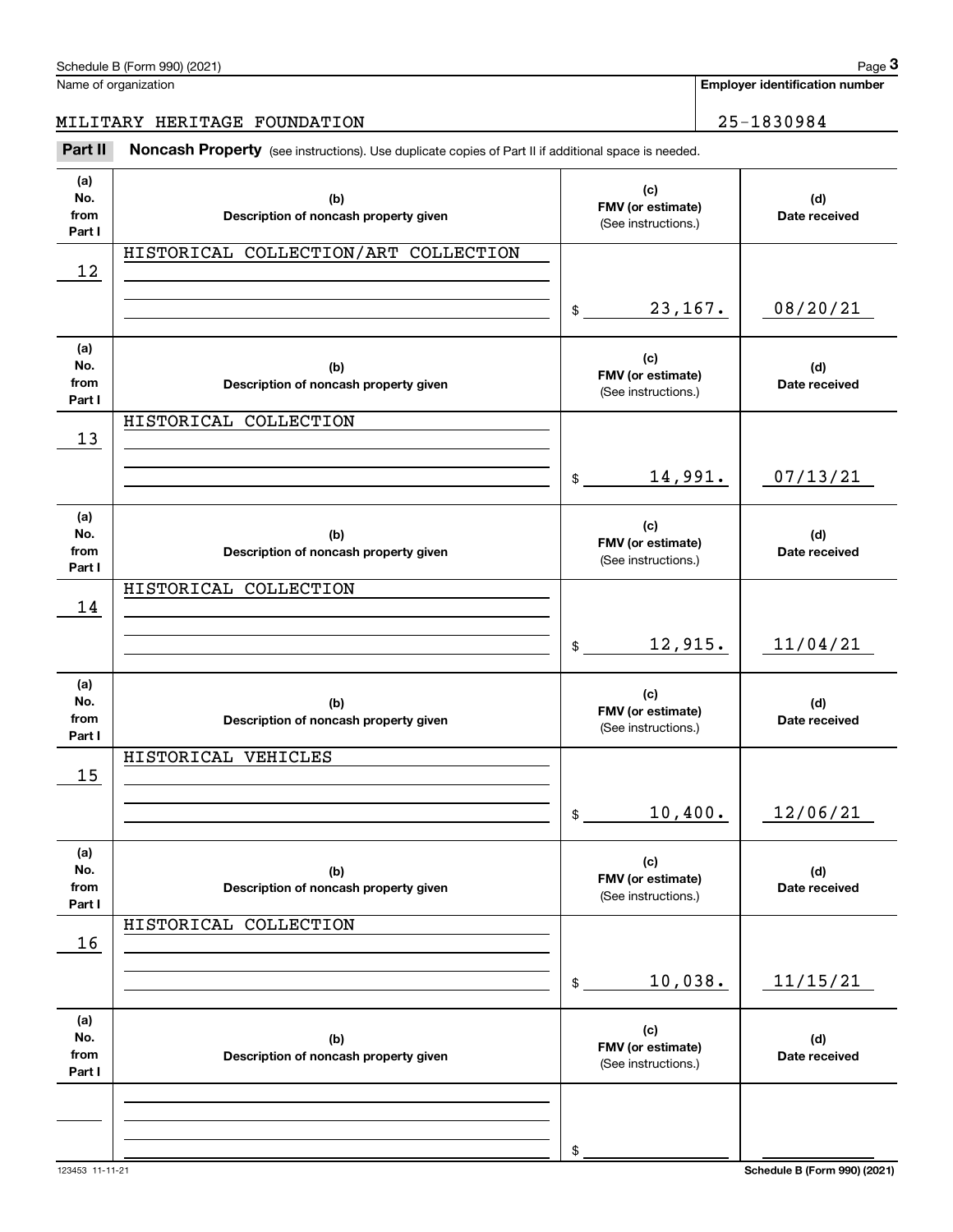|                           | Schedule B (Form 990) (2021)                                                                                                                                                                                                                                                                                                                                       |                      | Page 4                                                                                                                                                         |  |  |  |  |
|---------------------------|--------------------------------------------------------------------------------------------------------------------------------------------------------------------------------------------------------------------------------------------------------------------------------------------------------------------------------------------------------------------|----------------------|----------------------------------------------------------------------------------------------------------------------------------------------------------------|--|--|--|--|
|                           | Name of organization                                                                                                                                                                                                                                                                                                                                               |                      | <b>Employer identification number</b>                                                                                                                          |  |  |  |  |
|                           | MILITARY HERITAGE FOUNDATION                                                                                                                                                                                                                                                                                                                                       |                      | 25-1830984                                                                                                                                                     |  |  |  |  |
| Part III                  | from any one contributor. Complete columns (a) through (e) and the following line entry. For organizations<br>completing Part III, enter the total of exclusively religious, charitable, etc., contributions of \$1,000 or less for the year. (Enter this info. once.) $\blacktriangleright$ \$<br>Use duplicate copies of Part III if additional space is needed. |                      | Exclusively religious, charitable, etc., contributions to organizations described in section 501(c)(7), (8), or (10) that total more than \$1,000 for the year |  |  |  |  |
| (a) No.<br>from<br>Part I | (b) Purpose of gift                                                                                                                                                                                                                                                                                                                                                | (c) Use of gift      | (d) Description of how gift is held                                                                                                                            |  |  |  |  |
|                           |                                                                                                                                                                                                                                                                                                                                                                    |                      |                                                                                                                                                                |  |  |  |  |
|                           |                                                                                                                                                                                                                                                                                                                                                                    | (e) Transfer of gift |                                                                                                                                                                |  |  |  |  |
|                           | Transferee's name, address, and $ZIP + 4$                                                                                                                                                                                                                                                                                                                          |                      | Relationship of transferor to transferee                                                                                                                       |  |  |  |  |
|                           |                                                                                                                                                                                                                                                                                                                                                                    |                      |                                                                                                                                                                |  |  |  |  |
| (a) No.<br>from<br>Part I | (b) Purpose of gift                                                                                                                                                                                                                                                                                                                                                | (c) Use of gift      | (d) Description of how gift is held                                                                                                                            |  |  |  |  |
|                           |                                                                                                                                                                                                                                                                                                                                                                    |                      |                                                                                                                                                                |  |  |  |  |
|                           |                                                                                                                                                                                                                                                                                                                                                                    | (e) Transfer of gift |                                                                                                                                                                |  |  |  |  |
|                           | Transferee's name, address, and $ZIP + 4$                                                                                                                                                                                                                                                                                                                          |                      | Relationship of transferor to transferee                                                                                                                       |  |  |  |  |
|                           |                                                                                                                                                                                                                                                                                                                                                                    |                      |                                                                                                                                                                |  |  |  |  |
| (a) No.<br>from<br>Part I | (b) Purpose of gift                                                                                                                                                                                                                                                                                                                                                | (c) Use of gift      | (d) Description of how gift is held                                                                                                                            |  |  |  |  |
|                           |                                                                                                                                                                                                                                                                                                                                                                    |                      |                                                                                                                                                                |  |  |  |  |
|                           | (e) Transfer of gift                                                                                                                                                                                                                                                                                                                                               |                      |                                                                                                                                                                |  |  |  |  |
|                           | Transferee's name, address, and ZIP + 4                                                                                                                                                                                                                                                                                                                            |                      | Relationship of transferor to transferee                                                                                                                       |  |  |  |  |
|                           |                                                                                                                                                                                                                                                                                                                                                                    |                      |                                                                                                                                                                |  |  |  |  |
| (a) No.<br>from<br>Part I | (b) Purpose of gift                                                                                                                                                                                                                                                                                                                                                | (c) Use of gift      | (d) Description of how gift is held                                                                                                                            |  |  |  |  |
|                           |                                                                                                                                                                                                                                                                                                                                                                    |                      |                                                                                                                                                                |  |  |  |  |
|                           | (e) Transfer of gift                                                                                                                                                                                                                                                                                                                                               |                      |                                                                                                                                                                |  |  |  |  |
|                           | Transferee's name, address, and ZIP + 4                                                                                                                                                                                                                                                                                                                            |                      | Relationship of transferor to transferee                                                                                                                       |  |  |  |  |
|                           |                                                                                                                                                                                                                                                                                                                                                                    |                      |                                                                                                                                                                |  |  |  |  |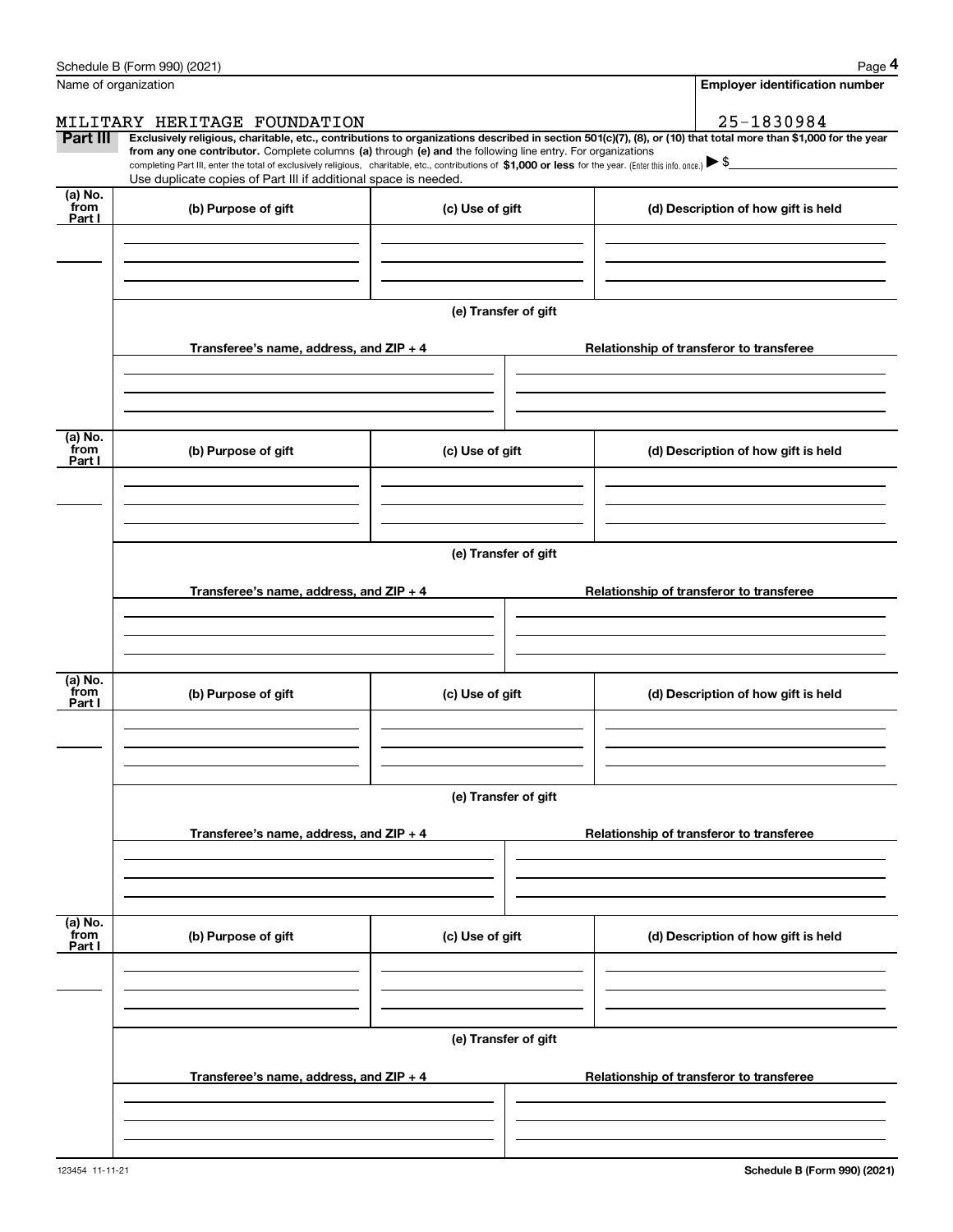| <b>SCHEDULE D</b> |  |
|-------------------|--|
|-------------------|--|

Department of the Treasury Internal Revenue Service

| (Form 990) |  |
|------------|--|
|------------|--|

## **Supplemental Financial Statements**

**| Complete if the organization answered "Yes" on Form 990, Part IV, line 6, 7, 8, 9, 10, 11a, 11b, 11c, 11d, 11e, 11f, 12a, or 12b. | Attach to Form 990.**



**|Go to www.irs.gov/Form990 for instructions and the latest information.**

Name of the organization<br>**MILITARY HERITAGE FOUNDATION Employer identification number**<br>25-1830984

|        | MILITARY HERITAGE FOUNDATION                                                                                                                          |                         | $25 - 183098$                |
|--------|-------------------------------------------------------------------------------------------------------------------------------------------------------|-------------------------|------------------------------|
| Part I | <b>Organizations Maintaining Donor Advised Funds or Other Similar Funds or Accounts.</b><br>organization answered "Yes" on Form 990, Part IV, line 6. |                         | Complete if the              |
|        |                                                                                                                                                       | (a) Donor advised funds | (b) Funds and other accounts |
|        | Total number at end of year                                                                                                                           |                         |                              |
|        | Aggregate value of contributions to (during year)                                                                                                     |                         |                              |
|        | Aggregate value of grants from (during year)                                                                                                          |                         |                              |
|        | A Aggrogato value at and of year                                                                                                                      | 679 966                 |                              |

**2a**

| 4                                                                                                    | 679,966.<br>Aggregate value at end of year                                                                                       |  |  |  |
|------------------------------------------------------------------------------------------------------|----------------------------------------------------------------------------------------------------------------------------------|--|--|--|
| 5                                                                                                    | Did the organization inform all donors and donor advisors in writing that the assets held in donor advised funds                 |  |  |  |
| ∣ X ∣ Yes<br>are the organization's property, subject to the organization's exclusive legal control? |                                                                                                                                  |  |  |  |
| 6                                                                                                    | Did the organization inform all grantees, donors, and donor advisors in writing that grant funds can be used only                |  |  |  |
|                                                                                                      | for charitable purposes and not for the benefit of the donor or donor advisor, or for any other purpose conferring               |  |  |  |
|                                                                                                      | $X \mid Y$ es<br>impermissible private benefit?<br>No.                                                                           |  |  |  |
| Part II                                                                                              | Conservation Easements. Complete if the organization answered "Yes" on Form 990, Part IV, line 7.                                |  |  |  |
|                                                                                                      | Purpose(s) of conservation easements held by the organization (check all that apply).                                            |  |  |  |
|                                                                                                      | Preservation of land for public use (for example, recreation or education)<br>Preservation of a historically important land area |  |  |  |
|                                                                                                      | Preservation of a certified historic structure<br>Protection of natural habitat                                                  |  |  |  |
|                                                                                                      | Preservation of open space                                                                                                       |  |  |  |

| Complete lines 2a through 2d if the organization held a qualified conservation contribution in the form of a conservation easement on the last |                                 |
|------------------------------------------------------------------------------------------------------------------------------------------------|---------------------------------|
| day of the tax year.                                                                                                                           | Held at the End of the Tax Year |
|                                                                                                                                                |                                 |

**a**Total number of conservation easements ~~~~~~~~~~~~~~~~~~~~~~~~~~~~~~~~

| b | Total acreage restricted by conservation easements                                                                                        | 2b |     |    |
|---|-------------------------------------------------------------------------------------------------------------------------------------------|----|-----|----|
|   | c Number of conservation easements on a certified historic structure included in (a)                                                      | 2c |     |    |
|   | d Number of conservation easements included in (c) acquired after 7/25/06, and not on a historic structure                                |    |     |    |
|   |                                                                                                                                           | 2d |     |    |
| З | Number of conservation easements modified, transferred, released, extinguished, or terminated by the organization during the tax          |    |     |    |
|   | vear                                                                                                                                      |    |     |    |
| 4 | Number of states where property subject to conservation easement is located $\blacktriangleright$                                         |    |     |    |
| 5 | Does the organization have a written policy regarding the periodic monitoring, inspection, handling of                                    |    |     |    |
|   | violations, and enforcement of the conservation easements it holds?                                                                       |    | Yes | Nο |
| 6 | Staff and volunteer hours devoted to monitoring, inspecting, handling of violations, and enforcing conservation easements during the year |    |     |    |
|   |                                                                                                                                           |    |     |    |
| 7 | Amount of expenses incurred in monitoring, inspecting, handling of violations, and enforcing conservation easements during the year       |    |     |    |
|   | - \$                                                                                                                                      |    |     |    |
| 8 | Does each conservation easement reported on line 2(d) above satisfy the requirements of section 170(h)(4)(B)(i)                           |    |     |    |
|   | and section $170(h)(4)(B)(ii)?$                                                                                                           |    | Yes | Νo |
| 9 | In Part XIII, describe how the organization reports conservation easements in its revenue and expense statement and                       |    |     |    |
|   | balance sheet, and include, if applicable, the text of the footnote to the organization's financial statements that describes the         |    |     |    |
|   | organization's accounting for conservation easements.                                                                                     |    |     |    |
|   | Organizations Maintaining Collections of Art, Historical Treasures, or Other Similar Assets.<br>Part III                                  |    |     |    |
|   | Complete if the organization answered "Yes" on Form 990, Part IV, line 8.                                                                 |    |     |    |
|   | 1a If the organization elected, as permitted under FASB ASC 958, not to report in its revenue statement and balance sheet works           |    |     |    |
|   | of art, historical treasures, or other similar assets held for public exhibition, education, or research in furtherance of public         |    |     |    |
|   | service, provide in Part XIII the text of the footnote to its financial statements that describes these items.                            |    |     |    |
|   |                                                                                                                                           |    |     |    |

| <b>b</b> If the organization elected, as permitted under FASB ASC 958, to report in its revenue statement and balance sheet works of    |
|-----------------------------------------------------------------------------------------------------------------------------------------|
| art, historical treasures, or other similar assets held for public exhibition, education, or research in furtherance of public service, |
| provide the following amounts relating to these items:                                                                                  |
|                                                                                                                                         |

| Revenue included on Form 990, Part VIII, line 1<br>(i)                                                                         |  |  |
|--------------------------------------------------------------------------------------------------------------------------------|--|--|
| (ii) Assets included in Form 990, Part X                                                                                       |  |  |
| 2 If the organization received or held works of art, historical treasures, or other similar assets for financial gain, provide |  |  |
| the following amounts required to be reported under FASB ASC 958 relating to these items:                                      |  |  |
| a Revenue included on Form 990, Part VIII, line 1                                                                              |  |  |
| <b>b</b> Assets included in Form 990, Part X                                                                                   |  |  |

132051 10-28-21

Г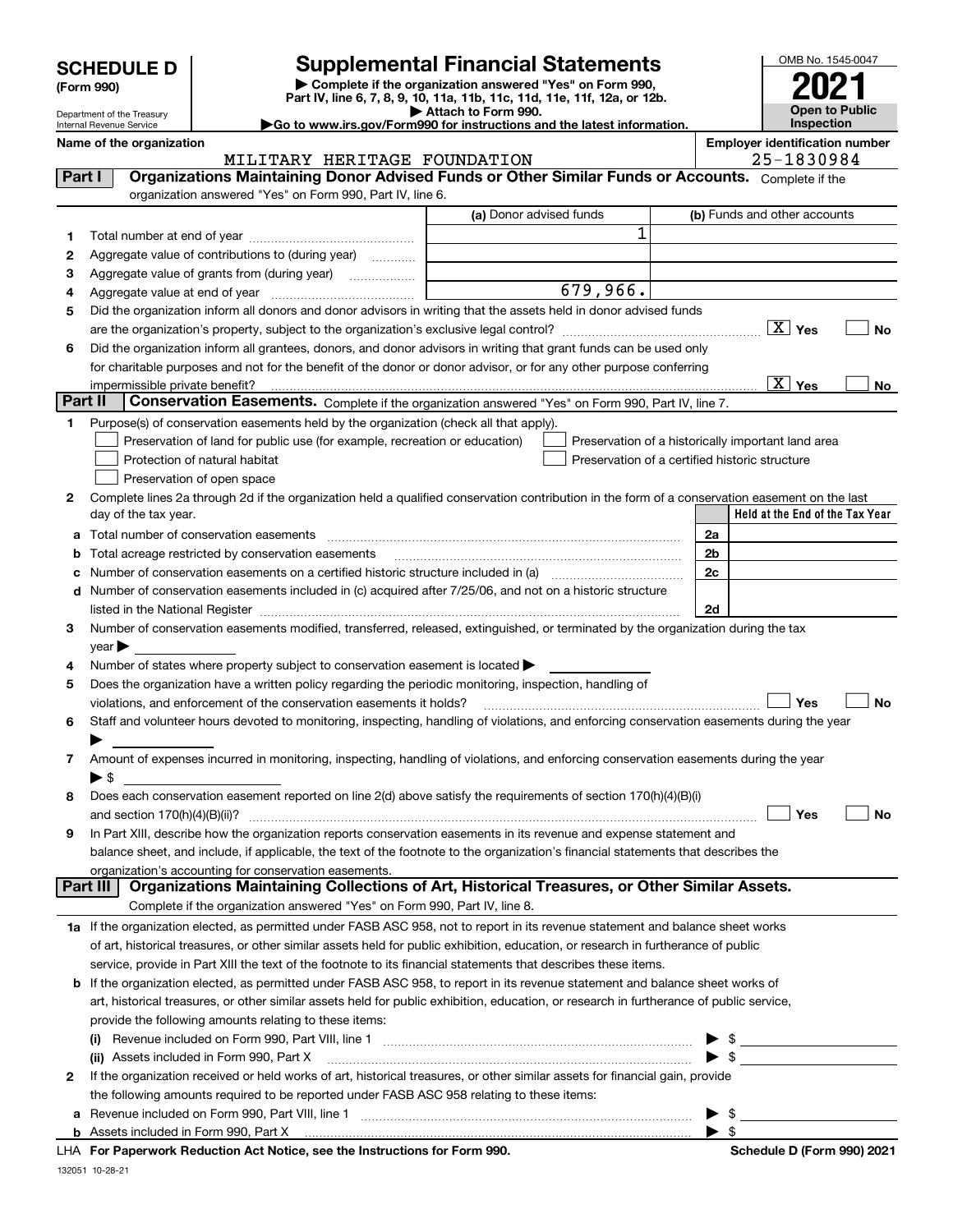|               | Schedule D (Form 990) 2021                                                                                                                                                                                                     | MILITARY HERITAGE FOUNDATION |                                       |                          |        |                 | 25-1830984 Page 2    |                     |         |                          |
|---------------|--------------------------------------------------------------------------------------------------------------------------------------------------------------------------------------------------------------------------------|------------------------------|---------------------------------------|--------------------------|--------|-----------------|----------------------|---------------------|---------|--------------------------|
|               | Organizations Maintaining Collections of Art, Historical Treasures, or Other Similar Assets (continued)<br>Part III                                                                                                            |                              |                                       |                          |        |                 |                      |                     |         |                          |
| з             | Using the organization's acquisition, accession, and other records, check any of the following that make significant use of its                                                                                                |                              |                                       |                          |        |                 |                      |                     |         |                          |
|               | collection items (check all that apply):                                                                                                                                                                                       |                              |                                       |                          |        |                 |                      |                     |         |                          |
| a             | Public exhibition                                                                                                                                                                                                              | d                            |                                       | Loan or exchange program |        |                 |                      |                     |         |                          |
| b             | Scholarly research                                                                                                                                                                                                             | e                            | X Other PENDING TRANSFER TO U.S. ARMY |                          |        |                 |                      |                     |         |                          |
| c             | Preservation for future generations                                                                                                                                                                                            |                              |                                       |                          |        |                 |                      |                     |         |                          |
|               | Provide a description of the organization's collections and explain how they further the organization's exempt purpose in Part XIII.                                                                                           |                              |                                       |                          |        |                 |                      |                     |         |                          |
| 5             | During the year, did the organization solicit or receive donations of art, historical treasures, or other similar assets                                                                                                       |                              |                                       |                          |        |                 |                      |                     |         |                          |
|               | to be sold to raise funds rather than to be maintained as part of the organization's collection?                                                                                                                               |                              |                                       |                          |        |                 |                      | Yes                 |         | $\overline{\text{X}}$ No |
|               | <b>Part IV</b><br>Escrow and Custodial Arrangements. Complete if the organization answered "Yes" on Form 990, Part IV, line 9, or                                                                                              |                              |                                       |                          |        |                 |                      |                     |         |                          |
|               | reported an amount on Form 990, Part X, line 21.                                                                                                                                                                               |                              |                                       |                          |        |                 |                      |                     |         |                          |
|               | 1a Is the organization an agent, trustee, custodian or other intermediary for contributions or other assets not included                                                                                                       |                              |                                       |                          |        |                 |                      |                     |         |                          |
|               |                                                                                                                                                                                                                                |                              |                                       |                          |        |                 |                      | Yes                 |         | No                       |
|               | <b>b</b> If "Yes," explain the arrangement in Part XIII and complete the following table:                                                                                                                                      |                              |                                       |                          |        |                 |                      |                     |         |                          |
|               |                                                                                                                                                                                                                                |                              |                                       |                          |        |                 |                      | Amount              |         |                          |
|               | c Beginning balance measurements and the contract of the contract of the contract of the contract of the contract of the contract of the contract of the contract of the contract of the contract of the contract of the contr |                              |                                       |                          |        | 1c              |                      |                     |         |                          |
|               |                                                                                                                                                                                                                                |                              |                                       |                          |        | 1d              |                      |                     |         |                          |
|               | e Distributions during the year manufactured and contain an account of the year manufactured and the year manufactured and the year manufactured and the year manufactured and the year manufactured and the year manufactured |                              |                                       |                          |        | 1e              |                      |                     |         |                          |
|               |                                                                                                                                                                                                                                |                              |                                       |                          |        | 1f              |                      |                     |         |                          |
|               | 2a Did the organization include an amount on Form 990, Part X, line 21, for escrow or custodial account liability?                                                                                                             |                              |                                       |                          |        |                 |                      | Yes                 |         | No                       |
|               | <b>b</b> If "Yes," explain the arrangement in Part XIII. Check here if the explanation has been provided on Part XIII                                                                                                          |                              |                                       |                          |        |                 |                      |                     |         |                          |
| <b>Part V</b> | Endowment Funds. Complete if the organization answered "Yes" on Form 990, Part IV, line 10.                                                                                                                                    |                              |                                       |                          |        |                 |                      |                     |         |                          |
|               |                                                                                                                                                                                                                                | (a) Current year             | (b) Prior year                        | (c) Two years back       |        |                 | (d) Three years back | (e) Four years back |         |                          |
| 1a            | Beginning of year balance                                                                                                                                                                                                      | 67,390.                      | 60,409.                               | 51,549.                  |        |                 | 69,016.              |                     |         | 63,079.                  |
|               |                                                                                                                                                                                                                                |                              | 131.                                  |                          | 318.   |                 |                      |                     |         |                          |
|               | Net investment earnings, gains, and losses                                                                                                                                                                                     | 9,160.                       | 9.506.                                | 10,792.                  |        |                 | $-17,467.$           |                     |         | 5,937.                   |
|               |                                                                                                                                                                                                                                |                              |                                       |                          |        |                 |                      |                     |         |                          |
|               | e Other expenditures for facilities                                                                                                                                                                                            |                              |                                       |                          |        |                 |                      |                     |         |                          |
|               | and programs                                                                                                                                                                                                                   | 2,761.                       | 2,656.                                |                          | 2,250. |                 |                      |                     |         |                          |
|               | f Administrative expenses                                                                                                                                                                                                      | 73,789.                      |                                       |                          |        |                 |                      |                     |         |                          |
| g             | End of year balance                                                                                                                                                                                                            |                              | 67,390.                               | 60,409.                  |        |                 | 51,549.              |                     |         | 69,016.                  |
| 2             | Provide the estimated percentage of the current year end balance (line 1g, column (a)) held as:                                                                                                                                |                              |                                       |                          |        |                 |                      |                     |         |                          |
|               | Board designated or quasi-endowment                                                                                                                                                                                            |                              | %                                     |                          |        |                 |                      |                     |         |                          |
|               | 100<br><b>b</b> Permanent endowment $\blacktriangleright$                                                                                                                                                                      | %                            |                                       |                          |        |                 |                      |                     |         |                          |
|               | <b>c</b> Term endowment $\blacktriangleright$                                                                                                                                                                                  | %                            |                                       |                          |        |                 |                      |                     |         |                          |
|               | The percentages on lines 2a, 2b, and 2c should equal 100%.                                                                                                                                                                     |                              |                                       |                          |        |                 |                      |                     |         |                          |
|               | 3a Are there endowment funds not in the possession of the organization that are held and administered for the organization                                                                                                     |                              |                                       |                          |        |                 |                      |                     | Yes     | No                       |
|               | by:                                                                                                                                                                                                                            |                              |                                       |                          |        |                 |                      |                     |         | X                        |
|               | (i)                                                                                                                                                                                                                            |                              |                                       |                          |        |                 |                      | 3a(i)               |         | X                        |
|               |                                                                                                                                                                                                                                |                              |                                       |                          |        |                 |                      | 3a(ii)              |         |                          |
|               |                                                                                                                                                                                                                                |                              |                                       |                          |        |                 |                      | 3b                  |         |                          |
|               | Describe in Part XIII the intended uses of the organization's endowment funds.<br><b>Part VI</b><br>Land, Buildings, and Equipment.                                                                                            |                              |                                       |                          |        |                 |                      |                     |         |                          |
|               | Complete if the organization answered "Yes" on Form 990, Part IV, line 11a. See Form 990, Part X, line 10.                                                                                                                     |                              |                                       |                          |        |                 |                      |                     |         |                          |
|               | Description of property                                                                                                                                                                                                        | (a) Cost or other            | (b) Cost or other                     |                          |        | (c) Accumulated |                      | (d) Book value      |         |                          |
|               |                                                                                                                                                                                                                                | basis (investment)           | basis (other)                         |                          |        | depreciation    |                      |                     |         |                          |
|               |                                                                                                                                                                                                                                |                              |                                       |                          |        |                 |                      |                     |         |                          |
|               |                                                                                                                                                                                                                                |                              |                                       |                          |        |                 |                      |                     |         |                          |
|               |                                                                                                                                                                                                                                |                              |                                       |                          |        |                 |                      |                     |         |                          |
|               |                                                                                                                                                                                                                                |                              |                                       | 144, 494.                |        | 141,049.        |                      |                     | 3,445.  |                          |
|               |                                                                                                                                                                                                                                |                              |                                       | 63,993.                  |        | 38,491.         |                      |                     | 25,502. |                          |
|               |                                                                                                                                                                                                                                |                              |                                       |                          |        |                 |                      |                     | 28,947. |                          |

**Schedule D (Form 990) 2021**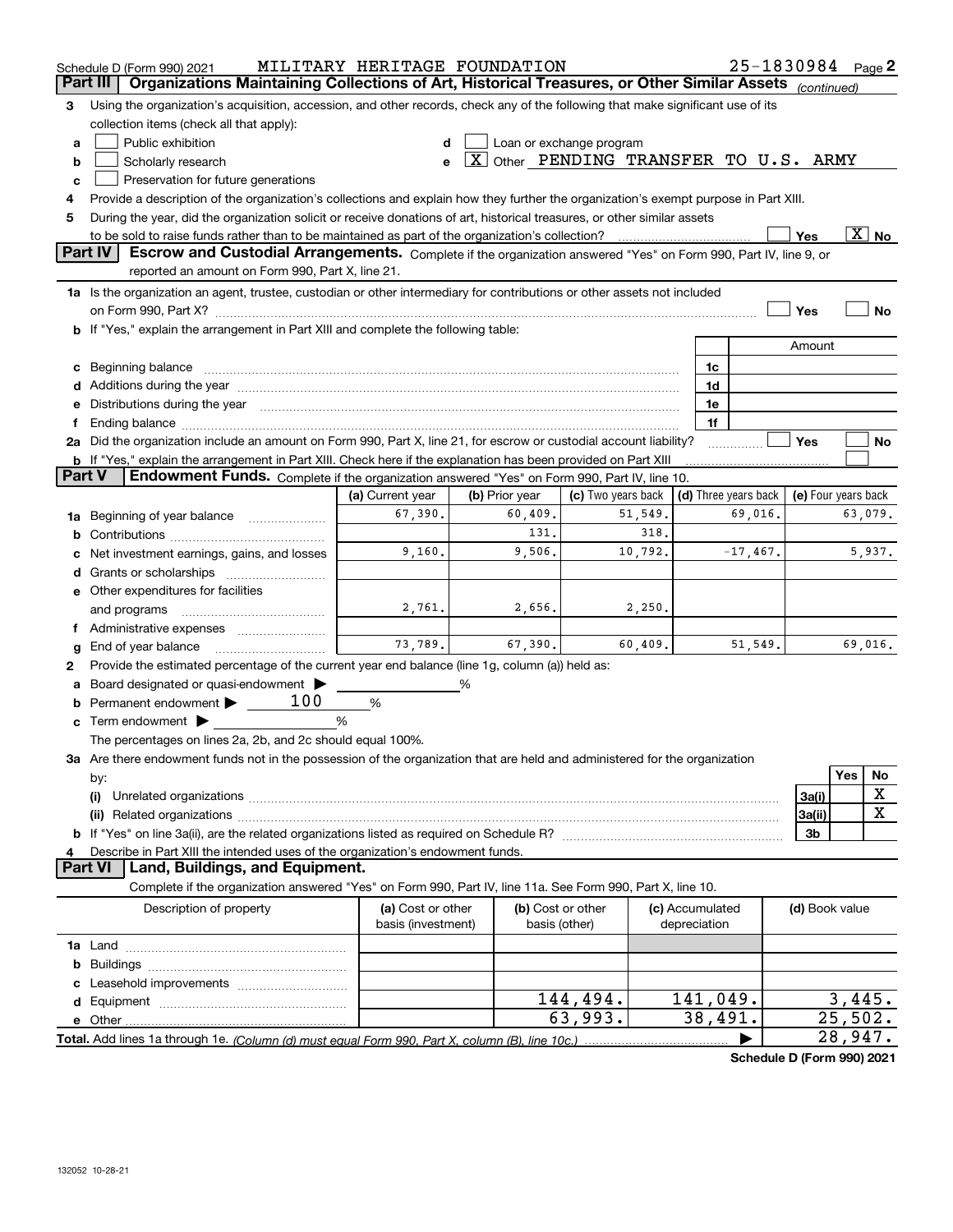| Complete if the organization answered "Yes" on Form 990, Part IV, line 11b. See Form 990, Part X, line 12.        |                 |                                                           |                |
|-------------------------------------------------------------------------------------------------------------------|-----------------|-----------------------------------------------------------|----------------|
| (a) Description of security or category (including name of security)                                              | (b) Book value  | (c) Method of valuation: Cost or end-of-year market value |                |
| (1) Financial derivatives                                                                                         |                 |                                                           |                |
| (2) Closely held equity interests                                                                                 |                 |                                                           |                |
| (3) Other                                                                                                         |                 |                                                           |                |
| (A)                                                                                                               |                 |                                                           |                |
| (B)                                                                                                               |                 |                                                           |                |
| (C)                                                                                                               |                 |                                                           |                |
| (D)                                                                                                               |                 |                                                           |                |
| (E)                                                                                                               |                 |                                                           |                |
| (F)                                                                                                               |                 |                                                           |                |
| (G)                                                                                                               |                 |                                                           |                |
| (H)                                                                                                               |                 |                                                           |                |
| Total. (Col. (b) must equal Form 990, Part X, col. (B) line 12.)                                                  |                 |                                                           |                |
| Part VIII Investments - Program Related.                                                                          |                 |                                                           |                |
| Complete if the organization answered "Yes" on Form 990, Part IV, line 11c. See Form 990, Part X, line 13.        |                 |                                                           |                |
| (a) Description of investment                                                                                     | (b) Book value  | (c) Method of valuation: Cost or end-of-year market value |                |
| (1)                                                                                                               |                 |                                                           |                |
| (2)                                                                                                               |                 |                                                           |                |
| (3)                                                                                                               |                 |                                                           |                |
| (4)                                                                                                               |                 |                                                           |                |
| (5)                                                                                                               |                 |                                                           |                |
| (6)                                                                                                               |                 |                                                           |                |
| (7)                                                                                                               |                 |                                                           |                |
| (8)                                                                                                               |                 |                                                           |                |
| (9)                                                                                                               |                 |                                                           |                |
| Total. (Col. (b) must equal Form 990, Part X, col. (B) line 13.)                                                  |                 |                                                           |                |
| <b>Other Assets.</b><br>Part IX                                                                                   |                 |                                                           |                |
| Complete if the organization answered "Yes" on Form 990, Part IV, line 11d. See Form 990, Part X, line 15.        |                 |                                                           |                |
|                                                                                                                   | (a) Description |                                                           | (b) Book value |
| (1)                                                                                                               |                 |                                                           |                |
| (2)                                                                                                               |                 |                                                           |                |
| (3)                                                                                                               |                 |                                                           |                |
| (4)                                                                                                               |                 |                                                           |                |
| (5)                                                                                                               |                 |                                                           |                |
| (6)                                                                                                               |                 |                                                           |                |
| (7)                                                                                                               |                 |                                                           |                |
| (8)                                                                                                               |                 |                                                           |                |
|                                                                                                                   |                 |                                                           |                |
| (9)                                                                                                               |                 |                                                           |                |
| <b>Other Liabilities.</b><br>Part X                                                                               |                 |                                                           |                |
| Complete if the organization answered "Yes" on Form 990, Part IV, line 11e or 11f. See Form 990, Part X, line 25. |                 |                                                           |                |
| (a) Description of liability                                                                                      |                 |                                                           | (b) Book value |
| 1.                                                                                                                |                 |                                                           |                |
| (1)<br>Federal income taxes                                                                                       |                 |                                                           |                |
| (2)                                                                                                               |                 |                                                           |                |
| (3)                                                                                                               |                 |                                                           |                |
| (4)                                                                                                               |                 |                                                           |                |
| (5)                                                                                                               |                 |                                                           |                |
| (6)                                                                                                               |                 |                                                           |                |
| (7)                                                                                                               |                 |                                                           |                |
| (8)                                                                                                               |                 |                                                           |                |
| (9)                                                                                                               |                 |                                                           |                |
|                                                                                                                   |                 |                                                           |                |

**2.** Liability for uncertain tax positions. In Part XIII, provide the text of the footnote to the organization's financial statements that reports the organization's liability for uncertain tax positions under FASB ASC 740. Check here if the text of the footnote has been provided in Part XIII

 $\vert$  X  $\vert$ 

## Schedule D (Form 990) 2021 **MILITARY HERITAGE FOUNDATION 25-1830984** Page Schedule D (Form 990) 2021 MILITARY HERITAGE FOUNDATION 25-1830984 Page 3<br>**Part VII Investments - Other Securities.**<br>Consist it is a provincial proposal in the securities of the Security in Att, Ou Free 200 Part V line 1

| complete in the organization anomology root of it child ooo; it are represented from ooo; it are represented |                |                                                           |
|--------------------------------------------------------------------------------------------------------------|----------------|-----------------------------------------------------------|
| (a) Description of security or category (including name of security)                                         | (b) Book value | (c) Method of valuation: Cost or end-of-year market value |
| (1) Financial derivatives                                                                                    |                |                                                           |
| (2) Closely held equity interests                                                                            |                |                                                           |
| $(3)$ Other                                                                                                  |                |                                                           |
| (A)                                                                                                          |                |                                                           |
| (B)                                                                                                          |                |                                                           |
| (C)                                                                                                          |                |                                                           |
| (D)                                                                                                          |                |                                                           |
| (E)                                                                                                          |                |                                                           |
|                                                                                                              |                |                                                           |
|                                                                                                              |                |                                                           |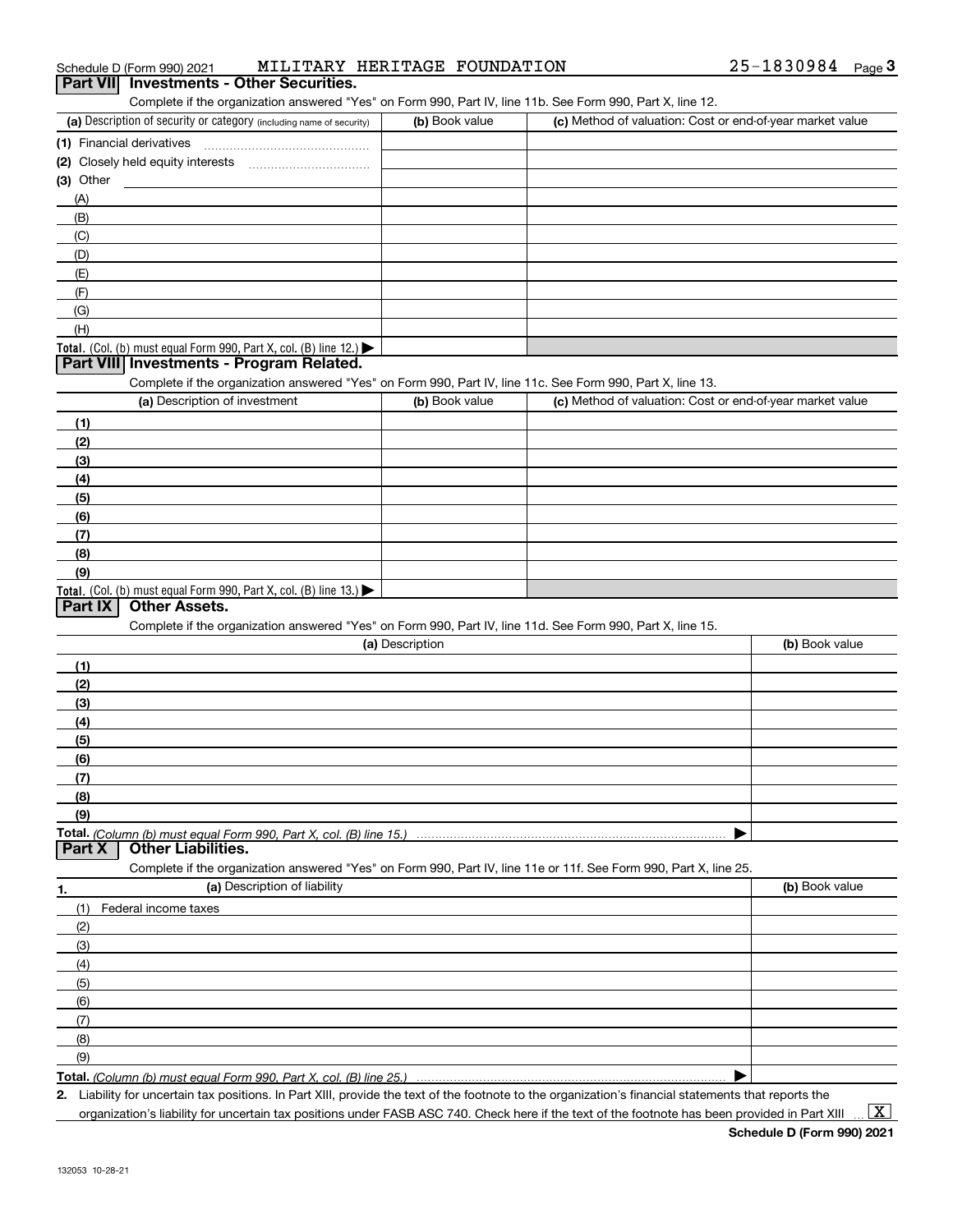|    | MILITARY HERITAGE FOUNDATION<br>Schedule D (Form 990) 2021                                                     |                |            |                | $25 - 1830984$ Page 4    |
|----|----------------------------------------------------------------------------------------------------------------|----------------|------------|----------------|--------------------------|
|    | Reconciliation of Revenue per Audited Financial Statements With Revenue per Return.<br>Part XI                 |                |            |                |                          |
|    | Complete if the organization answered "Yes" on Form 990, Part IV, line 12a.                                    |                |            |                |                          |
| 1  | Total revenue, gains, and other support per audited financial statements                                       |                |            | $\blacksquare$ | $\overline{1,187,786}$ . |
| 2  | Amounts included on line 1 but not on Form 990, Part VIII, line 12:                                            |                |            |                |                          |
| a  |                                                                                                                | 2a             | $-81,552.$ |                |                          |
|    |                                                                                                                | 2 <sub>b</sub> |            |                |                          |
| c  | Recoveries of prior year grants [111] Recoveries of prior year grants [11] Masseum Marchantel Marchantel March | 2c             |            |                |                          |
| d  | Other (Describe in Part XIII.) <b>Construction Contract Construction</b> [100]                                 | 2d             | 32,022.    |                |                          |
| е  | Add lines 2a through 2d                                                                                        |                |            | 2е             | $-49,530.$               |
| 3  |                                                                                                                |                |            | $\overline{3}$ | 1, 237, 316.             |
| 4  | Amounts included on Form 990, Part VIII, line 12, but not on line 1:                                           |                |            |                |                          |
|    |                                                                                                                | 4a             |            |                |                          |
| b  |                                                                                                                | 4 <sub>b</sub> |            |                |                          |
|    | Add lines 4a and 4b                                                                                            |                |            | 4с             | 0.                       |
|    |                                                                                                                |                |            | 5              | 1, 237, 316.             |
| 5. |                                                                                                                |                |            |                |                          |
|    | Part XII   Reconciliation of Expenses per Audited Financial Statements With Expenses per Return.               |                |            |                |                          |
|    | Complete if the organization answered "Yes" on Form 990, Part IV, line 12a.                                    |                |            |                |                          |
| 1. |                                                                                                                |                |            | $\mathbf{1}$   | 1,178,914.               |
| 2  | Amounts included on line 1 but not on Form 990, Part IX, line 25:                                              |                |            |                |                          |
| a  |                                                                                                                | 2а             |            |                |                          |
|    |                                                                                                                | 2 <sub>b</sub> |            |                |                          |
| c. |                                                                                                                | 2 <sub>c</sub> |            |                |                          |
|    |                                                                                                                | 2d             | 32,022.    |                |                          |
|    |                                                                                                                |                |            | 2e             | 32,022.                  |
| 3  |                                                                                                                |                |            | 3              | 1,146,892.               |
| 4  | Amounts included on Form 990, Part IX, line 25, but not on line 1:                                             |                |            |                |                          |
| a  | Investment expenses not included on Form 990, Part VIII, line 7b [1000000000000000000000000000000000           | 4a             |            |                |                          |
|    |                                                                                                                | 4b             |            |                |                          |
|    | Add lines 4a and 4b                                                                                            |                |            | 4с             | 0.                       |
|    | Part XIII Supplemental Information.                                                                            |                |            | 5              | 1,146,892.               |

Provide the descriptions required for Part II, lines 3, 5, and 9; Part III, lines 1a and 4; Part IV, lines 1b and 2b; Part V, line 4; Part X, line 2; Part XI, lines 2d and 4b; and Part XII, lines 2d and 4b. Also complete this part to provide any additional information.

#### PART X, LINE 2:

| THE FOUNDATION IS EXEMPT FROM FEDERAL INCOME TAX UNDER INTERNAL REVENUE    |
|----------------------------------------------------------------------------|
| CODE SECTION $501(C)(3)$ . THE FOUNDATION ADHERES TO THE PROVISIONS OF     |
| ACCOUNTING STANDARDS CODIFICATION (ASC) 740, INCOME TAXES. ASC 740         |
| ESTABLISHES RULES FOR RECOGNIZING AND MEASURING TAX POSITIONS TAKEN IN AN  |
| INCOME TAX RETURN, INCLUDING DISCLOSURES OF UNCERTAIN TAX POSITIONS        |
| (UTPS). ASC 740 MANDATES THAT COMPANIES EVALUATE ALL MATERIAL INCOME TAX   |
| POSITIONS FOR PERIODS THAT REMAIN OPEN UNDER APPLICABLE STATUTES OF        |
| LIMITATION, AS WELL AS POSITIONS EXPECTED TO BE TAKEN IN FUTURE RETURNS.   |
| THE UTP RULES THEN IMPOSE A RECOGNITION THRESHOLD ON EACH TAX POSITION. AN |
| ORGANIZATION CAN RECOGNIZE AN INCOME TAX BENEFIT ONLY IF THE POSITION HAS  |
| A "MORE LIKELY THAN NOT" (I.E., MORE THAN 50 PERCENT) CHANCE OF<br>BEING   |
| Schedule D (Form 990) 2021<br>132054 10-28-21                              |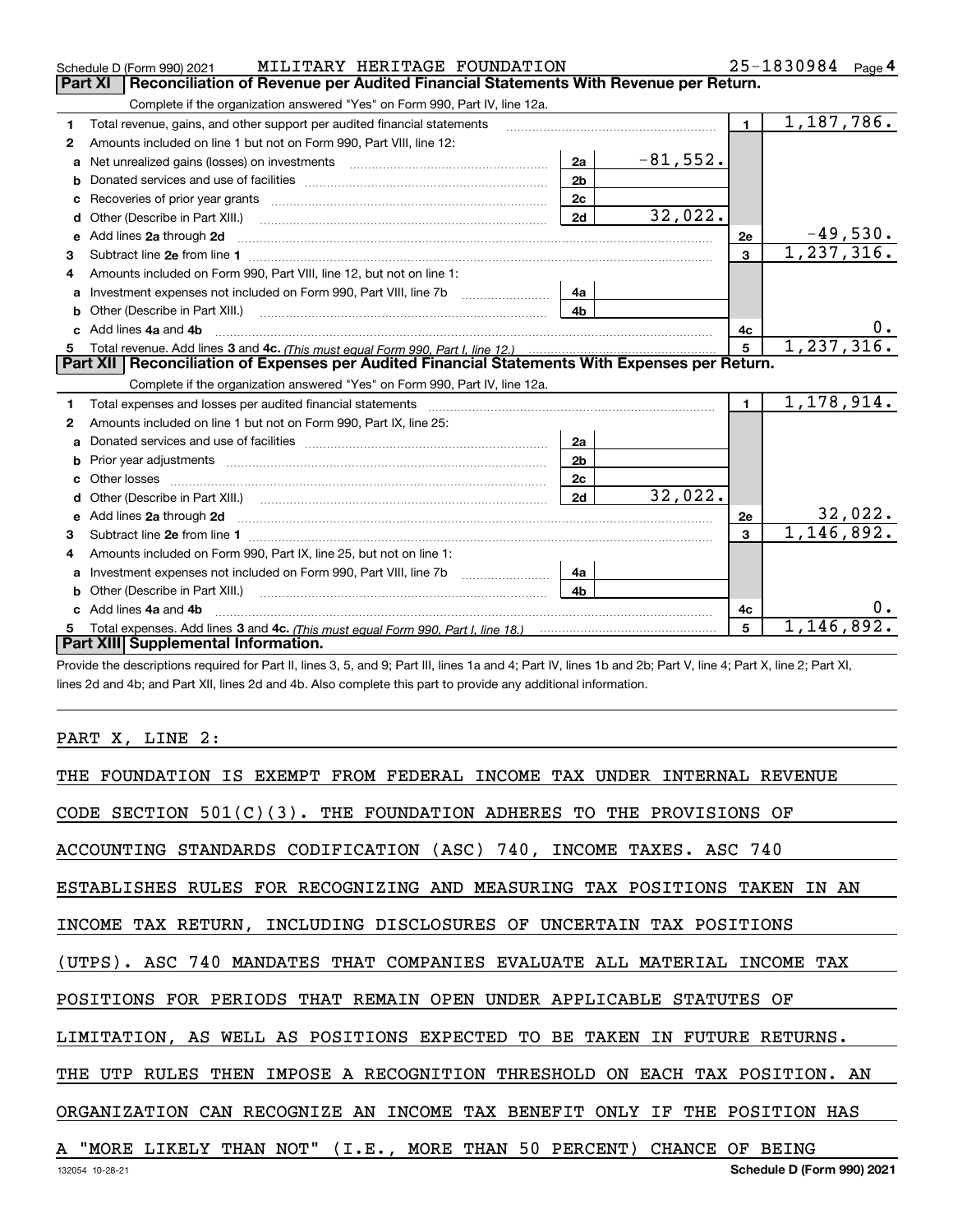| Schedule D (Form 990) 2021 MILITARY HERITAGE FOUNDATION 25-1830984 Page 5<br><b>Part XIII Supplemental Information</b> (continued)                                       |         |
|--------------------------------------------------------------------------------------------------------------------------------------------------------------------------|---------|
|                                                                                                                                                                          |         |
| SUSTAINED ON THE TECHNICAL MERITS. FOR THE YEARS ENDED DECEMBER 31, 2021                                                                                                 |         |
| AND 2020, THE FOUNDATION HAS TAKEN NO MATERIAL TAX POSITIONS ON ITS                                                                                                      |         |
| APPLICABLE TAX FILINGS THAT DO NOT MEET THE "MORE LIKELY THAN NOT"                                                                                                       |         |
| THRESHOLD. AS A RESULT, NO AMOUNT FOR UTPS HAS BEEN INCLUDED IN THE                                                                                                      |         |
| FINANCIAL STATEMENTS. MANAGEMENT BELIEVES IT IS NO LONGER SUBJECT TO                                                                                                     |         |
| INCOME TAX EXAMINATIONS FOR YEARS PRIOR TO 2018.<br><u> 1989 - Johann Stein, mars and de Brandenburg and de Brandenburg and de Brandenburg and de Brandenburg and de</u> |         |
|                                                                                                                                                                          |         |
| PART XI, LINE 2D - OTHER ADJUSTMENTS:                                                                                                                                    |         |
| DIRECT FUNDRAISING EXPENSES<br><u> 1989 - Johann Barn, mars ann an t-Amhain Aonaich an t-Aonaich an t-Aonaich ann an t-Aonaich ann an t-Aonaich</u>                      | 32,022. |
|                                                                                                                                                                          |         |
| PART XII, LINE 2D - OTHER ADJUSTMENTS:                                                                                                                                   |         |
| DIRECT FUNDRAISING EXPENSES<br><u> 1980 - Johann Barn, fransk politik (d. 1980)</u>                                                                                      | 32,022. |
|                                                                                                                                                                          |         |
|                                                                                                                                                                          |         |
|                                                                                                                                                                          |         |
|                                                                                                                                                                          |         |
|                                                                                                                                                                          |         |
|                                                                                                                                                                          |         |
|                                                                                                                                                                          |         |
|                                                                                                                                                                          |         |
|                                                                                                                                                                          |         |
|                                                                                                                                                                          |         |
|                                                                                                                                                                          |         |
|                                                                                                                                                                          |         |
|                                                                                                                                                                          |         |
|                                                                                                                                                                          |         |
|                                                                                                                                                                          |         |
|                                                                                                                                                                          |         |
|                                                                                                                                                                          |         |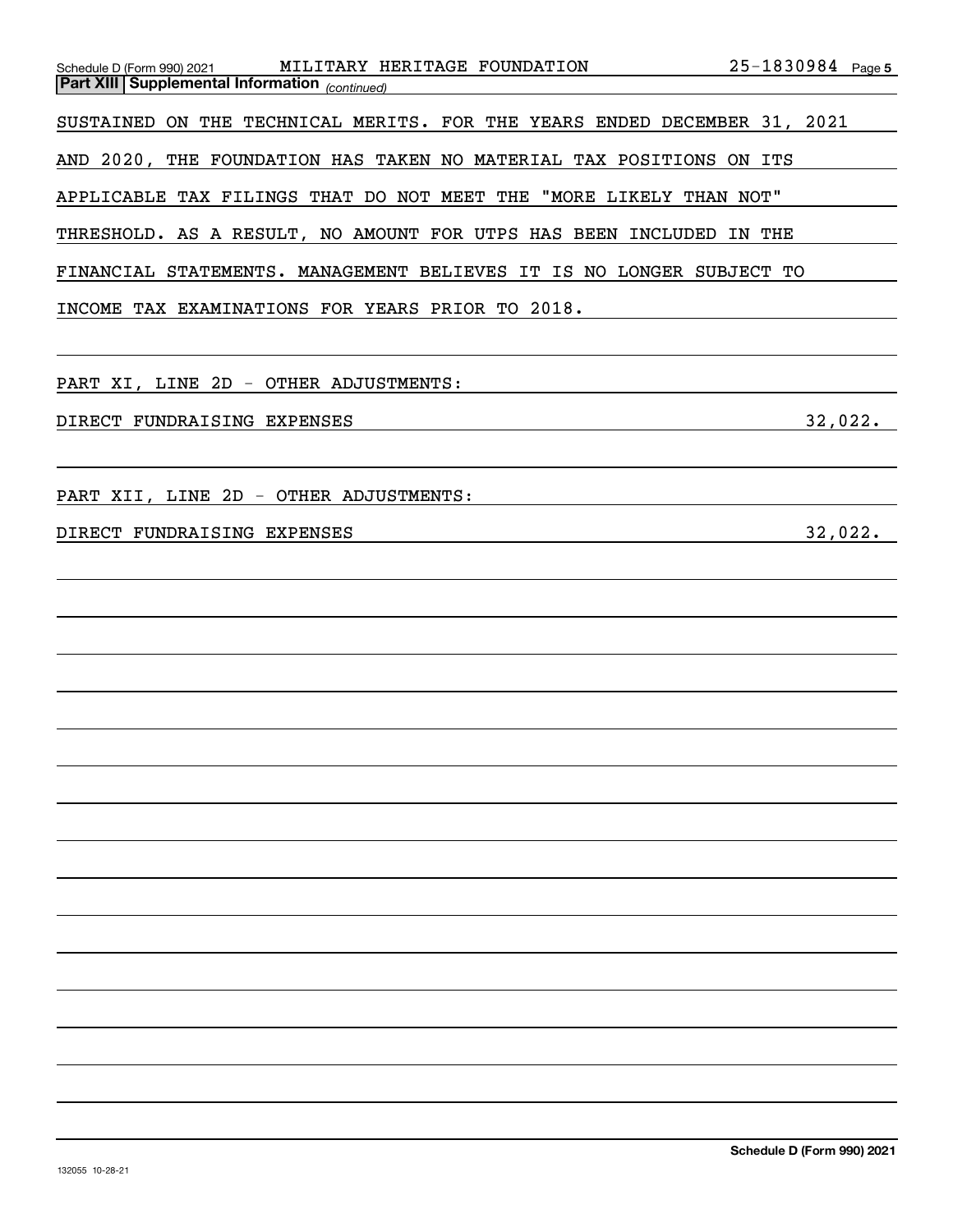| <b>SCHEDULE G</b>                                      |                                                                                                                                                                     | Supplemental Information Regarding Fundraising or Gaming Activities                                                                                                                                                                                         |     |                                 |                                       |  |                                   | OMB No. 1545-0047                       |    |  |
|--------------------------------------------------------|---------------------------------------------------------------------------------------------------------------------------------------------------------------------|-------------------------------------------------------------------------------------------------------------------------------------------------------------------------------------------------------------------------------------------------------------|-----|---------------------------------|---------------------------------------|--|-----------------------------------|-----------------------------------------|----|--|
| (Form 990)                                             | Complete if the organization answered "Yes" on Form 990, Part IV, line 17, 18, or 19, or if the<br>organization entered more than \$15,000 on Form 990-EZ, line 6a. | 2021                                                                                                                                                                                                                                                        |     |                                 |                                       |  |                                   |                                         |    |  |
| Department of the Treasury<br>Internal Revenue Service |                                                                                                                                                                     | Attach to Form 990 or Form 990-EZ.                                                                                                                                                                                                                          |     |                                 |                                       |  |                                   | <b>Open to Public</b><br>Inspection     |    |  |
| Name of the organization                               | Go to www.irs.gov/Form990 for instructions and the latest information.<br><b>Employer identification number</b>                                                     |                                                                                                                                                                                                                                                             |     |                                 |                                       |  |                                   |                                         |    |  |
|                                                        | 25-1830984<br>MILITARY HERITAGE FOUNDATION                                                                                                                          |                                                                                                                                                                                                                                                             |     |                                 |                                       |  |                                   |                                         |    |  |
| Part I                                                 |                                                                                                                                                                     | Fundraising Activities. Complete if the organization answered "Yes" on Form 990, Part IV, line 17. Form 990-EZ filers are not                                                                                                                               |     |                                 |                                       |  |                                   |                                         |    |  |
|                                                        | required to complete this part.                                                                                                                                     |                                                                                                                                                                                                                                                             |     |                                 |                                       |  |                                   |                                         |    |  |
| Mail solicitations                                     |                                                                                                                                                                     | 1 Indicate whether the organization raised funds through any of the following activities. Check all that apply.                                                                                                                                             |     |                                 | Solicitation of non-government grants |  |                                   |                                         |    |  |
| a<br>b                                                 | Internet and email solicitations                                                                                                                                    | е<br>f                                                                                                                                                                                                                                                      |     |                                 | Solicitation of government grants     |  |                                   |                                         |    |  |
| Phone solicitations<br>с                               |                                                                                                                                                                     | Special fundraising events<br>g                                                                                                                                                                                                                             |     |                                 |                                       |  |                                   |                                         |    |  |
| In-person solicitations<br>d                           |                                                                                                                                                                     |                                                                                                                                                                                                                                                             |     |                                 |                                       |  |                                   |                                         |    |  |
|                                                        |                                                                                                                                                                     | 2 a Did the organization have a written or oral agreement with any individual (including officers, directors, trustees, or                                                                                                                                  |     |                                 |                                       |  |                                   |                                         |    |  |
|                                                        |                                                                                                                                                                     | key employees listed in Form 990, Part VII) or entity in connection with professional fundraising services?<br><b>b</b> If "Yes," list the 10 highest paid individuals or entities (fundraisers) pursuant to agreements under which the fundraiser is to be |     |                                 |                                       |  |                                   | Yes                                     | No |  |
| compensated at least \$5,000 by the organization.      |                                                                                                                                                                     |                                                                                                                                                                                                                                                             |     |                                 |                                       |  |                                   |                                         |    |  |
|                                                        |                                                                                                                                                                     |                                                                                                                                                                                                                                                             |     | (iii) Did                       |                                       |  | (v) Amount paid                   |                                         |    |  |
| (i) Name and address of individual                     |                                                                                                                                                                     | (ii) Activity                                                                                                                                                                                                                                               |     | fundraiser<br>have custody      | (iv) Gross receipts                   |  | to (or retained by)<br>fundraiser | (vi) Amount paid<br>to (or retained by) |    |  |
| or entity (fundraiser)                                 |                                                                                                                                                                     |                                                                                                                                                                                                                                                             |     | or control of<br>contributions? | from activity                         |  | listed in col. (i)                | organization                            |    |  |
|                                                        |                                                                                                                                                                     |                                                                                                                                                                                                                                                             | Yes | No                              |                                       |  |                                   |                                         |    |  |
|                                                        |                                                                                                                                                                     |                                                                                                                                                                                                                                                             |     |                                 |                                       |  |                                   |                                         |    |  |
|                                                        |                                                                                                                                                                     |                                                                                                                                                                                                                                                             |     |                                 |                                       |  |                                   |                                         |    |  |
|                                                        |                                                                                                                                                                     |                                                                                                                                                                                                                                                             |     |                                 |                                       |  |                                   |                                         |    |  |
|                                                        |                                                                                                                                                                     |                                                                                                                                                                                                                                                             |     |                                 |                                       |  |                                   |                                         |    |  |
|                                                        |                                                                                                                                                                     |                                                                                                                                                                                                                                                             |     |                                 |                                       |  |                                   |                                         |    |  |
|                                                        |                                                                                                                                                                     |                                                                                                                                                                                                                                                             |     |                                 |                                       |  |                                   |                                         |    |  |
|                                                        |                                                                                                                                                                     |                                                                                                                                                                                                                                                             |     |                                 |                                       |  |                                   |                                         |    |  |
|                                                        |                                                                                                                                                                     |                                                                                                                                                                                                                                                             |     |                                 |                                       |  |                                   |                                         |    |  |
|                                                        |                                                                                                                                                                     |                                                                                                                                                                                                                                                             |     |                                 |                                       |  |                                   |                                         |    |  |
|                                                        |                                                                                                                                                                     |                                                                                                                                                                                                                                                             |     |                                 |                                       |  |                                   |                                         |    |  |
|                                                        |                                                                                                                                                                     |                                                                                                                                                                                                                                                             |     |                                 |                                       |  |                                   |                                         |    |  |
|                                                        |                                                                                                                                                                     |                                                                                                                                                                                                                                                             |     |                                 |                                       |  |                                   |                                         |    |  |
|                                                        |                                                                                                                                                                     |                                                                                                                                                                                                                                                             |     |                                 |                                       |  |                                   |                                         |    |  |
|                                                        |                                                                                                                                                                     |                                                                                                                                                                                                                                                             |     |                                 |                                       |  |                                   |                                         |    |  |
|                                                        |                                                                                                                                                                     |                                                                                                                                                                                                                                                             |     |                                 |                                       |  |                                   |                                         |    |  |
|                                                        |                                                                                                                                                                     |                                                                                                                                                                                                                                                             |     |                                 |                                       |  |                                   |                                         |    |  |
| Total                                                  |                                                                                                                                                                     |                                                                                                                                                                                                                                                             |     |                                 |                                       |  |                                   |                                         |    |  |
| or licensing.                                          |                                                                                                                                                                     | 3 List all states in which the organization is registered or licensed to solicit contributions or has been notified it is exempt from registration                                                                                                          |     |                                 |                                       |  |                                   |                                         |    |  |
|                                                        |                                                                                                                                                                     |                                                                                                                                                                                                                                                             |     |                                 |                                       |  |                                   |                                         |    |  |
|                                                        |                                                                                                                                                                     |                                                                                                                                                                                                                                                             |     |                                 |                                       |  |                                   |                                         |    |  |
|                                                        |                                                                                                                                                                     |                                                                                                                                                                                                                                                             |     |                                 |                                       |  |                                   |                                         |    |  |
|                                                        |                                                                                                                                                                     |                                                                                                                                                                                                                                                             |     |                                 |                                       |  |                                   |                                         |    |  |
|                                                        |                                                                                                                                                                     |                                                                                                                                                                                                                                                             |     |                                 |                                       |  |                                   |                                         |    |  |

LHA For Paperwork Reduction Act Notice, see the Instructions for Form 990 or 990-EZ. Schedule G (Form 990) 2021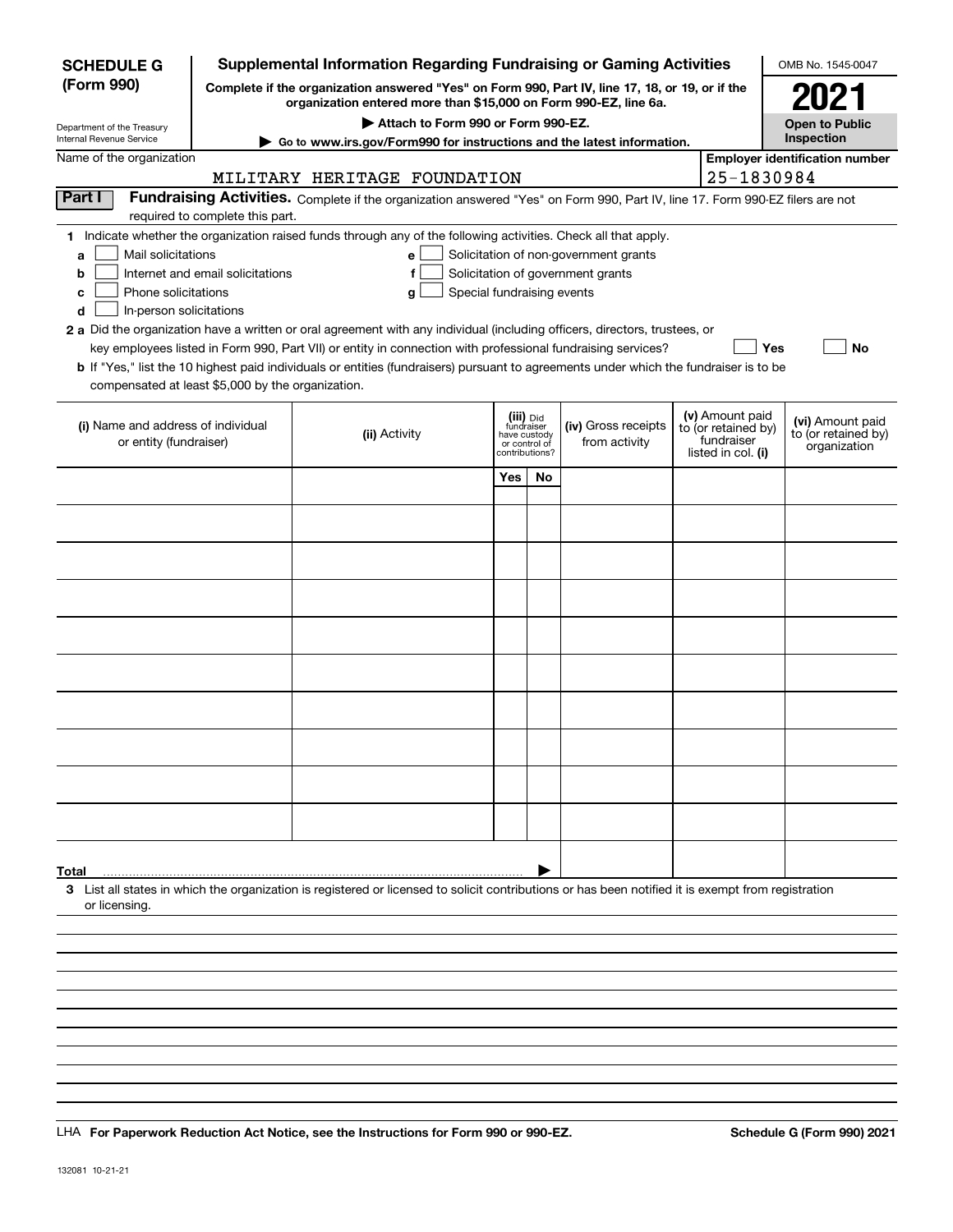Schedule G (Form 990) 2021 MILITARY HERITAGE FOUNDATION 25-1830984 Page

**Part II** | Fundraising Events. Complete if the organization answered "Yes" on Form 990, Part IV, line 18, or reported more than \$15,000

|                 |        |                                                                                                                                               |                            |                         |                  | Yes<br>No                  |
|-----------------|--------|-----------------------------------------------------------------------------------------------------------------------------------------------|----------------------------|-------------------------|------------------|----------------------------|
|                 |        | <b>9</b> Enter the state(s) in which the organization conducts gaming activities:                                                             |                            |                         |                  | Yes<br>No                  |
|                 | 7      | Direct expense summary. Add lines 2 through 5 in column (d)                                                                                   |                            |                         |                  |                            |
|                 |        | 6 Volunteer labor                                                                                                                             | No                         | No                      | No               |                            |
|                 |        | 5 Other direct expenses                                                                                                                       | $\%$<br>Yes                | %<br>Yes                | Yes<br>%         |                            |
| Direct          |        |                                                                                                                                               |                            |                         |                  |                            |
| Expenses        |        |                                                                                                                                               |                            |                         |                  |                            |
|                 |        |                                                                                                                                               |                            |                         |                  |                            |
| Revenue         | 1      |                                                                                                                                               |                            | bingo/progressive bingo |                  | col. (a) through col. (c)) |
|                 |        |                                                                                                                                               | (a) Bingo                  | (b) Pull tabs/instant   | (c) Other gaming | (d) Total gaming (add      |
| Part III        |        | Gaming. Complete if the organization answered "Yes" on Form 990, Part IV, line 19, or reported more than<br>\$15,000 on Form 990-EZ, line 6a. |                            |                         |                  |                            |
|                 |        | 11 Net income summary. Subtract line 10 from line 3, column (d)                                                                               |                            |                         |                  | 53,857.                    |
|                 | 10     | Direct expense summary. Add lines 4 through 9 in column (d)                                                                                   |                            |                         |                  | $\frac{32,022}{32,022}$    |
|                 | 8<br>9 |                                                                                                                                               | 32,022.                    |                         |                  |                            |
| Direct Expenses |        | 7 Food and beverages                                                                                                                          |                            |                         |                  |                            |
|                 |        |                                                                                                                                               |                            |                         |                  |                            |
|                 | 5      |                                                                                                                                               |                            |                         |                  |                            |
|                 | 3      | Gross income (line 1 minus line 2)                                                                                                            | 85,879.                    |                         |                  | 85,879.                    |
|                 |        |                                                                                                                                               |                            |                         |                  |                            |
| Revenue         |        |                                                                                                                                               | 85,879.                    |                         |                  | 85,879.                    |
|                 |        |                                                                                                                                               | (event type)               | (event type)            | (total number)   | col. (c)                   |
|                 |        |                                                                                                                                               | MEMBERSHIP<br>DINNER & SIL |                         | <b>NONE</b>      | (add col. (a) through      |
|                 |        | of fundraising event contributions and gross income on Form 990-EZ, lines 1 and 6b. List events with gross receipts greater than \$5,000.     | (a) Event #1               | (b) Event #2            | (c) Other events | (d) Total events           |

132082 10-21-21

**Schedule G (Form 990) 2021**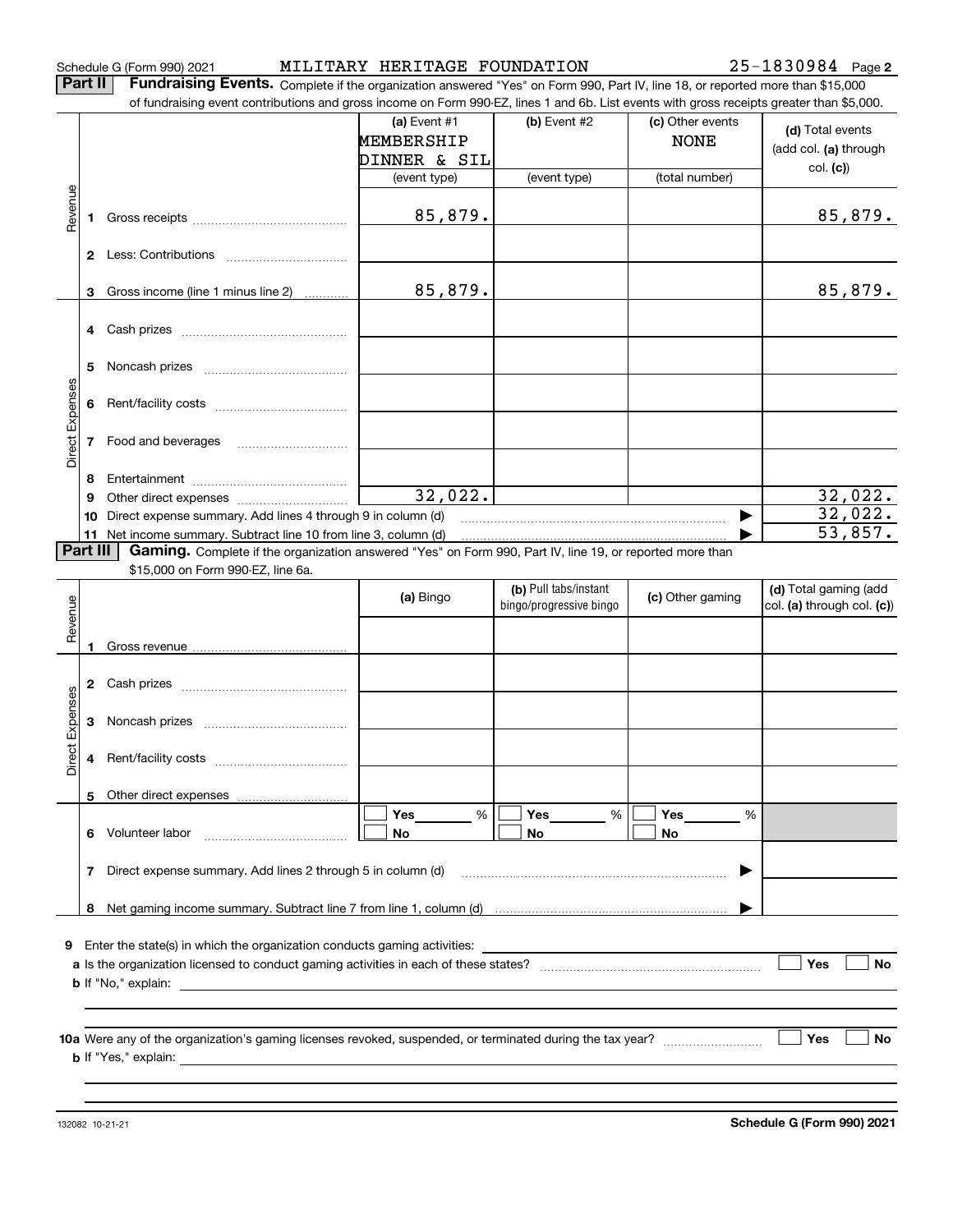|     | Schedule G (Form 990) 2021                                                                                                                                                                                                                                                            |          |  | MILITARY HERITAGE FOUNDATION |  |                 | 25-1830984 Page 3    |
|-----|---------------------------------------------------------------------------------------------------------------------------------------------------------------------------------------------------------------------------------------------------------------------------------------|----------|--|------------------------------|--|-----------------|----------------------|
| 11. |                                                                                                                                                                                                                                                                                       |          |  |                              |  | Yes             | No                   |
|     | 12 Is the organization a grantor, beneficiary or trustee of a trust, or a member of a partnership or other entity formed                                                                                                                                                              |          |  |                              |  | $\Box$ Yes      | No                   |
|     | 13 Indicate the percentage of gaming activity conducted in:                                                                                                                                                                                                                           |          |  |                              |  |                 |                      |
|     |                                                                                                                                                                                                                                                                                       |          |  |                              |  | 13a             |                      |
|     |                                                                                                                                                                                                                                                                                       |          |  |                              |  | 13 <sub>b</sub> | %<br>%               |
|     | <b>b</b> An outside facility <i>www.communicality www.communicality.communicality www.communicality www.communicality.communicality www.communicality.com</i><br>14 Enter the name and address of the person who prepares the organization's gaming/special events books and records: |          |  |                              |  |                 |                      |
|     | Name $\triangleright$ $\square$                                                                                                                                                                                                                                                       |          |  |                              |  |                 |                      |
|     |                                                                                                                                                                                                                                                                                       |          |  |                              |  |                 |                      |
|     |                                                                                                                                                                                                                                                                                       |          |  |                              |  | Yes             | No                   |
|     |                                                                                                                                                                                                                                                                                       |          |  |                              |  |                 |                      |
|     |                                                                                                                                                                                                                                                                                       |          |  |                              |  |                 |                      |
|     |                                                                                                                                                                                                                                                                                       |          |  |                              |  |                 |                      |
|     | c If "Yes," enter name and address of the third party:                                                                                                                                                                                                                                |          |  |                              |  |                 |                      |
|     | $Name \rightarrow$                                                                                                                                                                                                                                                                    |          |  |                              |  |                 |                      |
|     |                                                                                                                                                                                                                                                                                       |          |  |                              |  |                 |                      |
| 16  | Gaming manager information:                                                                                                                                                                                                                                                           |          |  |                              |  |                 |                      |
|     | Name $\blacktriangleright$ $\lrcorner$                                                                                                                                                                                                                                                |          |  |                              |  |                 |                      |
|     | Gaming manager compensation > \$                                                                                                                                                                                                                                                      |          |  |                              |  |                 |                      |
|     |                                                                                                                                                                                                                                                                                       |          |  |                              |  |                 |                      |
|     |                                                                                                                                                                                                                                                                                       |          |  |                              |  |                 |                      |
|     |                                                                                                                                                                                                                                                                                       |          |  |                              |  |                 |                      |
|     |                                                                                                                                                                                                                                                                                       |          |  |                              |  |                 |                      |
|     | Director/officer                                                                                                                                                                                                                                                                      | Employee |  | Independent contractor       |  |                 |                      |
|     | <b>17</b> Mandatory distributions:                                                                                                                                                                                                                                                    |          |  |                              |  |                 |                      |
|     | a Is the organization required under state law to make charitable distributions from the gaming proceeds to                                                                                                                                                                           |          |  |                              |  |                 |                      |
|     | retain the state gaming license?                                                                                                                                                                                                                                                      |          |  |                              |  |                 | $\Box$ Yes $\Box$ No |
|     | <b>b</b> Enter the amount of distributions required under state law to be distributed to other exempt organizations or spent in the                                                                                                                                                   |          |  |                              |  |                 |                      |
|     | organization's own exempt activities during the tax year $\triangleright$ \$                                                                                                                                                                                                          |          |  |                              |  |                 |                      |
|     | Part IV<br>Supplemental Information. Provide the explanations required by Part I, line 2b, columns (iii) and (v); and Part III, lines 9, 9b, 10b,<br>15b, 15c, 16, and 17b, as applicable. Also provide any additional information. See instructions.                                 |          |  |                              |  |                 |                      |
|     |                                                                                                                                                                                                                                                                                       |          |  |                              |  |                 |                      |
|     |                                                                                                                                                                                                                                                                                       |          |  |                              |  |                 |                      |
|     |                                                                                                                                                                                                                                                                                       |          |  |                              |  |                 |                      |
|     |                                                                                                                                                                                                                                                                                       |          |  |                              |  |                 |                      |
|     |                                                                                                                                                                                                                                                                                       |          |  |                              |  |                 |                      |
|     |                                                                                                                                                                                                                                                                                       |          |  |                              |  |                 |                      |
|     |                                                                                                                                                                                                                                                                                       |          |  |                              |  |                 |                      |
|     |                                                                                                                                                                                                                                                                                       |          |  |                              |  |                 |                      |
|     |                                                                                                                                                                                                                                                                                       |          |  |                              |  |                 |                      |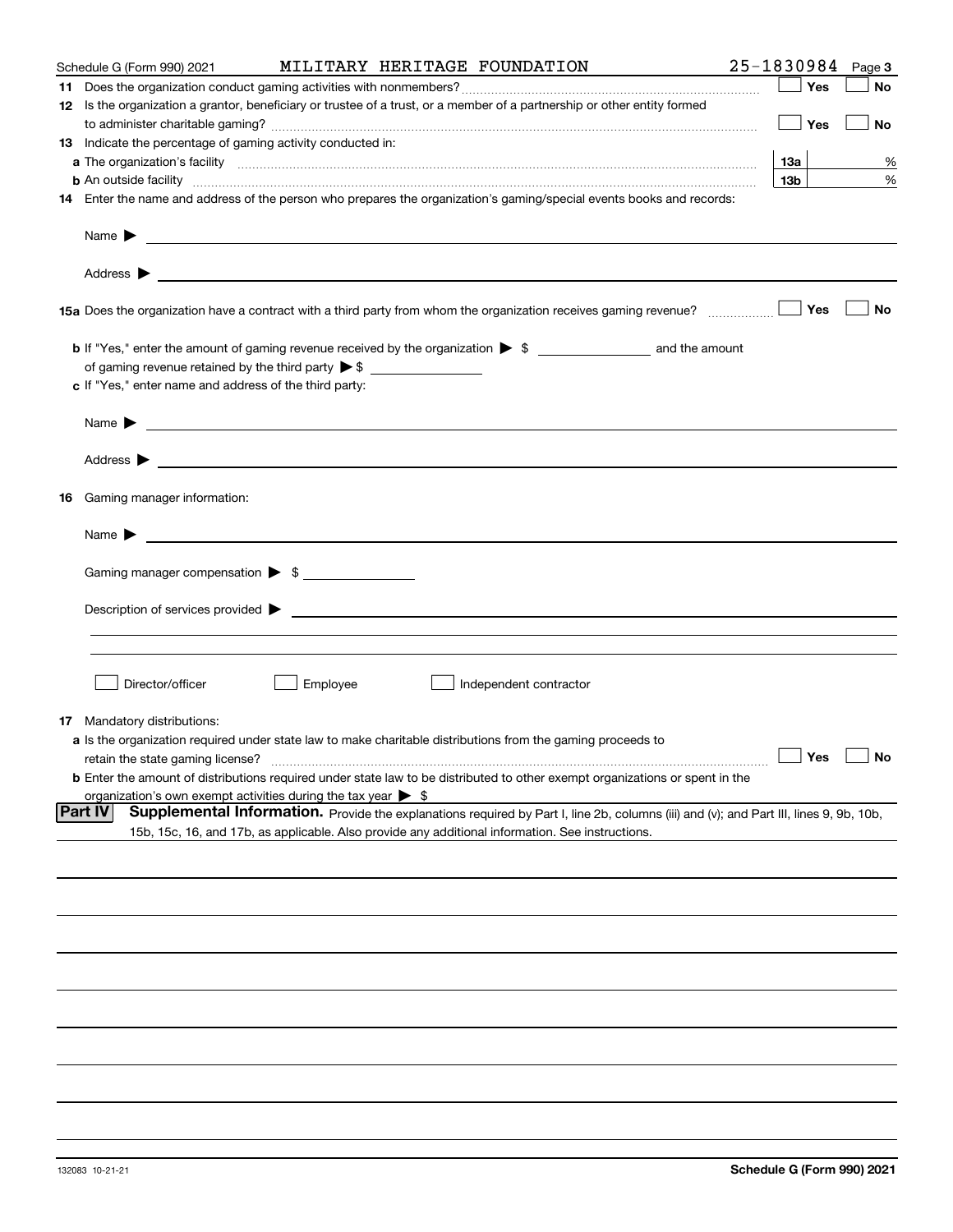| <b>Part IV   Supplemental Information</b> (continued) |
|-------------------------------------------------------|
|                                                       |
|                                                       |
|                                                       |
|                                                       |
|                                                       |
|                                                       |
|                                                       |
|                                                       |
|                                                       |
|                                                       |
|                                                       |
|                                                       |
|                                                       |
|                                                       |
|                                                       |
|                                                       |
|                                                       |
|                                                       |
|                                                       |
|                                                       |
|                                                       |
|                                                       |
|                                                       |
|                                                       |
|                                                       |
|                                                       |
|                                                       |
|                                                       |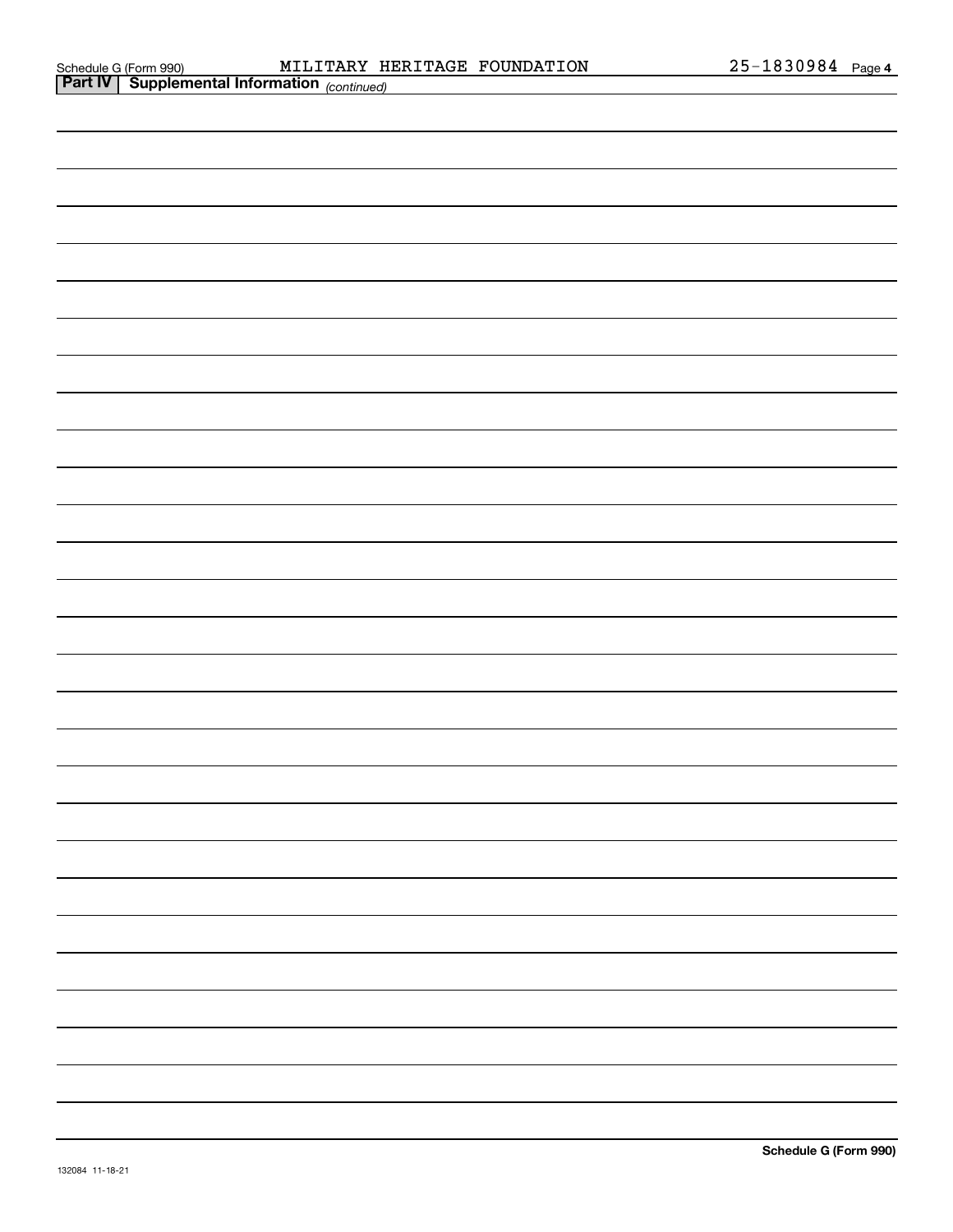#### **SCHEDULE M (Form 990)**

# **Noncash Contributions**

OMB No. 1545-0047

**Open to Public Inspection**

| Department of the Treasury |
|----------------------------|
| Internal Revenue Service   |

**Complete if the organizations answered "Yes" on Form 990, Part IV, lines 29 or 30.** <sup>J</sup>**2021 Attach to Form 990.** J

 **Go to www.irs.gov/Form990 for instructions and the latest information.** J

Name of the organization

| <b>Employer identification number</b> |
|---------------------------------------|
| 25-1830984                            |

#### MILITARY HERITAGE FOUNDATION

| Part I                                         | <b>Types of Property</b>                                                                                                       |                               |                                      |                                                                                                       |                                                              |     |     |    |
|------------------------------------------------|--------------------------------------------------------------------------------------------------------------------------------|-------------------------------|--------------------------------------|-------------------------------------------------------------------------------------------------------|--------------------------------------------------------------|-----|-----|----|
|                                                |                                                                                                                                | (a)<br>Check if<br>applicable | (b)<br>Number of<br>contributions or | (c)<br>Noncash contribution<br>amounts reported on<br>items contributed  Form 990, Part VIII, line 1g | (d)<br>Method of determining<br>noncash contribution amounts |     |     |    |
| 1                                              |                                                                                                                                |                               |                                      |                                                                                                       |                                                              |     |     |    |
| 2                                              |                                                                                                                                |                               |                                      |                                                                                                       |                                                              |     |     |    |
| 3                                              | Art - Fractional interests                                                                                                     |                               |                                      |                                                                                                       |                                                              |     |     |    |
| 4                                              | Books and publications                                                                                                         |                               |                                      |                                                                                                       |                                                              |     |     |    |
| 5                                              | Clothing and household goods                                                                                                   |                               |                                      |                                                                                                       |                                                              |     |     |    |
| 6                                              |                                                                                                                                |                               |                                      |                                                                                                       |                                                              |     |     |    |
| 7                                              |                                                                                                                                |                               |                                      |                                                                                                       |                                                              |     |     |    |
| 8                                              | Intellectual property                                                                                                          |                               |                                      |                                                                                                       |                                                              |     |     |    |
| 9                                              | Securities - Publicly traded                                                                                                   |                               |                                      |                                                                                                       |                                                              |     |     |    |
| 10                                             | Securities - Closely held stock                                                                                                |                               |                                      |                                                                                                       |                                                              |     |     |    |
| 11                                             | Securities - Partnership, LLC, or                                                                                              |                               |                                      |                                                                                                       |                                                              |     |     |    |
|                                                | trust interests                                                                                                                |                               |                                      |                                                                                                       |                                                              |     |     |    |
| 12                                             |                                                                                                                                |                               |                                      |                                                                                                       |                                                              |     |     |    |
| 13                                             | Qualified conservation contribution -                                                                                          |                               |                                      |                                                                                                       |                                                              |     |     |    |
|                                                | Historic structures                                                                                                            |                               |                                      |                                                                                                       |                                                              |     |     |    |
| 14                                             | Qualified conservation contribution - Other                                                                                    |                               |                                      |                                                                                                       |                                                              |     |     |    |
| 15                                             | Real estate - Residential                                                                                                      |                               |                                      |                                                                                                       |                                                              |     |     |    |
| 16                                             | Real estate - Commercial                                                                                                       |                               |                                      |                                                                                                       |                                                              |     |     |    |
| 17                                             |                                                                                                                                |                               |                                      |                                                                                                       |                                                              |     |     |    |
| 18                                             |                                                                                                                                |                               |                                      |                                                                                                       |                                                              |     |     |    |
| 19                                             |                                                                                                                                |                               |                                      |                                                                                                       |                                                              |     |     |    |
| 20                                             | Drugs and medical supplies                                                                                                     |                               |                                      |                                                                                                       |                                                              |     |     |    |
| 21                                             |                                                                                                                                |                               |                                      |                                                                                                       |                                                              |     |     |    |
| 22                                             |                                                                                                                                |                               |                                      |                                                                                                       |                                                              |     |     |    |
| 23                                             |                                                                                                                                |                               |                                      |                                                                                                       |                                                              |     |     |    |
| 24                                             |                                                                                                                                |                               |                                      |                                                                                                       |                                                              |     |     |    |
| 25                                             | (HISTORICAL CO)<br>Other $\blacktriangleright$                                                                                 | X                             | 213                                  |                                                                                                       | 129,404. APPRAISAL                                           |     |     |    |
| 26                                             | (ART COLLECTIO)<br>Other $\blacktriangleright$                                                                                 | X                             | 1                                    |                                                                                                       | 22,400. APPRAISAL                                            |     |     |    |
| 27                                             | (HISTORICAL VE<br>Other $\blacktriangleright$                                                                                  | X                             | 1                                    |                                                                                                       | 10,400. APPRAISAL                                            |     |     |    |
| 28                                             | Other $\blacktriangleright$                                                                                                    |                               |                                      |                                                                                                       |                                                              |     |     |    |
| 29                                             | Number of Forms 8283 received by the organization during the tax year for contributions                                        |                               |                                      |                                                                                                       |                                                              |     |     |    |
|                                                | for which the organization completed Form 8283, Part V, Donee Acknowledgement                                                  |                               |                                      | 29                                                                                                    |                                                              |     |     |    |
|                                                |                                                                                                                                |                               |                                      |                                                                                                       |                                                              |     | Yes | No |
|                                                | 30a During the year, did the organization receive by contribution any property reported in Part I, lines 1 through 28, that it |                               |                                      |                                                                                                       |                                                              |     |     |    |
|                                                | must hold for at least three years from the date of the initial contribution, and which isn't required to be used for          |                               |                                      |                                                                                                       |                                                              |     |     |    |
| exempt purposes for the entire holding period? |                                                                                                                                |                               |                                      |                                                                                                       |                                                              | 30a |     | х  |
|                                                | <b>b</b> If "Yes," describe the arrangement in Part II.                                                                        |                               |                                      |                                                                                                       |                                                              |     |     |    |
| 31                                             | Does the organization have a gift acceptance policy that requires the review of any nonstandard contributions?                 |                               |                                      |                                                                                                       |                                                              | 31  |     | х  |
|                                                | 32a Does the organization hire or use third parties or related organizations to solicit, process, or sell noncash              |                               |                                      |                                                                                                       |                                                              |     |     |    |
|                                                | contributions?                                                                                                                 |                               |                                      |                                                                                                       |                                                              | 32a |     | х  |
|                                                | <b>b</b> If "Yes," describe in Part II.                                                                                        |                               |                                      |                                                                                                       |                                                              |     |     |    |
| 33                                             | If the organization didn't report an amount in column (c) for a type of property for which column (a) is checked,              |                               |                                      |                                                                                                       |                                                              |     |     |    |
|                                                | describe in Part II.                                                                                                           |                               |                                      |                                                                                                       |                                                              |     |     |    |

**For Paperwork Reduction Act Notice, see the Instructions for Form 990. Schedule M (Form 990) 2021** LHA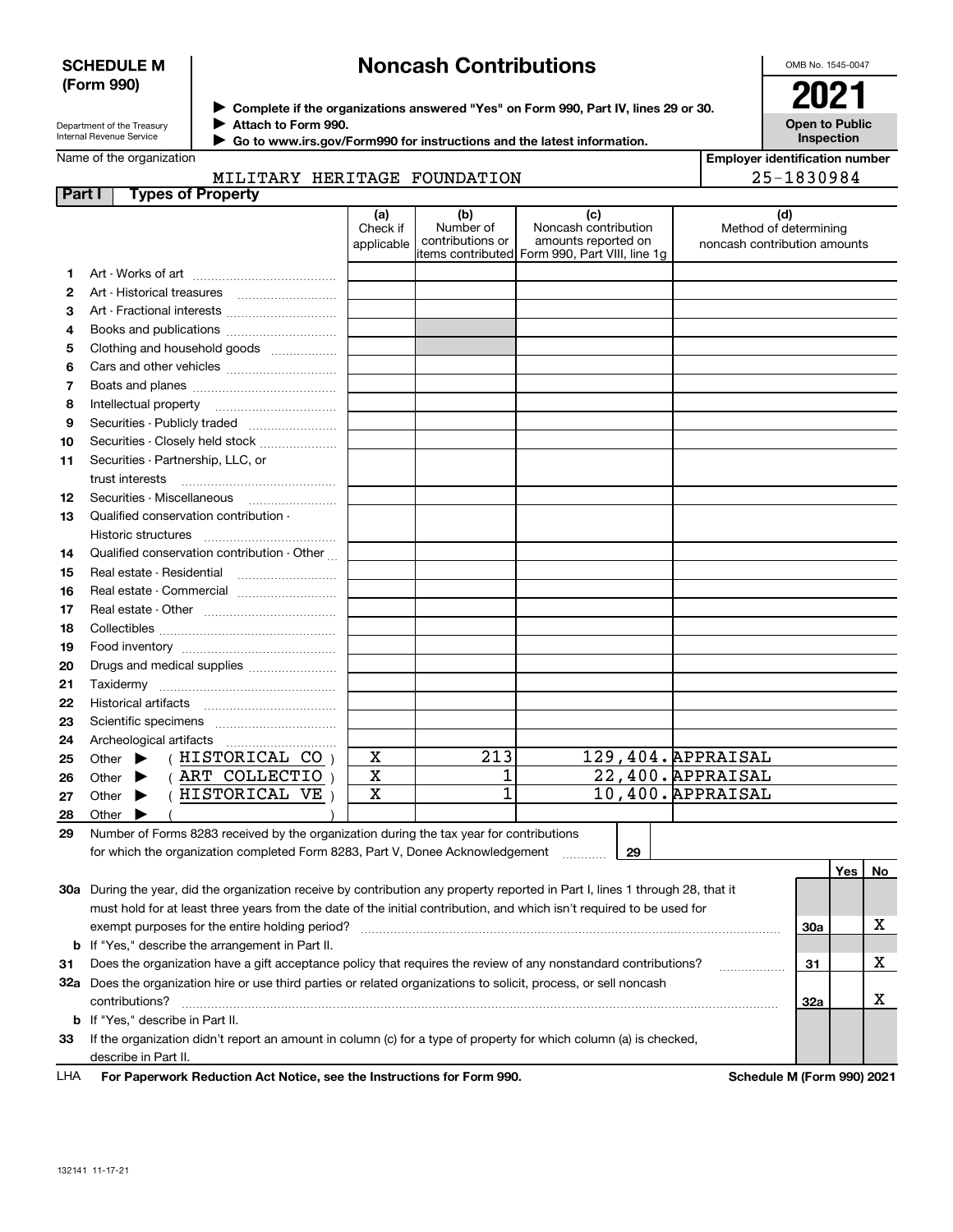|         | Schedule M (Form 990) 2021                | MILITARY HERITAGE FOUNDATION                                                                                                           | 25-1830984<br>Page 2 |
|---------|-------------------------------------------|----------------------------------------------------------------------------------------------------------------------------------------|----------------------|
| Part II |                                           | Supplemental Information. Provide the information required by Part I, lines 30b, 32b, and 33, and whether the organization             |                      |
|         |                                           | is reporting in Part I, column (b), the number of contributions, the number of items received, or a combination of both. Also complete |                      |
|         | this part for any additional information. |                                                                                                                                        |                      |
|         |                                           |                                                                                                                                        |                      |
|         |                                           |                                                                                                                                        |                      |
|         |                                           |                                                                                                                                        |                      |
|         |                                           |                                                                                                                                        |                      |
|         |                                           |                                                                                                                                        |                      |
|         |                                           |                                                                                                                                        |                      |
|         |                                           |                                                                                                                                        |                      |
|         |                                           |                                                                                                                                        |                      |
|         |                                           |                                                                                                                                        |                      |
|         |                                           |                                                                                                                                        |                      |
|         |                                           |                                                                                                                                        |                      |
|         |                                           |                                                                                                                                        |                      |
|         |                                           |                                                                                                                                        |                      |
|         |                                           |                                                                                                                                        |                      |
|         |                                           |                                                                                                                                        |                      |
|         |                                           |                                                                                                                                        |                      |
|         |                                           |                                                                                                                                        |                      |
|         |                                           |                                                                                                                                        |                      |
|         |                                           |                                                                                                                                        |                      |
|         |                                           |                                                                                                                                        |                      |
|         |                                           |                                                                                                                                        |                      |
|         |                                           |                                                                                                                                        |                      |
|         |                                           |                                                                                                                                        |                      |
|         |                                           |                                                                                                                                        |                      |
|         |                                           |                                                                                                                                        |                      |
|         |                                           |                                                                                                                                        |                      |
|         |                                           |                                                                                                                                        |                      |
|         |                                           |                                                                                                                                        |                      |
|         |                                           |                                                                                                                                        |                      |
|         |                                           |                                                                                                                                        |                      |
|         |                                           |                                                                                                                                        |                      |
|         |                                           |                                                                                                                                        |                      |
|         |                                           |                                                                                                                                        |                      |
|         |                                           |                                                                                                                                        |                      |
|         |                                           |                                                                                                                                        |                      |
|         |                                           |                                                                                                                                        |                      |
|         |                                           |                                                                                                                                        |                      |
|         |                                           |                                                                                                                                        |                      |
|         |                                           |                                                                                                                                        |                      |
|         |                                           |                                                                                                                                        |                      |
|         |                                           |                                                                                                                                        |                      |
|         |                                           |                                                                                                                                        |                      |
|         |                                           |                                                                                                                                        |                      |
|         |                                           |                                                                                                                                        |                      |
|         |                                           |                                                                                                                                        |                      |
|         |                                           |                                                                                                                                        |                      |
|         |                                           |                                                                                                                                        |                      |
|         |                                           |                                                                                                                                        |                      |
|         |                                           |                                                                                                                                        |                      |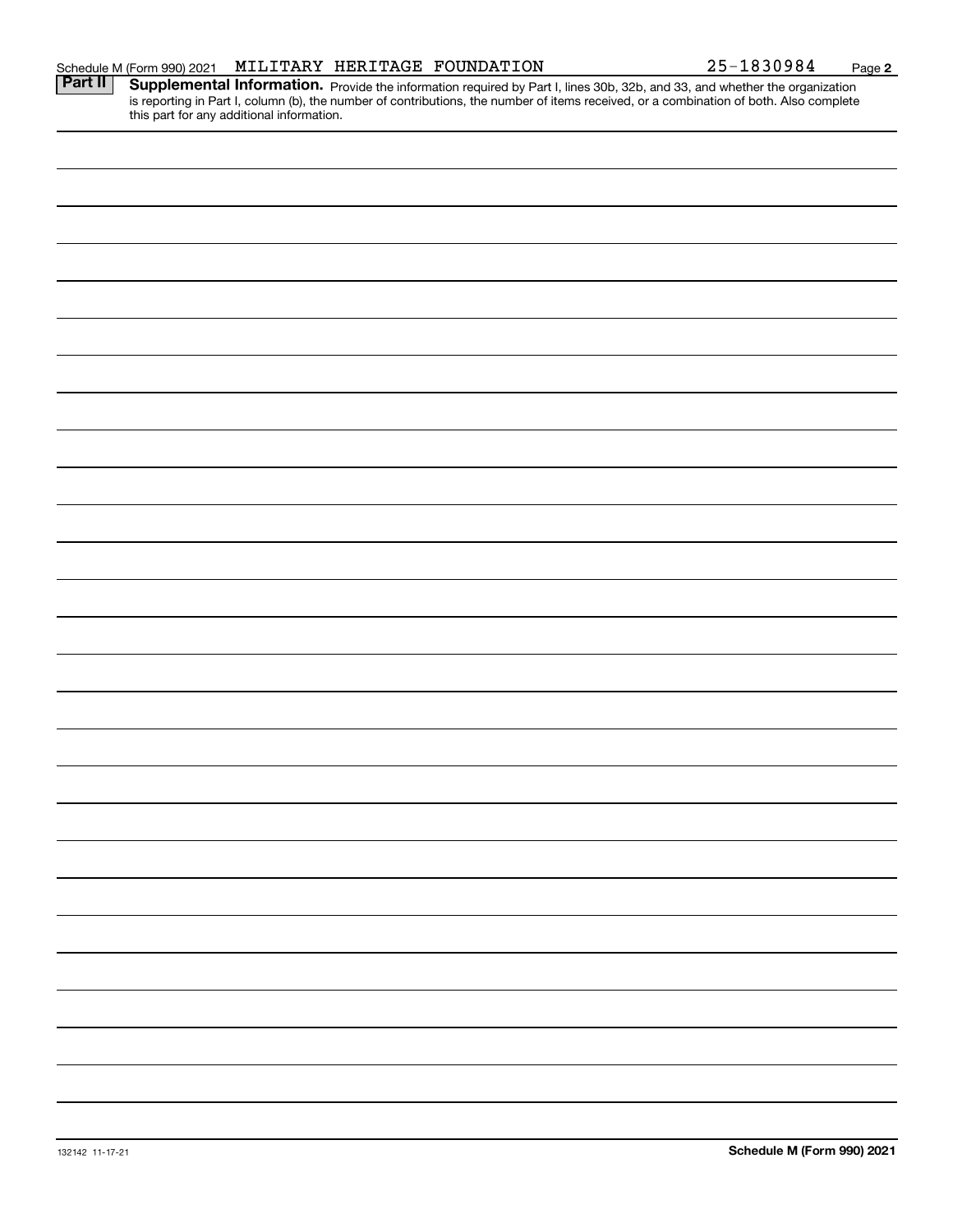**(Form 990)**

Department of the Treasury Internal Revenue Service

Name of the organization

# **SCHEDULE O Supplemental Information to Form 990 or 990-EZ**

**Complete to provide information for responses to specific questions on Form 990 or 990-EZ or to provide any additional information. | Attach to Form 990 or Form 990-EZ. | Go to www.irs.gov/Form990 for the latest information.**



MILITARY HERITAGE FOUNDATION 25-1830984

**Employer identification number**

FORM 990, ITEM C, DOING BUSINESS AS:

ARMY HERITAGE CENTER FOUNDATION

FORM 990, PART I, LINE 1, DESCRIPTION OF ORGANIZATION MISSION:

PROGRAMS AND TO SUSTAIN AND ENHANCE THE CENTER'S AND THE FOUNDATION'S

ABILITY TO INFORM AND EDUCATE THE AMERICAN PUBLIC ON THE CONTRIBUTIONS

OF SOLDIERS AND THE U.S. ARMY TO OUR NATION.

FORM 990, PART III, LINE 1, DESCRIPTION OF ORGANIZATION MISSION:

OUR NATION.

FORM 990, PART III, LINE 4A, PROGRAM SERVICE ACCOMPLISHMENTS: CONVERSATIONS. THE FOUNDATION DID, HOWEVER, IN COOPERATION WITH THE USAHEC STAFF COMPLETE A DESIGN UPDATE TO SUPPORT REFINED USAHEC NEEDS WITHIN THE FUTURE FACILITY DURING THE YEAR. THE COST OF THIS DESIGN UPDATE, \$174,718, IS REFLECTED IN THE AMOUNT OF SUPPORT PROVIDED TO THE ARMY.

THE FOUNDATION'S ACTIVE ROLE WORKING WITH POTENTIAL DONORS OF ARTIFACT, MANUSCRIPT, AND LIBRARY COLLECTIONS WAS MAINTAINED. IN 2021, THE FOUNDATION FACILITATED 74 IN-KIND DONATIONS THAT WERE TRANSFERRED TO THE ARMY WITH A VALUE OF \$33,210.

FORM 990, PART III, LINE 4B, PROGRAM SERVICE ACCOMPLISHMENTS:

THE NATIONAL CONTEST. AS A COMPONENT OF NATIONAL HISTORY DAY, THE

STAFF ALSO CONTINUED ITS QUARTERLY TEACHER WORKSHOP PROGRAM IN 2021 AND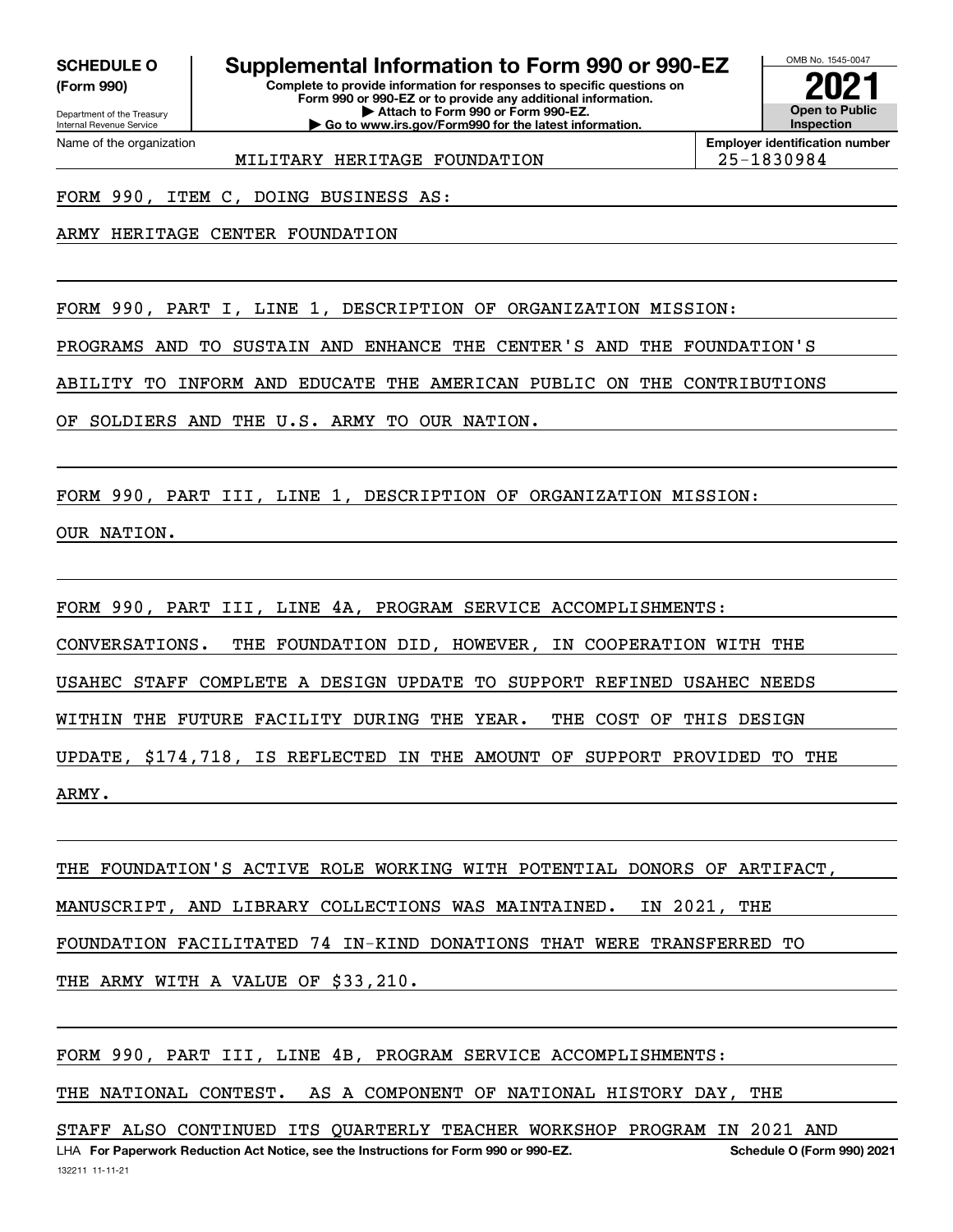THROUGHOUT THE YEAR, THE EDUCATION PROGRAM CONTINUED TO MAINTAIN ITS INTERACTION WITH VETERANS AND STUDENTS. OUR PARTNERSHIP WITH CUMBERLAND VALLEY HIGH SCHOOL CONTINUED, AND IN 2021, WE PAIRED 10 STUDENTS AND 5 VETERANS WHO PARTICIPATED IN THE VETERANS ORAL HISTORY PROGRAM. THE VETERANS' CAFE THAT IN THE PAST BROUGHT VETERANS OF ALL SERVICES AND ERAS TOGETHER TO ENJOY A MEAL TOGETHER AND SHARE STORIES OF SERVICE TRANSITIONED TO VIRTUAL EVENTS WITH A FOCUS ON ADULT CARE FACILITIES. FINALLY, THE FOUNDATION'S SOLDIER EXPERIENCE HISTORY SUMMER CAMP PROGRAM CONTINUED AND IN 2021, 75 CAMPERS PARTICIPATED IN THE PROGRAM.

FORM 990, PART III, LINE 4D, OTHER PROGRAM SERVICES: OTHER GENERAL PROGRAM SERVICES INCLUDED FUNDS TO SUPPORT PUBLIC, MEMBER, AND FOUNDATION FOCUSED PROGRAMS. THESE INCLUDED EXPENSES OF STAFF TIME PERFORMING RESEARCH FOR THE GENERAL PUBLIC, PRESENTING LECTURES AND BRIEFINGS TO A VARIETY OF GROUPS, NEWSLETTERS TO FOUNDATION MEMBERS, AND SPECIAL EVENTS.

THE FOUNDATION'S LECTURE PROGRAM CONTINUED TO PROVIDE NATIONAL SUPPORT THROUGH WEBINARS. DURING 2021, THE FOUNDATION HOSTED 24 LECTURE PROGRAMS. MORE THAN 1,000 PEOPLE ATTENDED THE LECTURES AT THE TIME OF THEIR PRESENTATION, AND MORE THAN 9,000 VIEWED THE PRESENTATIONS WITHIN SIX MONTHS OF THEIR POSTING ON THE FOUNDATION'S YOUTUBE CHANNEL.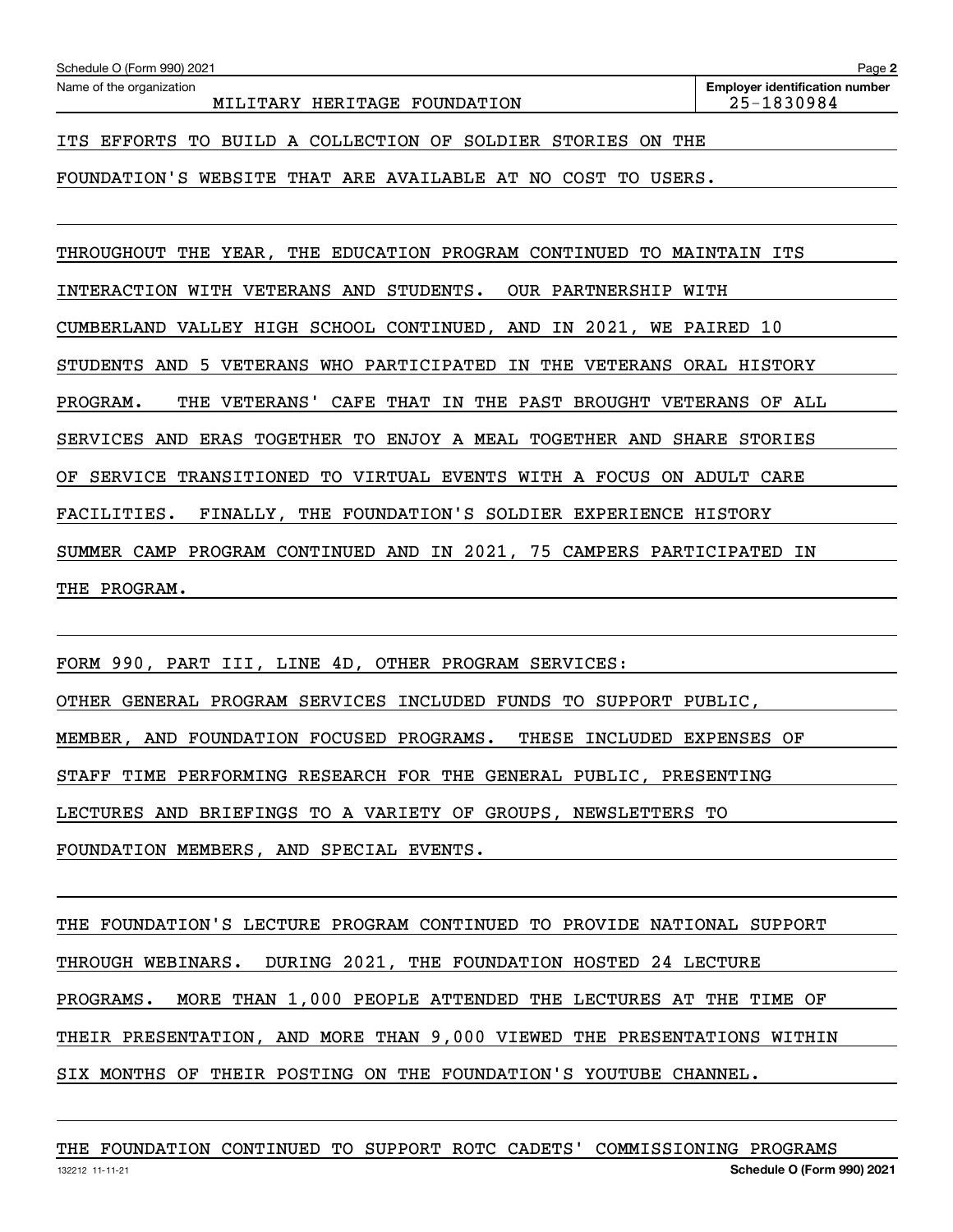| Schedule O (Form 990) 2021                                                       | Page 2                                |
|----------------------------------------------------------------------------------|---------------------------------------|
| Name of the organization                                                         | <b>Employer identification number</b> |
| MILITARY HERITAGE<br>FOUNDATION                                                  | 25-1830984                            |
| ASSISTING ROTC PROGRAMS TO MEET U.S. ARMY<br>CADET<br>COMMAND'S<br>BY.           |                                       |
| CADET STAFF RIDES.<br>REQUIREMENT FOR SENIOR<br>THE FOUNDATION                   | CONTINUED<br>ITS                      |
| SELECTED AND<br>SPECIALLY TRAINED<br>STAFF<br>PARTNERSHIP<br>WITH<br>RIDE        | FACILITATORS                          |
| 2021,<br>NATIONAL<br>MILITARY PARK.<br><b>DURING</b><br>THE<br>GETTYSBURG<br>AT. | FOUNDATION                            |
| 18 STAFF RIDES, SUPPORTING 21 UNIVERSITY ROTC PROGRAMS AND<br>PERFORMED          |                                       |
| 400<br>THAN<br>SENIOR<br>MORE<br>CADETS.                                         |                                       |

IN 2021, THE FOUNDATION'S ARMY BIRTHDAY PROGRAM WAS CANCELLED DUE TO COVID RESTRICTIONS. IN OCTOBER 2021, THE FOUNDATION'S MEMBERSHIP AND RECOGNITION DINNER OCCURRED WITH A FOCUS ON HONORING SOLDIERS OF DESERT SHIELD/DESERT STORM. THE FOUNDATION HONORED GEN RICHARD CODY FOR HIS LEADERSHIP OF TASK FORCE NORMANDY AND CPT JOSE DELGADO AND SGT JESUS GONZALEZ FOR THEIR EFFORTS PLANNING THEIR UNITS AIR ASSAULT INTO IRAQ. EXPENSES \$ 135,467. INCLUDING GRANTS OF \$ 0. REVENUE \$ 20,728.

FORM 990, PART VI, SECTION B, LINE 11B:

FINANCE COMMITTEE MEMBERS ARE GIVEN COPIES OF THE 990 FOR REVIEW AND DISCUSS ANY QUESTIONS WHICH MAY ARISE WITH MANAGEMENT OF THE ORGANIZATION. UPON COMMITTEE APPROVAL, THE FORM 990 IS THEN DISTRIBUTED TO THE REST OF THE BOARD.

FORM 990, PART VI, SECTION B, LINE 12C:

THE PRESIDENT AND CEO OVERSEES COMPLIANCE WITH THE CONFLICT OF INTEREST POLICY.

FORM 990, PART VI, SECTION B, LINE 15:

THE PRESIDENT AND CEO'S COMPENSATION IS REVIEWED AND APPROVED BY THE

132212 11-11-21 EXECUTIVE COMMITTEE OF THE BOARD AND COMPARABLE DATA IS CONSIDERED. ALL